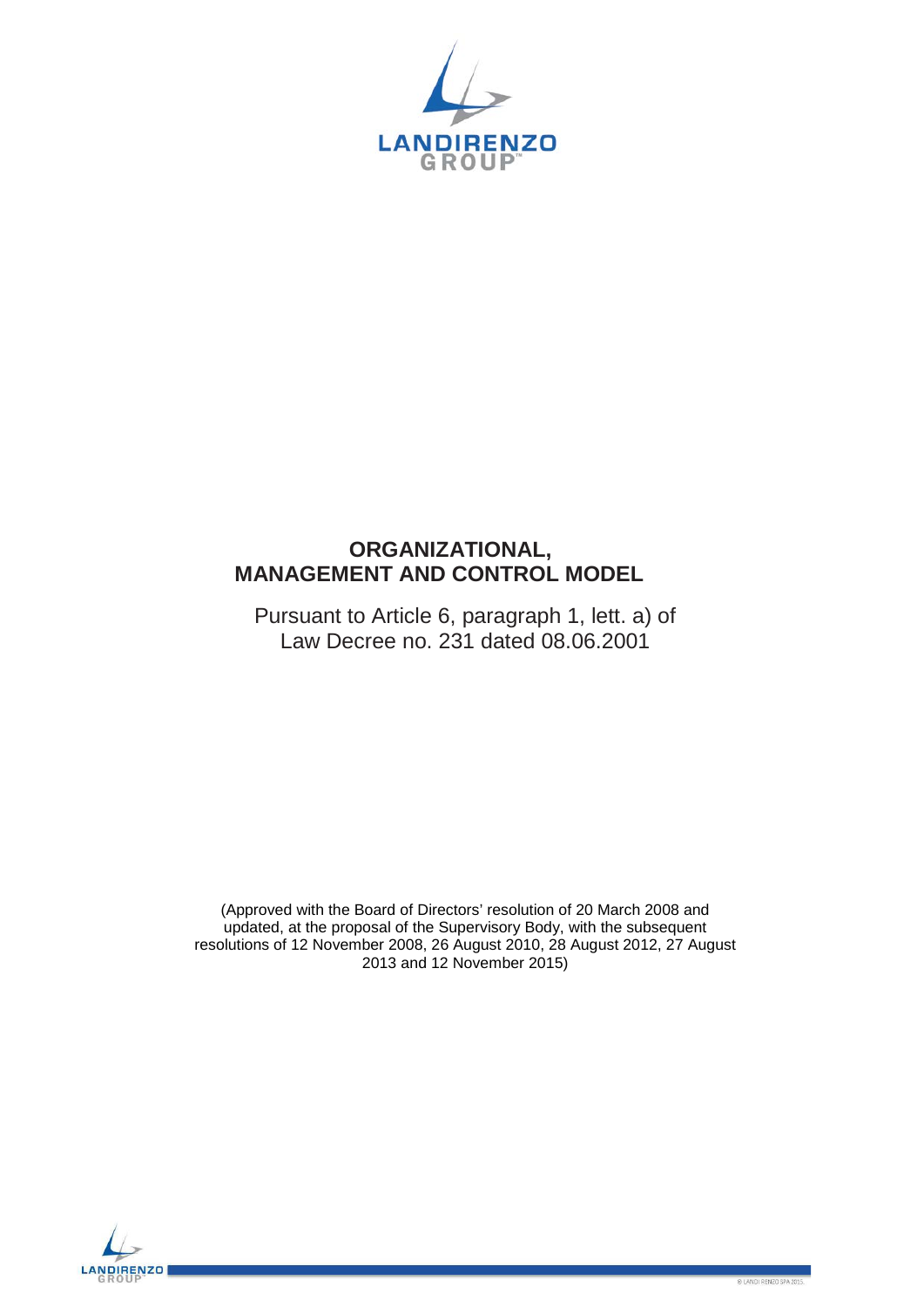| Adoption of the Organizational model by Landi Renzo Group  18<br>2.                    |  |
|----------------------------------------------------------------------------------------|--|
|                                                                                        |  |
| 2.2. Structure of the Organizational, management and control model 18                  |  |
| 2.3. General principles followed for the implementation of the Model 18                |  |
|                                                                                        |  |
|                                                                                        |  |
|                                                                                        |  |
| 2.7. Coordination of the supervision and auditing systems aimed at ensuring the global |  |
| 2.8. Initial implementation of the Organizational model at a Group level  21           |  |
| Methodology followed to identify sensitive activities and supporting<br>3.             |  |
|                                                                                        |  |
|                                                                                        |  |
| 3.1.1. Dealings with the Public administration and related supporting processes  24    |  |
|                                                                                        |  |
|                                                                                        |  |
| 3.1.4. Safety and accident prevention in the workplace and protection of hygiene and   |  |
|                                                                                        |  |
| 3.1.5. Purchase and sale contracts, financial transactions, investments and            |  |
|                                                                                        |  |
|                                                                                        |  |
|                                                                                        |  |
|                                                                                        |  |
| 4.                                                                                     |  |
| 4.1. Procedure for the appointment and revocation of the Supervisory Body  28          |  |
|                                                                                        |  |
|                                                                                        |  |
| 4.4. Information that has to be supplied to the Supervisory Body  32                   |  |
| 4.5. Coordination with the managers of the other Group's companies, pursuant to Law    |  |
|                                                                                        |  |
| 5.                                                                                     |  |
|                                                                                        |  |
|                                                                                        |  |
| 6.                                                                                     |  |
|                                                                                        |  |
|                                                                                        |  |

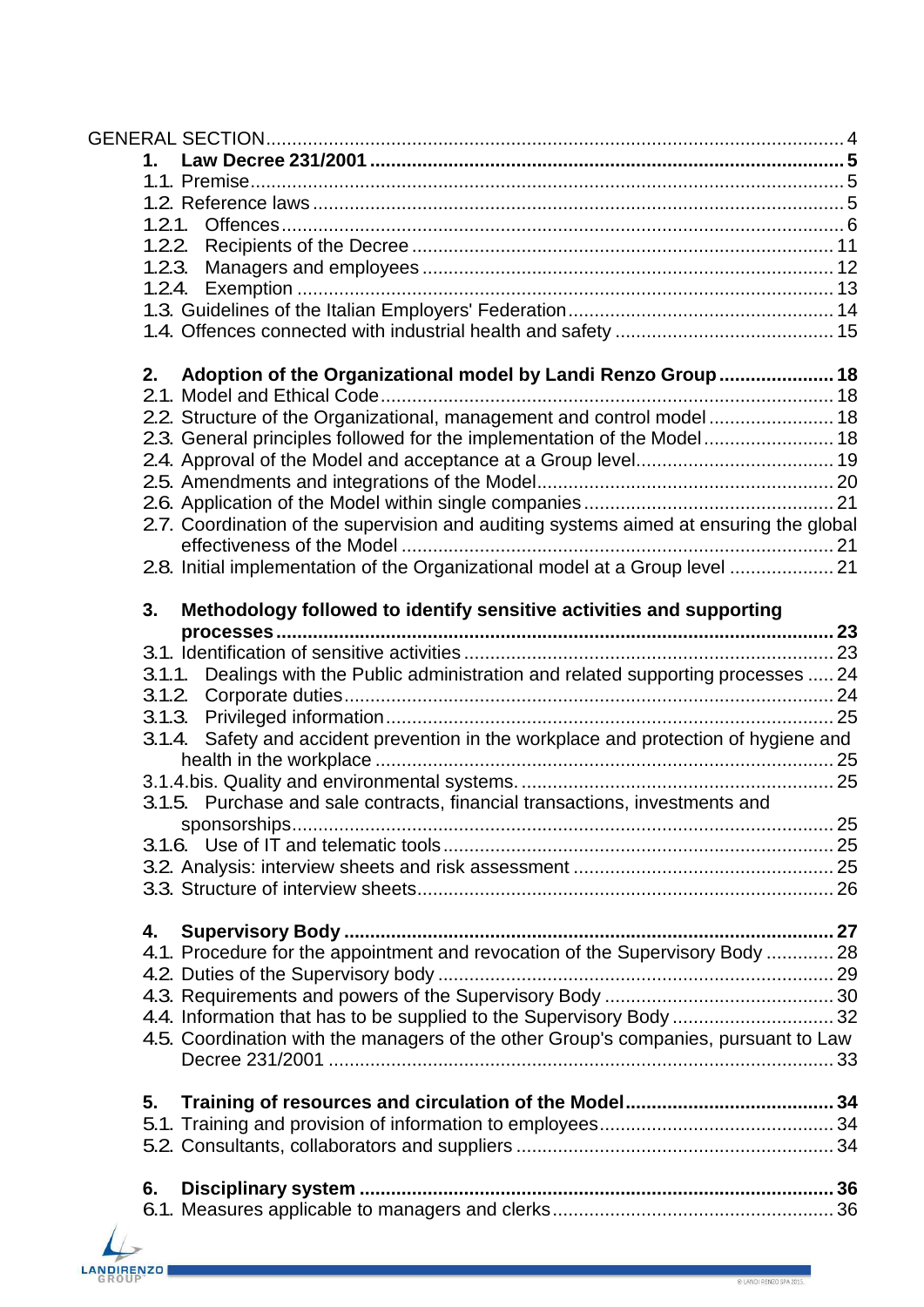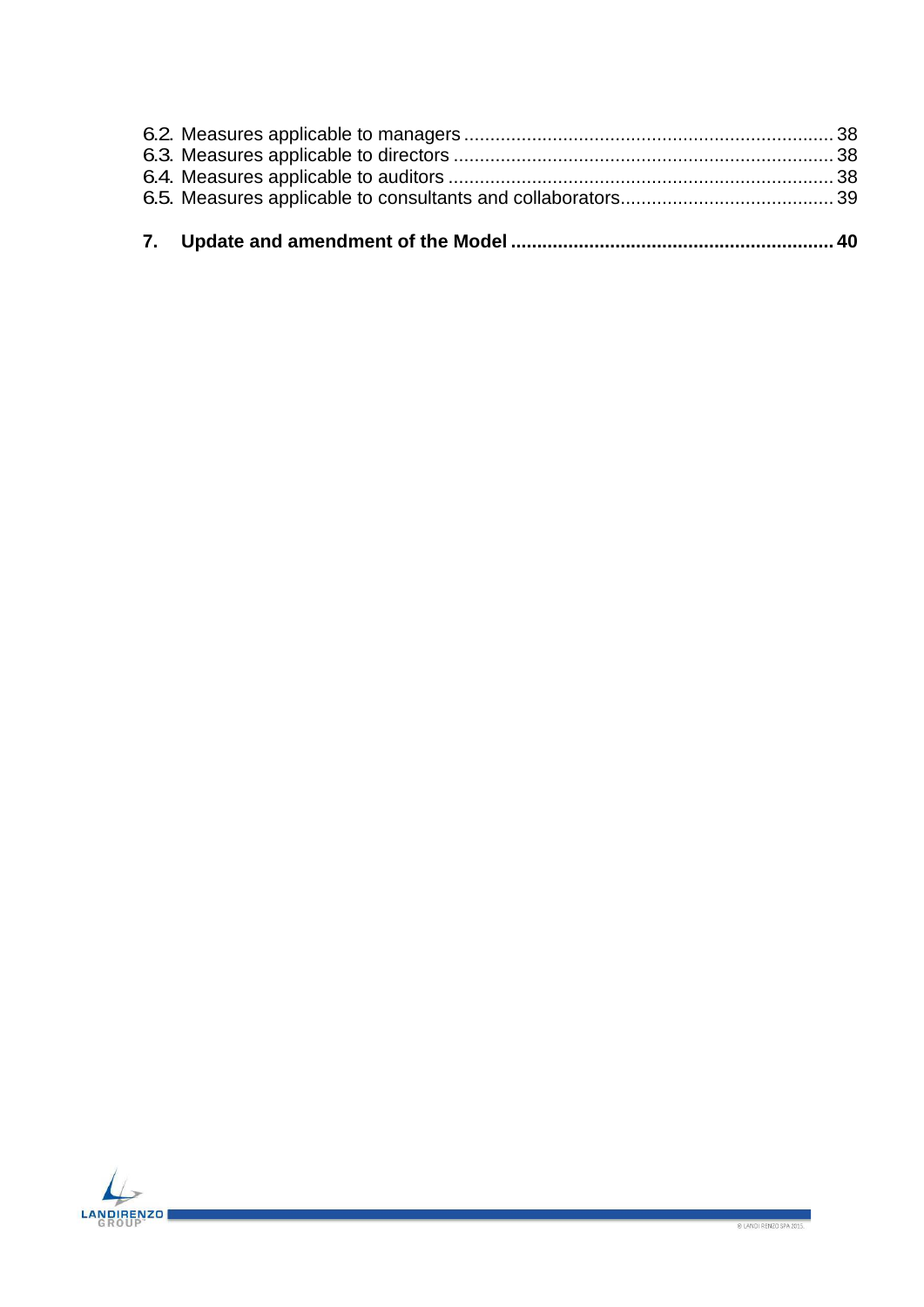# **ORGANIZATIONAL, MANAGEMENT AND CONTROL MODEL**

<span id="page-3-0"></span>Pursuant to Article 6, paragraph, lett. a) of Law Decree no. 231 dated 08.06.2001

# **GENERAL SECTION**

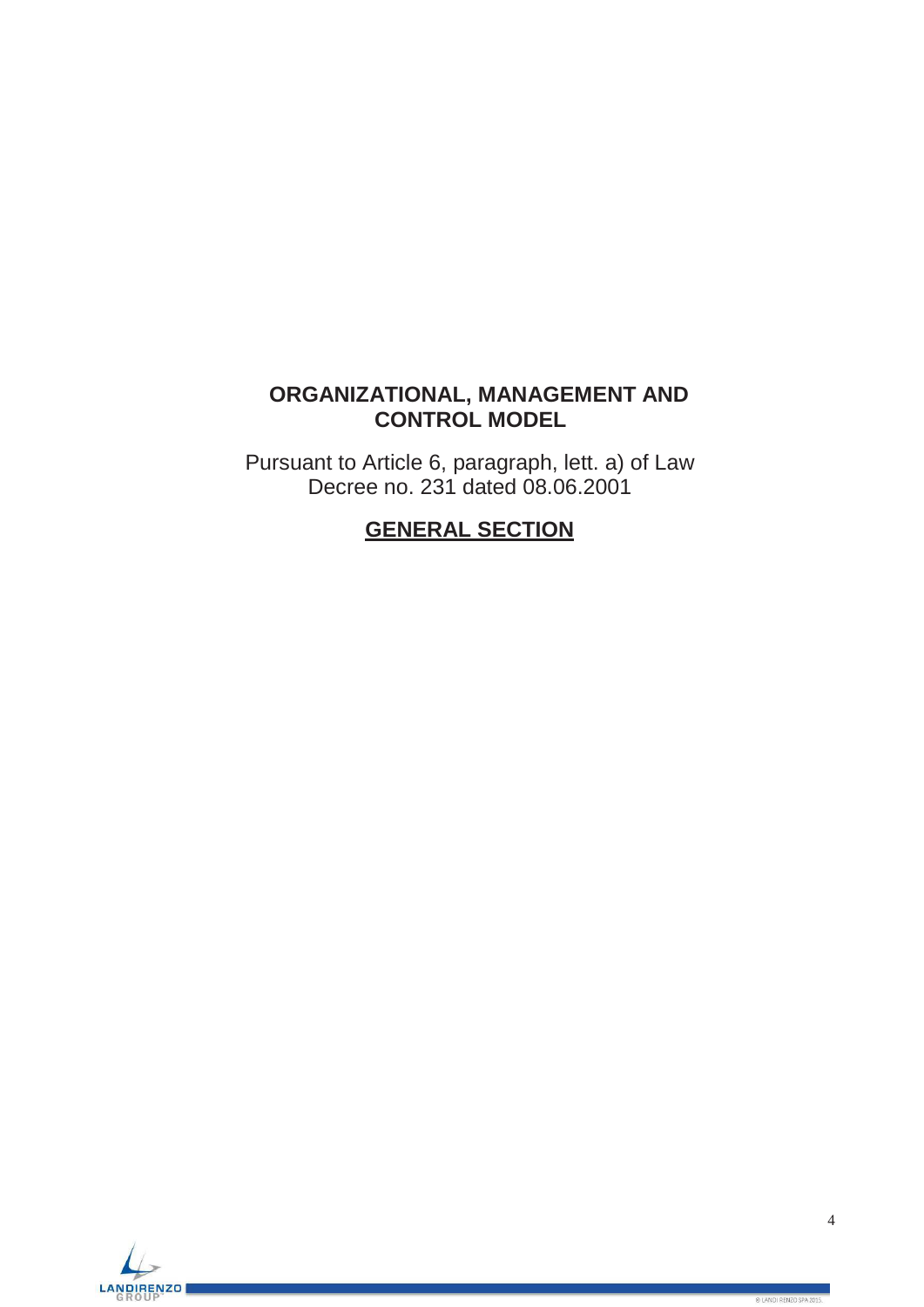## **GENERAL SECTION**

#### <span id="page-4-1"></span><span id="page-4-0"></span>**1. Law Decree 231/2001**

## **1.1. Premise**

Landi Renzo S.p.A. (hereinafter referred to as "Company" or "Parent Company") and its subsidiaries (hereinafter referred to as "Landi Renzo Group" or "Group") believe that conducting all business and corporate operations with maximum fairness and transparency is critical to protect its corporate image, the expectations of shareholders and the work of employees.

In line with its policies Landi Renzo S.p.A. has decided to define an official Organizational model, pursuant to Law Decree 231/2001 (hereinafter referred to as "Law Decree" or "Law Decree 231/01") and to implement it at a Group level.

In view of the above, Landi Renzo Group has therefore launched a project in order to analyze its organizational, management and auditing instruments and verify the compliance of existing behavioral principles and procedures with the provisions of the Law Decree.

This Model and the principles it contains discipline the behavior of corporate bodies (that is of the Board of Directors and Board of Auditors of the company and its subsidiaries), employees, collaborators, consultants, suppliers and generally of anyone working, for whatsoever reason, in "sensitive" areas on behalf or in the Group's interest (hereinafter referred to as "Recipients").

### <span id="page-4-2"></span>**1.2. Reference laws**

 $\overline{\phantom{a}}$  , and the set of the set of the set of the set of the set of the set of the set of the set of the set of the set of the set of the set of the set of the set of the set of the set of the set of the set of the s

Law Decree no. 231 dated 08.06.2001 concerning "*Administrative accountability provisions applicable to bodies with legal personalities, and companies and organizations without a legal personality, pursuant to Article 11 of Law no. 300 dated 29.09.2000"*, has reinforced the criminal accountability of physical offenders with a new form of accountability that applies to all companies involved in legal proceedings<sup>1</sup>.

The extension of the concept of accountability means that the punishment of specific types of offences may affect the assets of the company and consequently the economic interests of shareholders, who until the coming into force of this law decree, were not held accountable for offences benefiting the company and committed by managers and/or employees. Constitutional principles regarding criminal accountability did not foresee any

<sup>&</sup>lt;sup>1</sup> The administrative accountability (which is factually also criminal) of companies in connection with specific offences had been anticipated in Article 2 of the OCSE Convention of December 17th 1997 concerning the corruption of public foreign officials during international economic transactions. This accountability was later introduced in the Italian set of laws with Article 11 of Law no. 300 dated 29.09.2000, which ratifies and implements the OCSE and European Union conventions concerning corruption during international trading and frauds against the European Union. In particular Article 11 delegates to the Government the responsibility for specifically disciplining this type of accountability. This obligation was meet with the introduction of Law Decree 231/2001.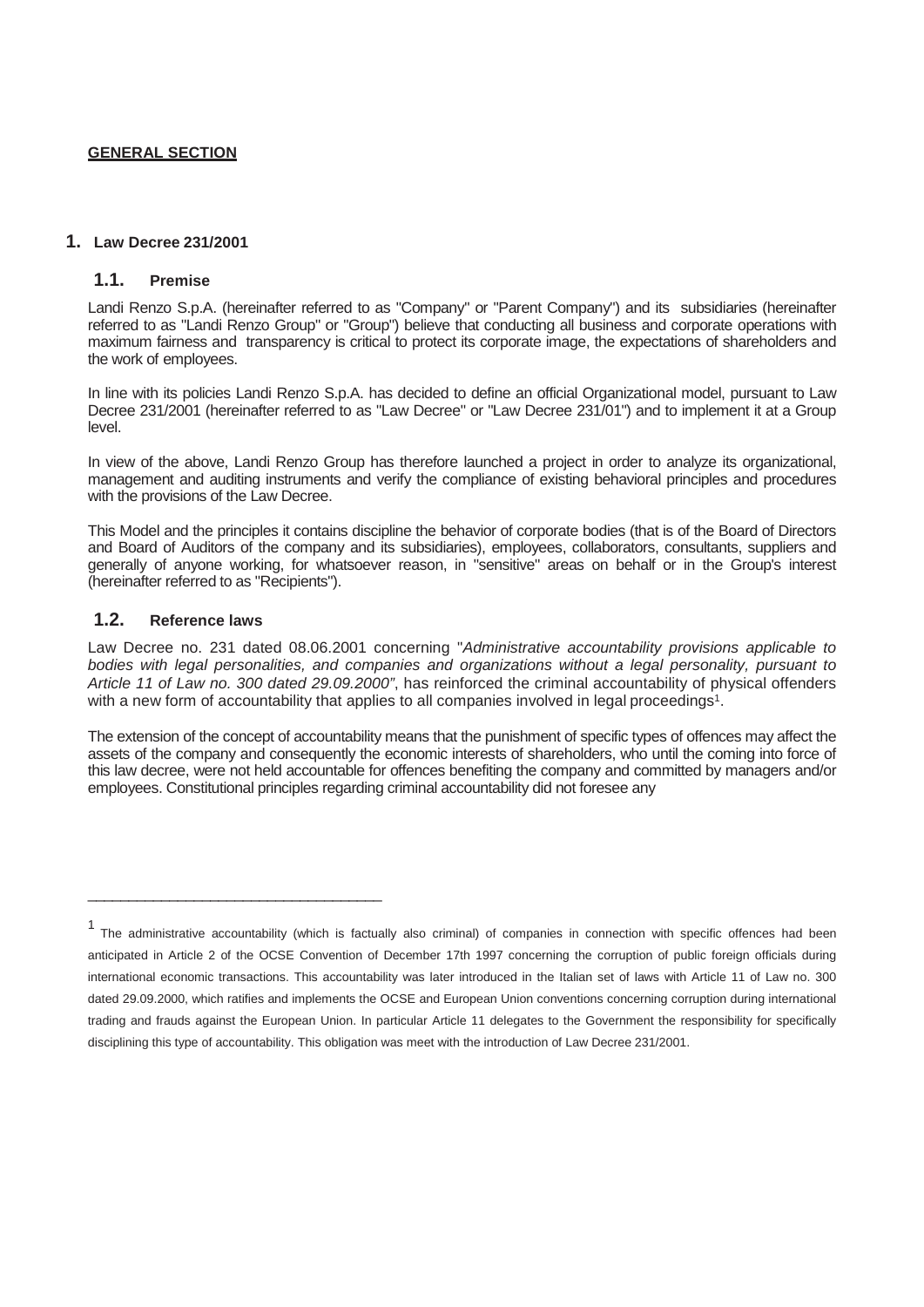<span id="page-5-0"></span>sanctions for the company, other than the obligation of refunding the damage, if and when applicable.

## **1.2.1. Offences**

The legislative body had originally limited its choice to only some of the offences referred to in the Law Decree (l. no. 300/2000). Out of the four categories of offences specified in Law no. 300/2000, the Government had in fact taken into account only the main offences against the public administration<sup>2</sup>, specifying in the report attached to Law Decree 231/2001, that the law would be later extended to other categories of offences. Subsequent laws and amendments have in fact extended the categories of offences disciplined by Law Decree 231/2001.

Article 4 of Law no. 4093 dated 23 November 2001 has introduced Art. 25-bis in the Law Decree concerning the forgery of currency, public credit instruments and duties, subsequently amended by art. 15 paragraph 7 of Draft Law 9 July 2009 which has extended punishability to counterfeiting, alteration or use of trademarks or distinctive signs or patents, models and drawings (art. 473 of the Criminal Code); introduction into Italy and sale of products bearing counterfeit signs (art. 474 of the Criminal Code).

The most important change was however introduced with Law Decree 61/2002, which has changed the provisions concerning corporate offences4 by adding to Decree no. 231 **Art. 25-***ter* and by extending the accountability for some types of offences committed in the interest (but not to the advantage<sup>5</sup>, as the Decree originally established) of the company by directors, managers, general directors, receivers or any other persons subjected to said bodies, in cases in which the offence would have no occurred if the above bodies had performed their supervisory duties in compliance with the duties applicable to their respective roles. Article 25-*ter* disciplines in particular offences connected with: forgery in balance sheets, reports and other corporate documents; forgery in prospects<sup>6</sup>, forgery in the dealings or communications addressed to the auditing company; prevention of audits, fictitious accumulation of capital, unlawful return of assets; unlawful allocation of profits and reserves; unlawful transactions on shares and quotas owned directly or related to the parent company; transactions to the damage of creditors; unlawful allocation of corporate assets by receivers; unlawful influence on the assembly; market rigging; and failure to assist public supervisory bodies in the execution of their duties.

The subsequent law *"Ratification and implementation of the international convention concerning the repression of financing to terrorist groups, signed in New York on 09.12.1999"*7, resulted in the addition of **Article 25-***quater* to Decree 231, which establishes that companies are regarded accountable also for offences connected with terrorist acts and any other action aimed at subverting the democratic order. The law also

\_\_\_\_\_\_\_\_\_\_\_\_\_\_\_\_\_\_\_\_\_\_\_\_\_\_\_\_\_\_\_\_\_\_\_\_

<sup>7</sup> Law 7/2003 published in Official Gazette 21 of 27.01.2003.



<sup>2</sup> Articles 24 (unlawful receipt of legal funds, fraud against the state or other public bodies aimed at obtaining public funds and IT fraud against the state and other public bodies) and 25 (extortion andcorruption)

 $3$  Law 409/2001 published in Official Gazette no. 274 of November 24<sup>th</sup> 2001.

<sup>&</sup>lt;sup>4</sup> Law Decree 61/2002 disciplining unlawful criminal and administrative acts imputable to private companies. The law decree was published on April 11th 2002 in the General Section of Official Gazette no. 88 of 15.04.2002. With this provision, the Government implemented Article 11 of the provisional law concerning the reformation of corporate law (l. no. 366/2001), approved on October 3rd 2001. These

provisions were later amended with l. no. 262/2005 quoted below.

The expression benefit "refers to the material acquisition of an economic advantage, while the expression interest refers to the actual execution of the offence for said purpose", *Court of Milan, Order of 20.13.2004*, Presiding Magistrate Piffer, in *Diritto e pratica delle società*, 2005 n.6, 69

<sup>6</sup> Article <sup>2623</sup> of the Civil Code that disciplined forgery in balance sheets has been abrogated and replaced with Article 173-bis TUF, which sanctions the same type of offence. Despite the amendment, the reference to Article 2623 contained in Article 25-ter of Law Decree 231/2001 has not been updated and replaced with Article 173-*bis* TUF, leaving space for doubts as regards to its interpretation.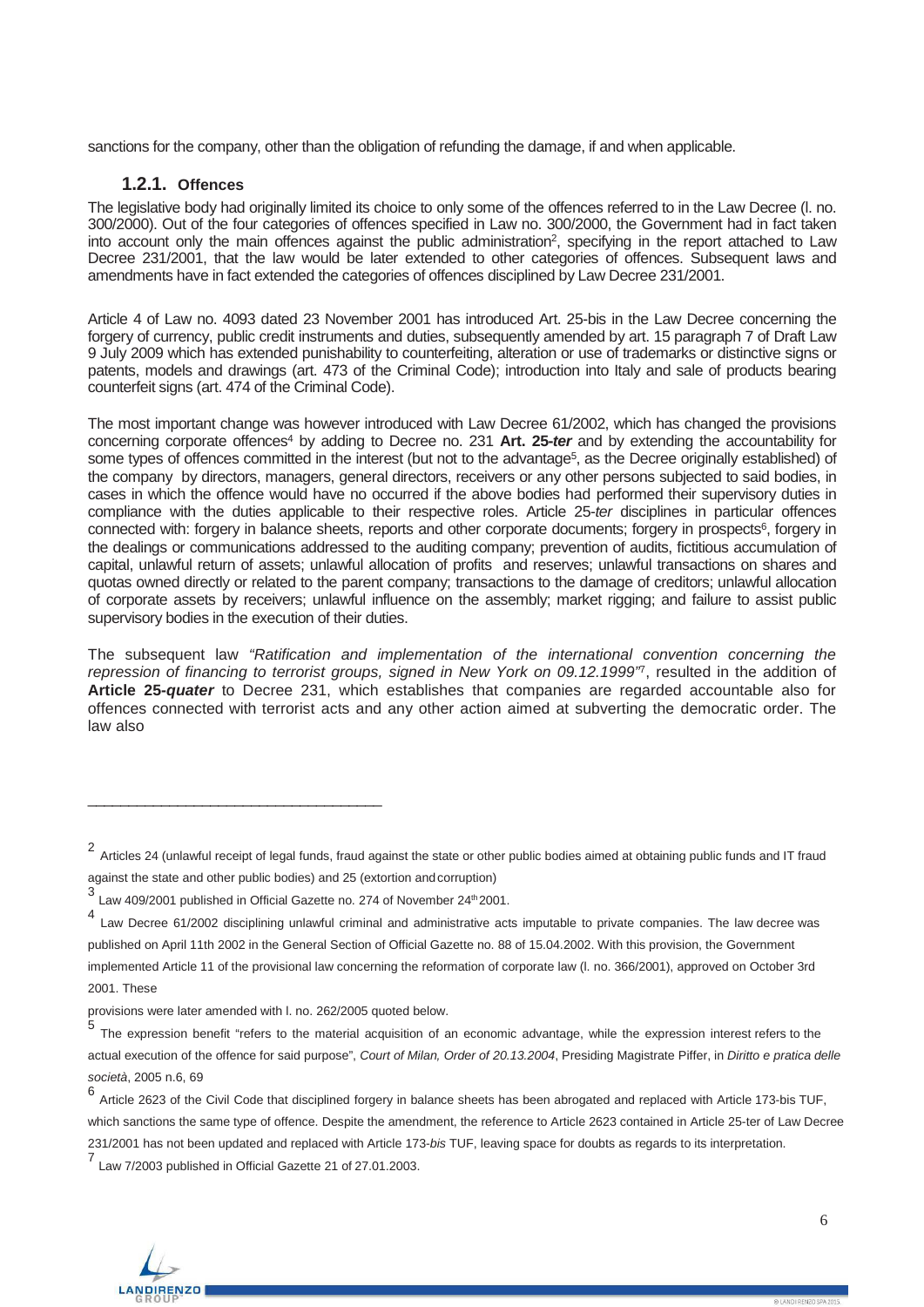lists (Article 25-*quater*, last paragraph) a series of offences other than those specifically quoted *"if connected with the infringement of Article 2 of the international convention concerning the repression of financing to terrorist groups, signed in New York on 09.12.1999*".

The law disciplining the "*Measures against the trade in human beings"*<sup>8</sup> has introduced Article **25-***quinquies* to the Decree, thus extending the accountability of companies also in relation to offences against individual subjects regulated in Section I, Chapter III, Title XII, Volume II of the Criminal Code.

Additional provisions aimed at amending the administrative accountability of companies were introduced with the European Union law 20049 (Article 9), which has acknowledged through immediate implementation provisions, **Directive 2003/6/EC** issued by the European Parliament and Council on 28.01.2003, concerning the abuse of privileged information and market rigging; and with the so-called "Savings law" which has introduced amendments and more severe provisions regarding corporate offences for bodies with a legal personality<sup>10</sup>.

The new law concerning market abuses has extended the field of application of Decree 231, including the abuse of privileged information (the so-called *insider trading*) and market manipulation among the unlawful acts for which companies are administratively responsible.

The European Union 2004 law has led to the introduction of amendments to both the Civil Code and Finance Law (TUF).

As far as the Civil Code goes, the introduction of the European law has resulted in the amendment of Article 2637, which disciplined market rigging in relation to both listed and unlisted financial instruments. The law now establishes that market rigging only applies to unlisted financial instruments or to instruments that have not been admitted to negotiations in controlled stock exchanges, and not to listed ones that are disciplined by the market manipulation provisions of the Finance Law. The new provisions on *insider trading* (or abuse of privileged information) now refer only to the privileged information of issuing companies that are regulated by the Finance Law.

Law no. 262/2005 concerning the protection of savings has instead extended the accountability of companies also to the failure to report potential conflicts of interest of directors, which applies to listed companies only, and has been further amended by the provisions concerning forgery in corporate communications and information.

Additional provisions have been introduced with Law 7/2006<sup>11</sup>, which forbids and punishes the so-called infibulation, by Law 38/200612, containing *"Provisions against the sexual*

 $\overline{\phantom{a}}$  , and the set of the set of the set of the set of the set of the set of the set of the set of the set of the set of the set of the set of the set of the set of the set of the set of the set of the set of the s



<sup>8</sup> Law no. 228 dated 11.08.2003, containing *"Measures against the trafficking of human beings"*. The law was published in Official Gazette no. 195 dated 23.08.2003.

<sup>9</sup> Law no. 62 dated 18.04.2005 containing *"Provisions for the compliance with the obligations resulting from the*

admission of Italy to the European Community. European Community Law 2004". The law was published in Official Gazette no. 96 of 27.04.2005, under Ordinary Supplement no. 76.

<sup>10</sup> Law no. 262 dated 28.12.2005 containing "Provisions for the protection of savings and regulation of financialmarkets".

published in Official Gazette no. 301 dated 28.12. 2005 – Ordinary Supplement no. 208.

<sup>11</sup> Law no. 7 dated 09.012006 containing *"Provisions concerning the prevention and prohibition of female genital mutilations"*, published in Official Gazette no. 14 dated 18.01.2006.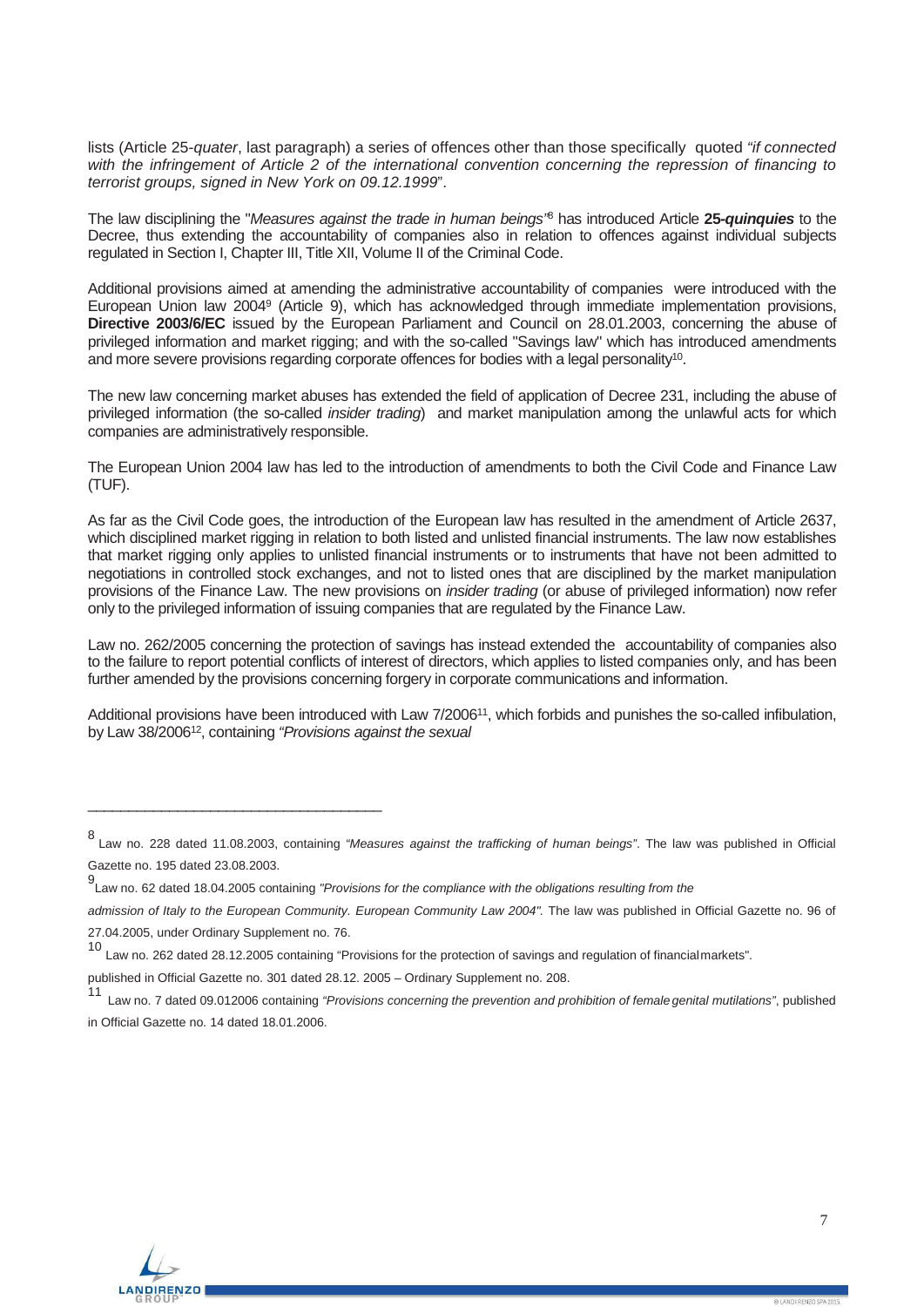exploitation of children and child pornography, also through Internet", and finally by the law that ratifies and implements the Convention of Palermo concerning transnational criminal organizations of 15.11. 2000**<sup>13</sup>**.

The law concerning the prevention and persecution of the so-called infibulation practices has subsequently extended the field of application of Law Decree 231/2001 introducing the new offence connected with the mutilation of female genital organs (Article 583-*bis* of the Criminal Code).

Law no. 38 dated 06.02.2006 has changed the field of application of child pornography offences (respectively articles 600-*ter* and 600-*quater* of the Criminal Code), for which companies were already accountable pursuant to *former* Decree 231, including also pornographic material containing virtual images of children (the so-called "virtual child pornography").

Law 146/2006, which ratifies and implements the UN convention against transnational criminal organizations, has extended the applicability of Decree 231 to transnational organized crime offences. The new provisions establish that companies are responsible for unlawful administrative acts originating from criminal association, money laundering and use of unlawful money and assets, traffic of immigrants and obstruction to justice14.

Law no. 123 dated 03.08.2007 has subsequently introduced **art. 25-***septies* to the provisions of Law Decree 231/2001, consequently extending the accountability of companies to negligence and serious and extremely serious negligent assaults, originating from the failure to comply with laws concerning the prevention of industrial accidents and the protection of industrial health and safety<sup>15</sup>.

Legislative Decree no. 231 of 21 November, 200716 introduced Article 25-*octies*, which provides for punishability of the body for crimes of receiving stolen goods, money laundering and the use of money, goods or assets from an illegal source, even if committed exclusively within the national territory.

Law no. 48 of 18 March 2008 ratified and enforced the Convention of the European Council on computer crime, signed in Budapest on 23 November 2001. Article 7 of the above law further expanded the cases of offences that can result in responsibility of the body, by supplementing Legislative Decree 231/2001 with Article 24-*bis* on "computer crime and unlawful treatment of data".

*the Government to reorganize and reform applicable laws", published in Official Gazette no. 185 of 10.08.2007.* 

<sup>16</sup> Legislative Decree no. 231/2007, for *"Implementation of directive 2005/60/EC concerning prevention of use of the financial system for the purposes of money laundering of income from criminal activities and the financing of terrorism as well as directive 2006/70/EC which sets forth measures for carrying out said prevention*", was published in the Official Journal no. 290 of 14 December 2007 - Ordinary Supplement no. 128. 268. The text has been in force since 29 December 2007.



 $\_$ 

<sup>12</sup> Law no. 38 dated 06.02.2006 containing *"Provisions against the sexual exploitation of children and child pornography also through the Internet"*, published in Official Gazette no. 38 of 15.02.2006.

<sup>13</sup> Law no. 146 dated 16.03.2006 concerning the "*Ratification and execution of the UN convention and protocols regarding transnational crime organizations adopted by the General Assembly on 15.11.2000 and 31.05,2001"*, published in Official Gazette n. 85 of 11.04.2006 – Ordinary Supplement no. 91.

<sup>14</sup> The assumption of money laundering and use of money and goods originating from unlawful and transnational activities was later abrogated by Law Decree no. 231 of 21.11.2007.

*<sup>15</sup>* Law no. <sup>123</sup> of 03.08.2007 containing *"Measures for the protection of industrial health and safety and delegation to*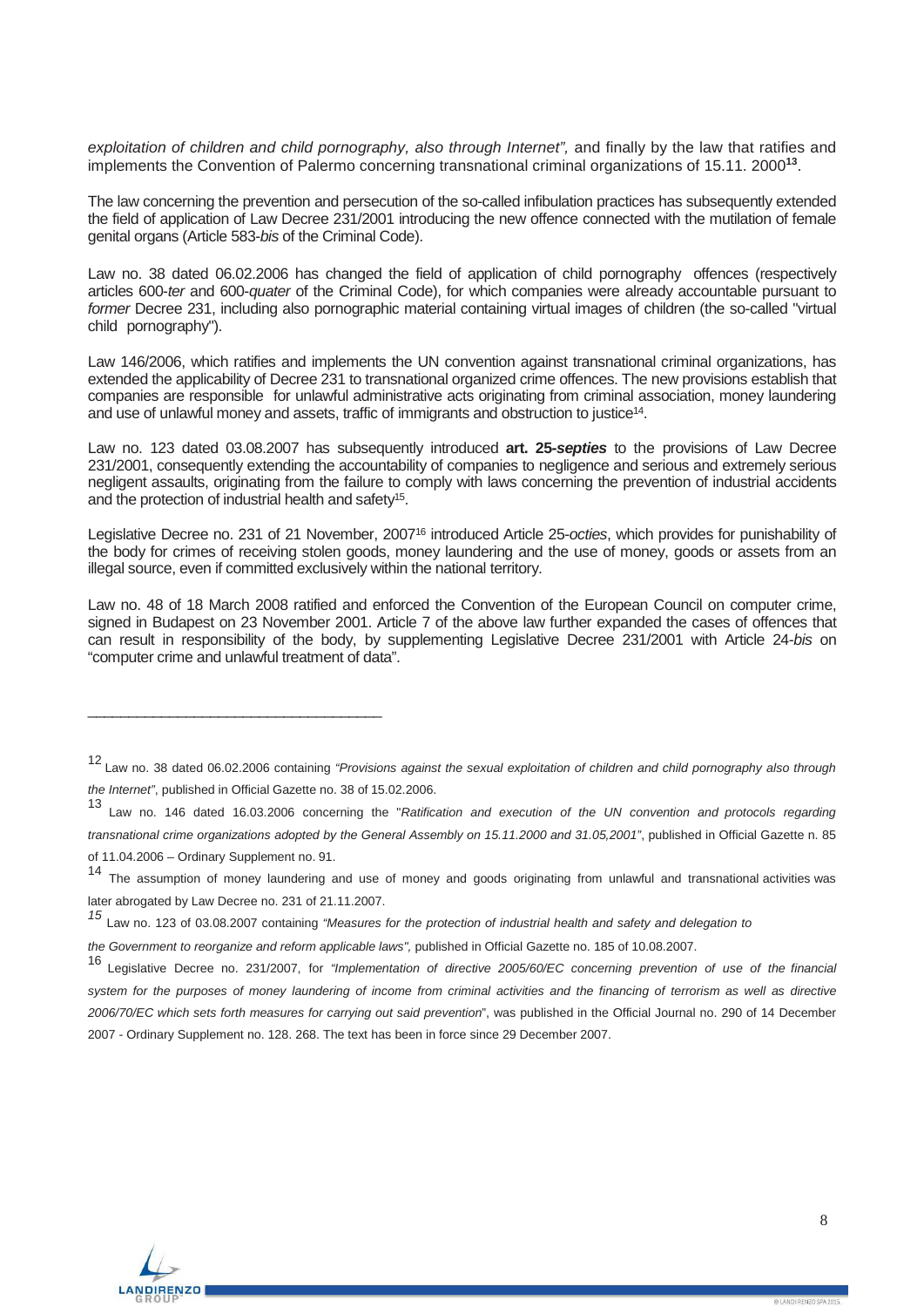Lastly, the TU (Consolidation Act) on safety in the workplace (Legislative Decree no. 8 of 9 April 2008), while not introducing any new offences, with the amendments in Article 25- *septies* prescribed a new system of sanctions for the body in the cases of culpable homicide or serious or very serious injuries committed in violation of the regulations on the protection of health and safety in the workplace.

Art. 2 paragraph 29 of Law no. 94 dated 15 July 2009 has extended the field of application of Law Decree 231/2001 to organised crime offences (art. 24 ter, Law Decree 231/2001). The accountability of Entities can derive from perpetration of the following offences: a. criminal association (art. 416 of the Criminal Code);

b. reduction to or keeping in slavery (art. 600 of the Criminal Code);

c. trafficking in human beings (art. 601 of the Criminal Code);

d. purchase or sale of slaves (art. 602 of the Criminal Code);

e. provisions against illegal immigration (art. 12, Law Decree no. 286 dated 25 July 1998);

f. mafia associations, whether or not Italian (art. 416 bis of the Criminal Code);

g. political electoral mafia exchange (art. 416 ter of the Criminal Code);

h. kidnapping for robbery or extortion (art. 630 of the Criminal Code);

I. association for the unlawful trafficking in narcotic drugs and psychotropic substances (art. 74 of Presidential Decree no. 309 dated 9 October 1990).

I. unlawful production, trafficking and possession of narcotic drugs and psychotropic substances (art. 73 of Presidential Decree no. 309 dated 9 October 1990);

k. unlawful manufacturing, introduction into Italy, sale, transfer, possession and carrying to a public or open place, of war or war-like weapons or parts of them, explosives, illegal weapons and several firearms (art. 407, paragraph 2 letter a) no. 5).

Art. 15 paragraph 7 letter b) of Draft Law 9 July 2009 has included the industrial and trade offences (art. 25-bis 1) listed below:

a. disruption of the freedom of industry or trade (art. 513 of the Criminal Code);

b. unlawful competition with threats or violence (art. 513 bis of the Criminal Code);

c. fraud against national industries (art. 514 of the Criminal Code);

d. fraudulent trading (art. 515 of the Criminal Code);

e. sale of non-genuine foodstuffs as genuine (art. 516 of the Criminal Code);

f. sale of industrial products with false signs (art. 517 of the Criminal Code);

g. manufacturing and sale of goods produced by usurping industrial property rights (art. 517 ter of the Criminal Code);

h. counterfeiting of geographical indications or designations of origin of agricultural food items (art. 517-quater of the Criminal Code).

Art. 15 paragraph 7 letter c) of Law no. 99 dated 23 July 2009 has introduced offences related to copyright infringement (art. 25 novies of the Law Decree), specifically:

a. protection of copyright and of other rights related to its exercise (art. 171 of Law no. 633 dated 22 April 1941);

b. protection of copyright and of other rights related to its exercise (art. 171-bis of Law no. 633 dated 22 April 1941);

c. protection of copyright and of other rights related to its exercise (art. 174-quinquies of Law no. 633 dated 22 April 1941);

d. protection of copyright and of other rights related to its exercise (art. 171-ter of Law no. 633 dated 22 April 1941);

e. protection of copyright and of other rights related to its exercise (art. 171-septies of Law no. 633 dated 22 April 1941);

f. protection of copyright and of other rights related to its exercise (art. 171-octies of Law no. 633 dated 22 April 1941);

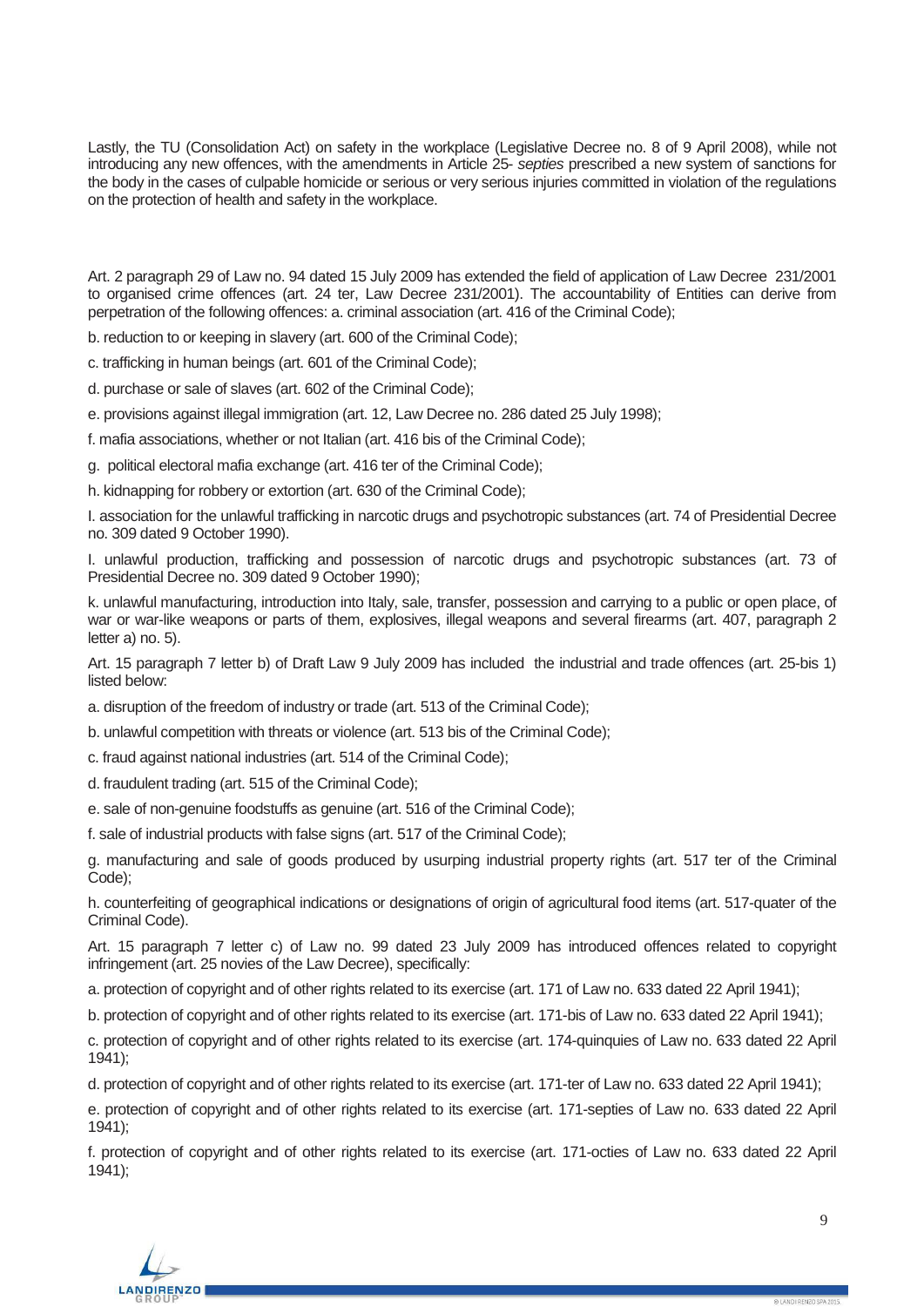Law no. 116 dated 3 August 2009 has introduced art. 25 novies on offences against the administration of justice. In particular, the scope of application of Law Decree 231/2001 includes the offence regulated by art. 377 bis of the Criminal Code (incitement not to make statements or to make false statements to the judicial authority).

Art. 2 of Law Decree no. 121/2011 has introduced art. 25 decies, the former art. 25 novies of the Law Decree.

Art. 2 of Law Decree 121/2011, transposing a number of European principles on the protection of the environment through criminal law (Directive 2008/99/EC and Directive 2009/123/EC) has introduced art. 25 undecies into the Law Decree, concerning so-called Environmental crimes:

A. The killing, destruction, possession or taking of specimens of protected wild fauna or flora species (art. 727 bis of the Criminal Code);

B. Destruction or deterioration of a habitat within a protected site (art. 733 bis of the Criminal Code);

C. Crimes contained in the Consolidated Environmental Law (Law Decree no. 152 dated 3 April 2006 as amended and supplemented), specifically:

1) Unauthorised discharge of industrial waste water containing hazardous substances (art. 137);

2) Unauthorised waste management (art. 256);

3) Pollution of the soil, underground, surface waters or underground waters (art. 257); 4) Violation of obligations – forgery of certificates (art. 258); 5) Illegal waste trafficking (art. 259); 6) Organised activities for illegal waste trafficking (art. 260); 7) Forgery relating to the IT System for Waste Traceability control – (Sistema Informatico di controllo della Tracciabilità dei Rifiuti - SISTRI) (art. 260 bis); 8) Infringements relating to ambient air and atmosphere reduction - Unauthorised running of facility (art. 279).

D. Violation of provisions on the use of ozone-depleting substances (art. 3, paragraph 6, Law no. 549 dated 28 December 1993 (Measures to protect the stratospheric ozone layer and the environment);

E. Import, export, transport for illegal uses of animals and trade in plants (art. 1, paragraphs 1 and 2 and art. 2, paragraphs 1 and 2, Law no. 150 dated 7 February 1992, as amended); forgery or alteration of certifications and licences and use of false or altered certifications and licences for animal importation (art. 3 bis, Law no. 150 dated 7 February 1992, as amended); F. Known and negligent pollution of water, fauna or flora species caused by the discharge of polluting substances into the sea (art.s 8 and 9 of Law Decree no. 202 dated 6 November 2007 – Implementation of Directive 2005/35/EC on ship pollution and corresponding penalties).

Law Decree 109/201217 has extended the number of crimes that can trigger an entity's administrative accountability, including art. 25 duodecies "Hiring of illegally staying third-country nationals".

Art. 22 of Law Decree 286/1998 says that: "The employer who hires foreign workers without the residence permit regulated by this article, or whose permit has expired and whose renewal has not been applied for within the required term, or whose permit has been revoked or cancelled, is punished with imprisonment from six months up to three years and with a fine of 5000 euros per worker employed".

The conditions of increased exploitation referred to in the third paragraph of art. 603-bis of the Criminal Code are, in addition to those reported above in letters a) and b), "the perpetration of the fact by exposing workers to serious danger, taking account of the characteristics of the duties assigned and of work conditions".

The entity that hires foreign workers without the residence permit or whose permit has expired and whose renewal has not been applied for within the required term, or whose permit has been revoked or cancelled, is subject to the aforesaid penalty.

As for perpetration of the crime referred to in art. 22, paragraph 12 bis of Law Decree 286/1998, the entity is subject to a fine ranging from 100 to 200 units, up to 150,000 euros.

Law no. 190/201217 "Measures to prevent and combat corruption and illegality in the public administration", published in the Official Journal on 13 November 2012, no. 265, has introduced measures to prevent and combat corruption and llegality in the public administration.

The new so-called anti-corruption law, with regard to offences against the public admiinistration, has introduced new crimes (319 quater of the Criminal Code "undue induction to give or promise benefits"), amending art.s 25 and 25 ter of Law Decree 231/2001 (including the new art. 319 quater of the Criminal Code and the reformed art. 2635 of the Civil Code, "Private-to-private corruption", the former "unloyalty following the bestowal or promise of benefits").

<sup>17</sup> Published in the Official Journal 172/2012 dated 25 July 2012 and effective since 9 August 2012.



\_\_\_\_\_\_\_\_\_\_\_\_\_\_\_\_\_\_\_\_\_\_\_\_\_\_\_\_\_\_\_\_\_\_\_\_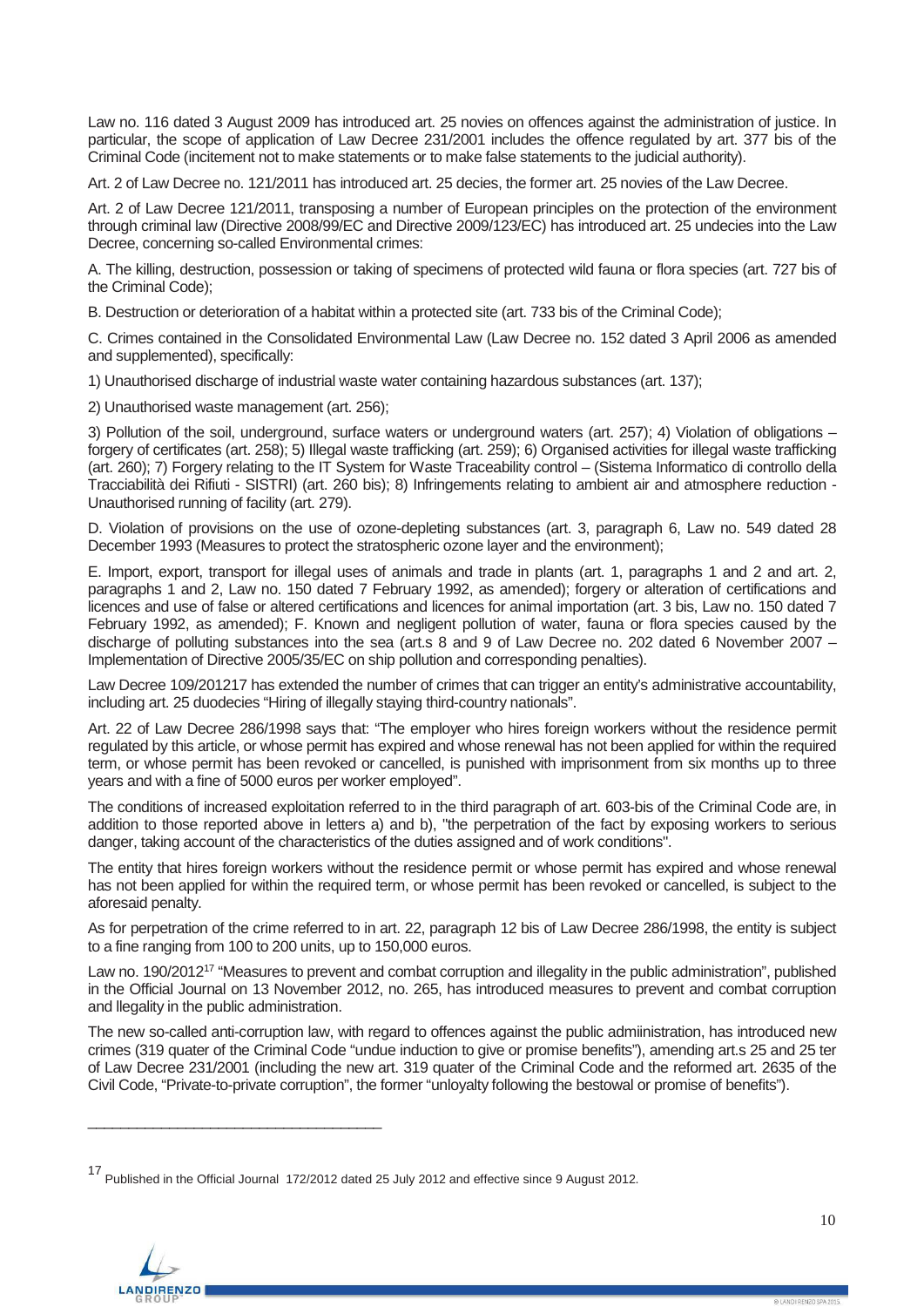Law 186/2014 has introduced self-laundering as a predicate offence for entities' accountability, incorporating the new art. 648 ter-1 of the Criminal Code into article 25–octies of Law Decree 231/2001.

Law 68/2015 has amended art. 25 undecies of Law Decree 231/2001, introducing new offences relating to the environment. The new paragraph 1 of art. 25 undecies of Decree Law 231/2001 has replaced the previous letters a) and b) with the new letters a) to g), establishing higher fines also for the following new offences: environmental pollution (art. 452 bis of the Criminal Code), environmental disaster (art. 452 quater of the Criminal Code), negligent environmental offences (art. 452 quinquies of the Criminal Code), trafficking and abandonment of highly radioactive material (art. 452 sexies of the Criminal Code), conspiracies aggravated by the circumstances indicated in the new art. 452 octies of the Criminal Code.

These crimes are laid down in an entire new Chapter of the Criminal Code - VI-bis - which is fully dedicated to the socalled Eco Crimes.

Law 69/2015, published in the Official Journal no. 124 dated 30 May 2015 "Provisions on offences against the public administration, mafia associations and false accounting", has stiffened punishments for offences against the public administration; in particular, it has amended the crime of official misconduct under art. 317 of the Criminal Code, which can now be committed both by a public official and by a person in charge of a public service who, abusing of his role or powers, forces another person to unduly give or promise money or another benefit to himself or a third party.

The innovations introduced by Law 69/2015 have involved also "false corporate communications" under art. 2621 of the Civil Code and "false communications by listed companies" under art. 2622 of the Civil Code. Art. 25 ter of Law Decree 231/2001 establishes a higher fine, from 200 to 400 units, in case of false accounting under art. 2621 of the Civil Code, and a fine from 400 to 600 units in case of listed companies under art. 2622 of the Civil Code.

### **1.2.2. Recipients of the Decree**

<span id="page-10-0"></span>The law establishes identifies as the **recipients** of the Law Decree *"the bodies with legal personality, the companies with legal personality and the companies and associations without legal personality"* (Article 1, paragraph 2)*.* The description does not apply to "*the State, public territorial bodies and bodies that have specific constitutional functions"* (Article 1, paragraph 3). The group of recipients is therefore quite extensive and does not always allow to clearly mark the limits, especially in relation to bodies operating in the public sector. Private companies providing public services (due to concessions, etc.) are instead subject to the aforementioned discipline. The accountability applicable to these companies and to public economic bodies comprises in fact, in addition to all the others applicable to the recipients, even the offences of active and passive corruption<sup>17</sup>.

It is important to consider that this type of accountability applies only to specific offences committed by subjects that are connected for different reasons to the body and only if the unlawful act was carried out in the *interest* or to the *advantage* of the body. This means that the body is held accountable both when the unlawful action has produced a specific benefit, but also when the act-offence was committed in its *interest* despite the lack of actual results*.*

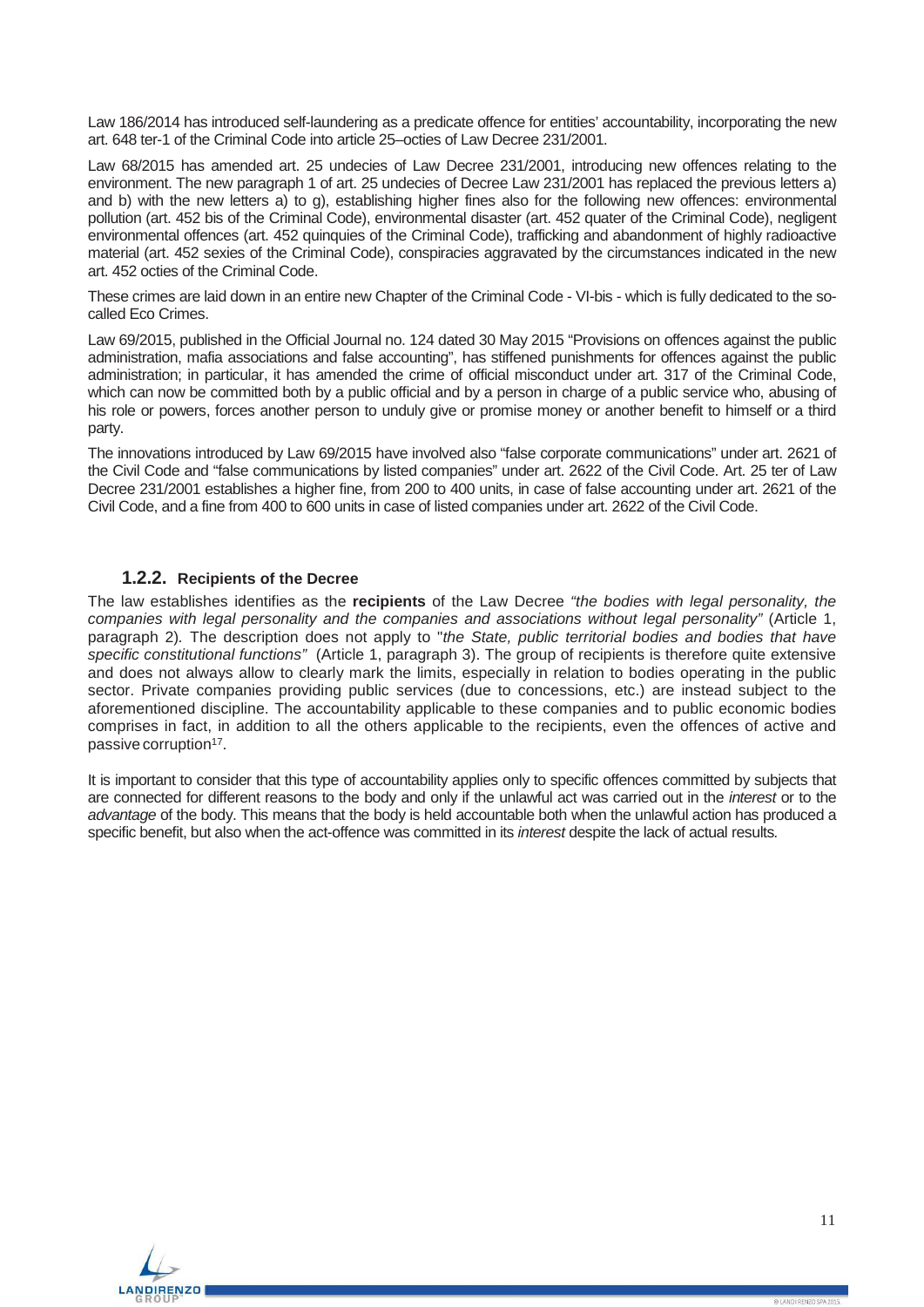## **1.2.3. Managers and employees**

\_\_\_\_\_\_\_\_\_\_\_\_\_\_\_\_\_\_\_\_\_\_\_\_\_\_\_\_\_\_\_\_\_\_\_\_

<span id="page-11-0"></span>The company shall not be deemed accountable if the offenders, whether managers or direct reports have committed the offence in their own interest or in the interest of third parties.

In all other situations, the law decree distinguishes between two cases:

- 1. For offences committed by managers (Article 5, paragraph 1, lett. a), the company is exempted from submitting the so-called discharge proof. This means that the company is considered accountable unless it proves that:
	- a) The management board had adopted and effectively implemented, prior to the offence being committed, all the organizational and management models required to prevent the specific type of crime committed
	- b) The task of supervising the effectiveness and compliance of the models, and their updating, had been entrusted to a body of the company with independent decisional and supervisory powers
	- c) The offenders deliberately eluded the organizational and management models
	- d) The body specified in paragraph b) above had duly and appropriately carried all the activities for which it is responsible.



<sup>18</sup> It is important to note that a sentence of the Supreme Court has established that *de qua* discipline exclusively applied to collective bodies, that is to bodies with an organized and complex structure, which therefore excludes individual companies (see Cass. VI Pen.. no. 18941/2004).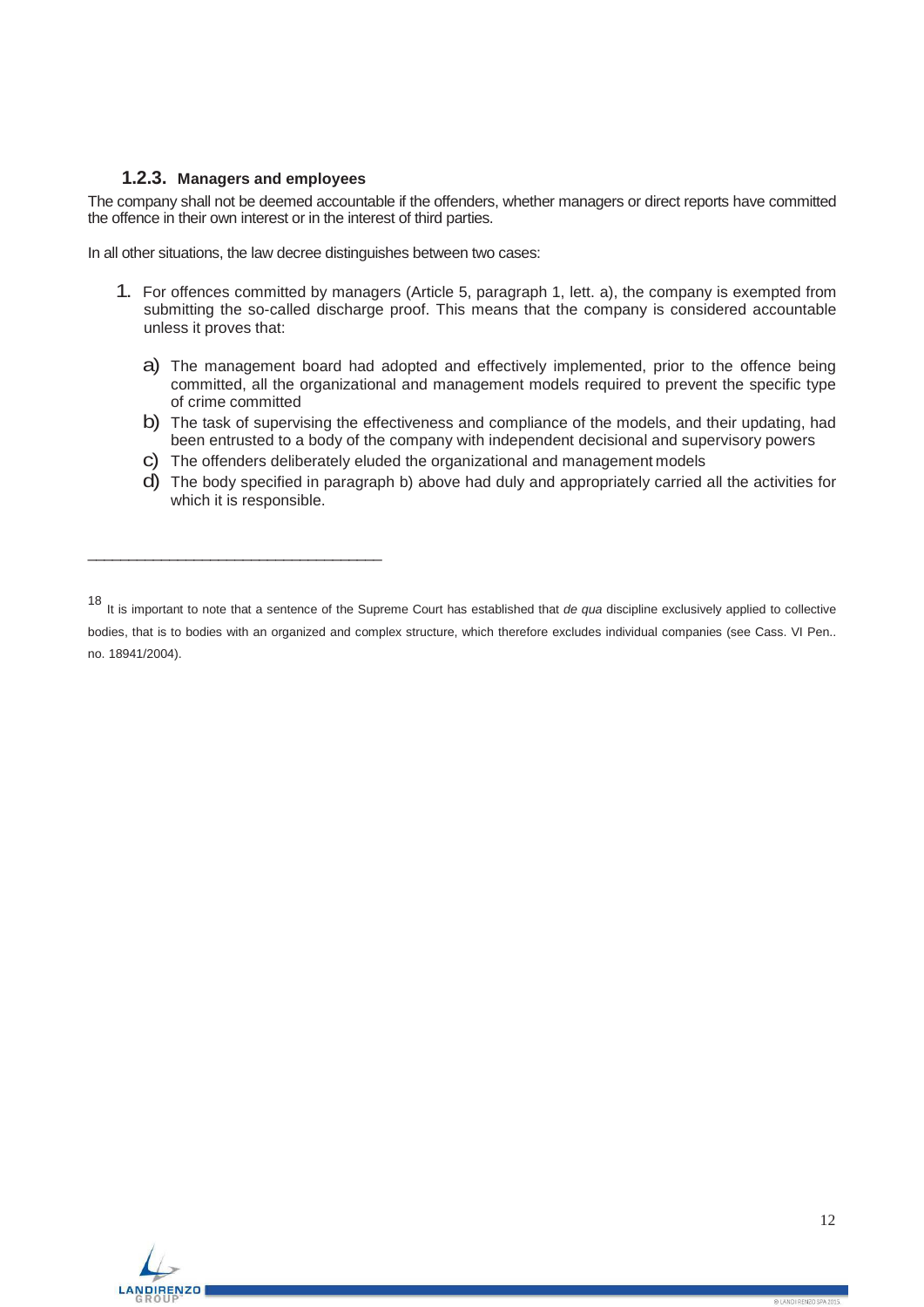2. If the offence has been committed by direct reports (Article 5, paragraph 1, letter b), the company shall be regarded accountable for the offence only if it has failed to comply with all the required management and supervisory duties. Thus, the proof of the company's accountability shall have to be demonstrated by the public prosecution service.

Failure to comply with management and supervisory duties is excluded, pursuant to Article 7, paragraph 2 of the Law Decree, if "the company, prior to offence being committed, has adopted and effectively implemented an organizational, management and supervisory model designed to prevent the type of offence occurred".

# **1.2.4. Exemption**

<span id="page-12-0"></span>Article 6 of the examined Law Decree specifies however that a company may be considered "**exempt**" during the legal proceedings concerning the offences specified above, if it is able to prove that it has adopted and effectively implemented organizational, management and auditing models designed to prevent the type of offence considered. The system also foresees the appointment of an internal auditing body that shall be directly responsible for assessing the actual effectiveness of the model.

Therefore a company is specifically exempted if it is able to prove that:

- a) The top management board had adopted and effectively implemented, prior to the offence being committed, an Organizational, management and auditing model designed to prevent the specific type of crime committed
- b) The task of supervising the effectiveness and compliance of the Model, and its updating, had been entrusted to a body of the company with independent decisional and supervisory powers
- c) The subjects who have committed the offences and unlawful acts deliberately eluded the Model, thus infringing its provisions
- d) The body specified in paragraph b) above had duly and appropriately carried all its duties

The "exemption" of the company's (or of the Group's) responsibilities is based on the assessment of the validity and preventive effectiveness of the Model expressed by the magistrate of the criminal court during the legal proceedings against the material offender. Therefore, the formulation of the Model and the organization of the supervisory body should be defined in order to always ensure a successful assessment of effectiveness. For this reason, companies are expected to assess the adequacy of their procedures in relation to the above, also taking into account current jurisdiction. This means that the implementation of the model is regarded mandatory and complies with the cautionary and sound management requirements in cases in which the company intends availing exemption.

Pursuant to Article 2.2.3 of the Market Regulations<sup>18</sup>, Landi Renzo S.p.A. is expected to implement within March 31st 2008, the Organizational, management and control model specified in Article 6 of Law Decree 231/2001 in order to maintain its "Star" rating.



\_\_\_\_\_\_\_\_\_\_\_\_\_\_\_\_\_\_\_\_\_\_\_\_\_\_\_\_\_\_\_\_\_\_\_\_

<sup>19</sup> "Regulations of the markets organized and managed by the Italian Stock Exchange, approved by the Assembly of Boras Italian S.p.A. of April 26th 2007 and validated by Consol with resolution 15996 dated June 26th2007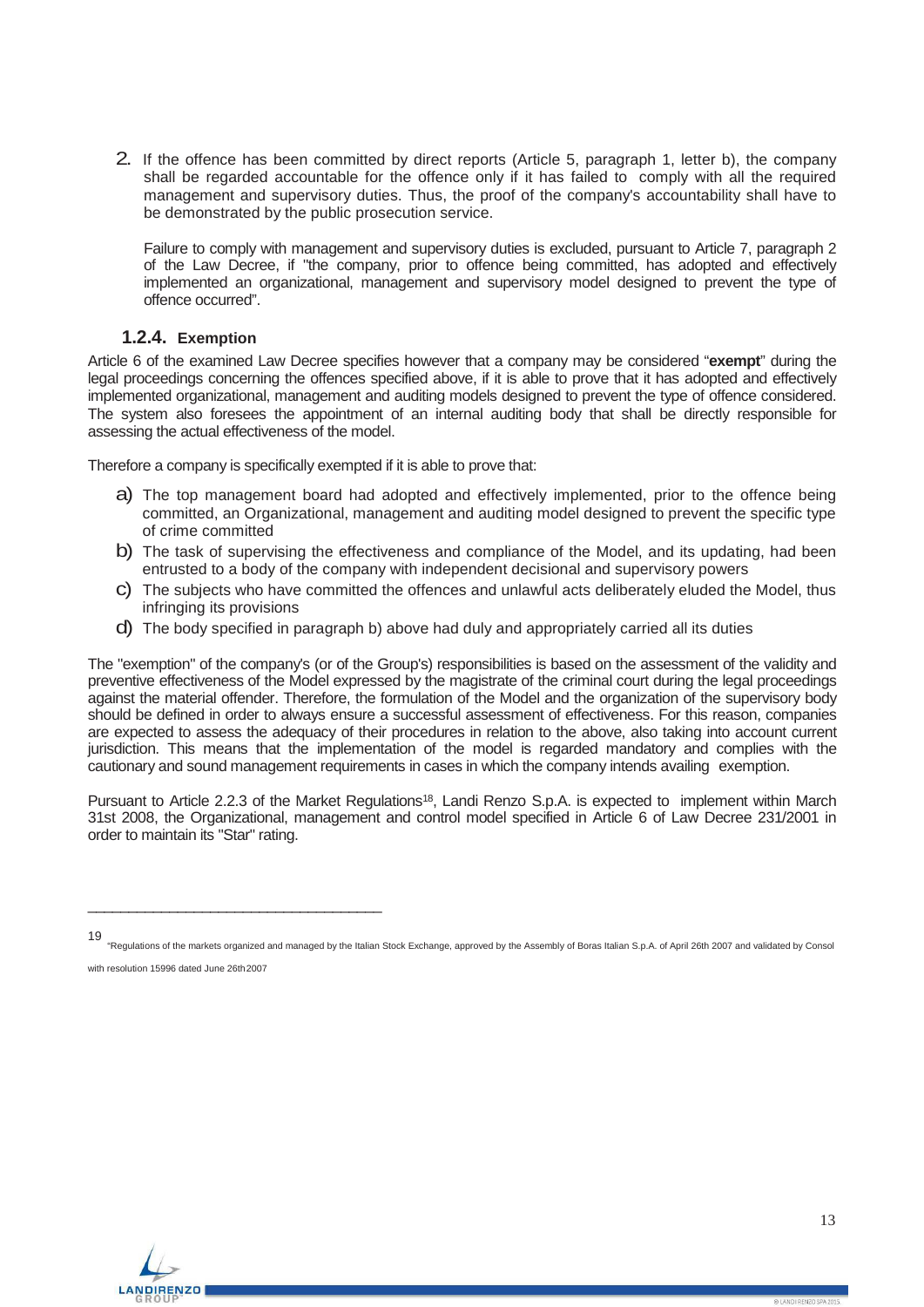As explained above, the application of the relevant sanctions foreseen by the Decree directly affects the economical interests of shareholders. Therefore, failure to implement the Model shall entitle shareholders to take any relevant action against the negligent administrators who, due to their failure to implement the Model, have prevented the company from benefiting from the "exemption" clause and thus exposed it to the obligation of paying economic sanctions.

In order to assist companies and organizations in the definition of models and in the appointment of a Supervisory Body, the Italian Employers' Federation has defined a set of guidelines that contain information and measures, principally based on current business practices, that are theoretically regarded suitable to meet the provisions of Law Decree 231/2001, and thus provide useful recommendations for the definition of the Model, Supervisory Body and the duties of the parties involved.

## <span id="page-13-0"></span>**1.3. Guidelines of the Italian Employers' Federation**

This Model has been defined taking into account to the maximum extent possible the guidelines issued by the Italian Employers' Federation and recent court sentences. This Model has been defined taking into account to the maximum extent the guidelines issued by the Italian Employers' Federation, last updated in March 2014, and recent court sentences on companies' administrative accountability.

Art. 6, paragraph 3 of Law Decree no. 231/2001 establishes that "Organisational, management and control models can be adopted, guaranteeing the needs referred to in paragraph 2, based on codes of conduct prepared by associations representing Entities, communicated to the Ministry of Justice which, together with the competent Ministries, can put forward, within thirty days, observations on the adequacy of the models to prevent crime".

The essential requirements for the definition of a Model are outlined in the following statements of the guideline:

- 1. **Identification of risks** intended as analysis of corporate structures aimed at identifying the locations (area/field of activity) and procedures in which the offences specified by the Law Decree could potentially occur.
- 2. **Definition of a control system** (the so-called protocols), intended as assessment of the existing control system and its modifications, aimed at effectively preventing the identified risks. The elements of the control system designed to prevent intentional offences, which have to be implemented at a corporate level in order to ensure the effectiveness of the Model, identified by the Italian Employers' Federation are the following:
	- Implementation of an Ethical Code disciplining the aforementioned offences
	- Implementation of a sufficiently official and clear system, which specifically details roles and duties
	- Implementation of manual and IT procedures
	- Implementation of a system for proxy and signing powers
	- Implementation of a management control system
	- Implementation of a communication and personnel training system

These elements should be based on these principles:

- All operations, transactions and actions must be verifiable, documented, coherent and appropriate
- Nobody is authorized to independently manage the whole process
- The control system must document the execution of the required controls.

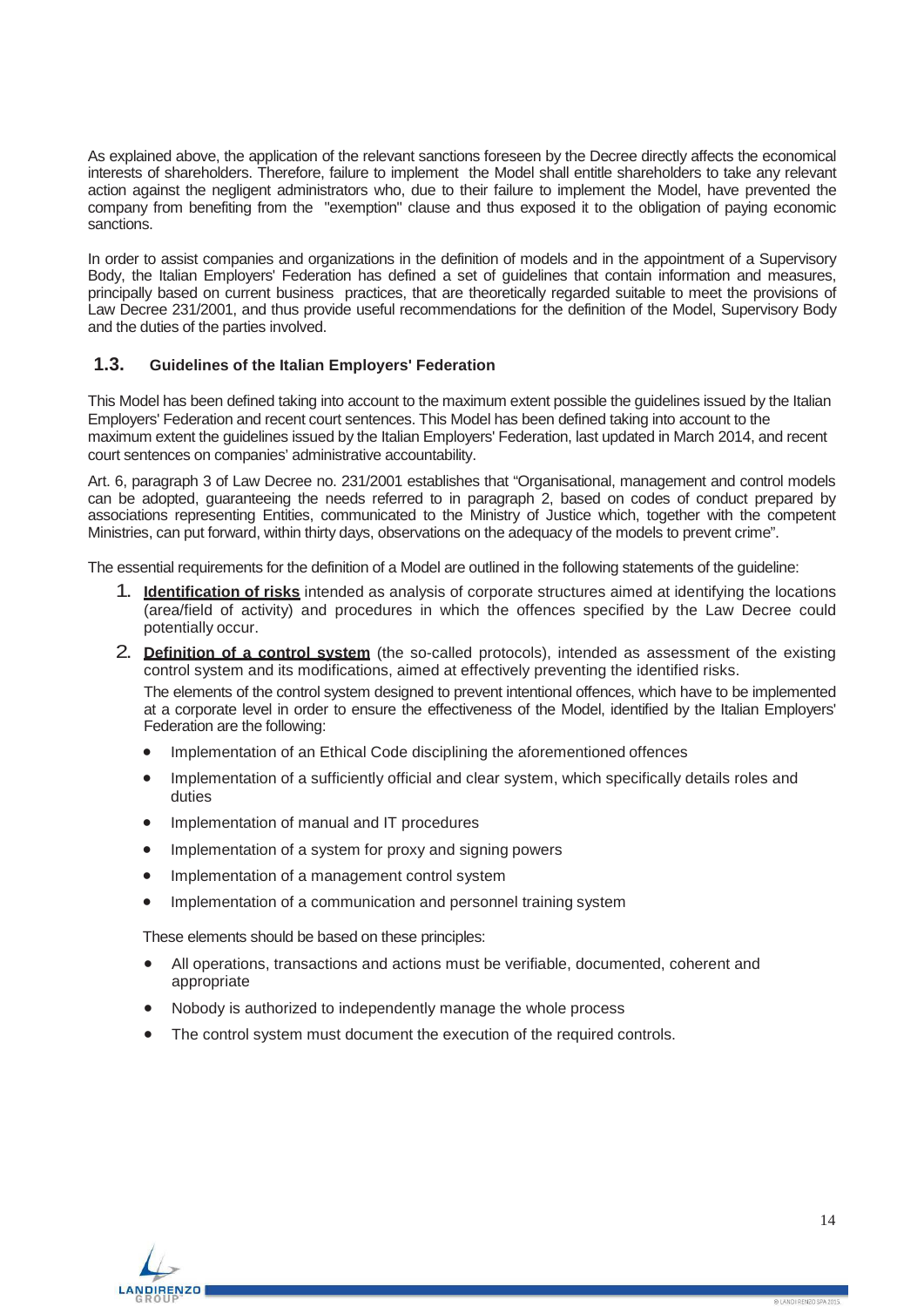3. **Appointment of a Supervisory Body (hereinafter referred to as** OdV), intended as the body responsible for supervising the operation, guaranteeing the observance of the Model and updating it. The identification of a Supervisory Body with autonomous powers of action and control, which is required to oversee the operation of and compliance with the Model and to update it in case of significant violations or in case of changes in the company's organisation or business;

- specific disclosure obligations toward the Supervisory Body on the main corporate facts and especially on activities deemed at risk;

-specific disclosure obligations of the Supervisory Body toward the company's highest corporate echelons and the audit bodies;

4. **Definition of an independent disciplinary system** or of sanctions applicable in the event of infringement of the provisions of the Ethical Code and the procedures defined in the Model. According to the aforesaid Guidelines, updated in March 2014, the above components should be organically integrated into a system that follows a number of control principles, including the following:

- all operations, transactions, actions must be verifiable, documented, or consistent and reasonable: all operations must be supported by adequate documentation in order to allow at any time for controls certifying the characteristics and reasons of the transaction, and identifying the person who has authorized, carried out, posted and assessed the transaction.

- nobody can manage an entire process autonomously: the system must ensure the application of the principle of segregation of duties, so that a transaction should be authorised under the responsibility of a person different from the person who records it, performs ir or controls it.

- documentation of controls: the control system must document the execution of controls (possibly by drawing up reports).

# <span id="page-14-0"></span>**1.4. Offences connected with industrial health and safety**

In relation to the risk of unlawful behaviour regarding health and safety in the workplace, the aforementioned system must necessarily take account of the preventive legislation in force and, in particular, of Legislative Decree no.81/2008 (Consolidated Law on safety in the workplace). This set of laws defines in fact a "set" of mandatory principles and procedures that, if applied and appropriately integrated/reinforced by the Organizational model foreseen by Law Decree 231/2001, may enable to reduce to an "acceptable" level, for the purposes of the exemption clause of Law Decree 231/2001, the likeliness of negligence and serious and extremely serious negligent assaults originating from the failure to comply with prevention laws.

The components of the system required to prevent negligence offences and serious and extremely serious negligent assaults originating from the failure to comply with industrial health and safety laws, and that must be implemented at a corporate level in order to ensure the effectiveness of the Model, as identified by the Italian Employers' Federation, are the following:

• Ethical Code (or behavioral code) related to the offences examined.

This code outlines the policy adopted by the company in terms of industrial health and safety and provides information on the vision, essential values and beliefs of the company in this field. It therefore provides directions and principles, along with expected results.

• Organizational structure

The company is expected to define an organizational structure, along with specific tasks and duties for industrial health and safety, which must be compliant with the organizational and functional model adopted and apply to all the parties involved, from the employer to each single employee. Specific attention must be devoted to the bodies who are responsible for the activities in this field (RSPP – Manager of the prevention and protection service, ASPP – Operators responsible for prevention and protection, RLS –Workers' Representative for safety, MC – Competent doctor, first aid operators, fire emergency operator). It shall also be necessary to take into account the figures specifically outlined in Law Decree 494/1996 and subsequent amendments and integrations, and of the documentation required to monitorsafety.

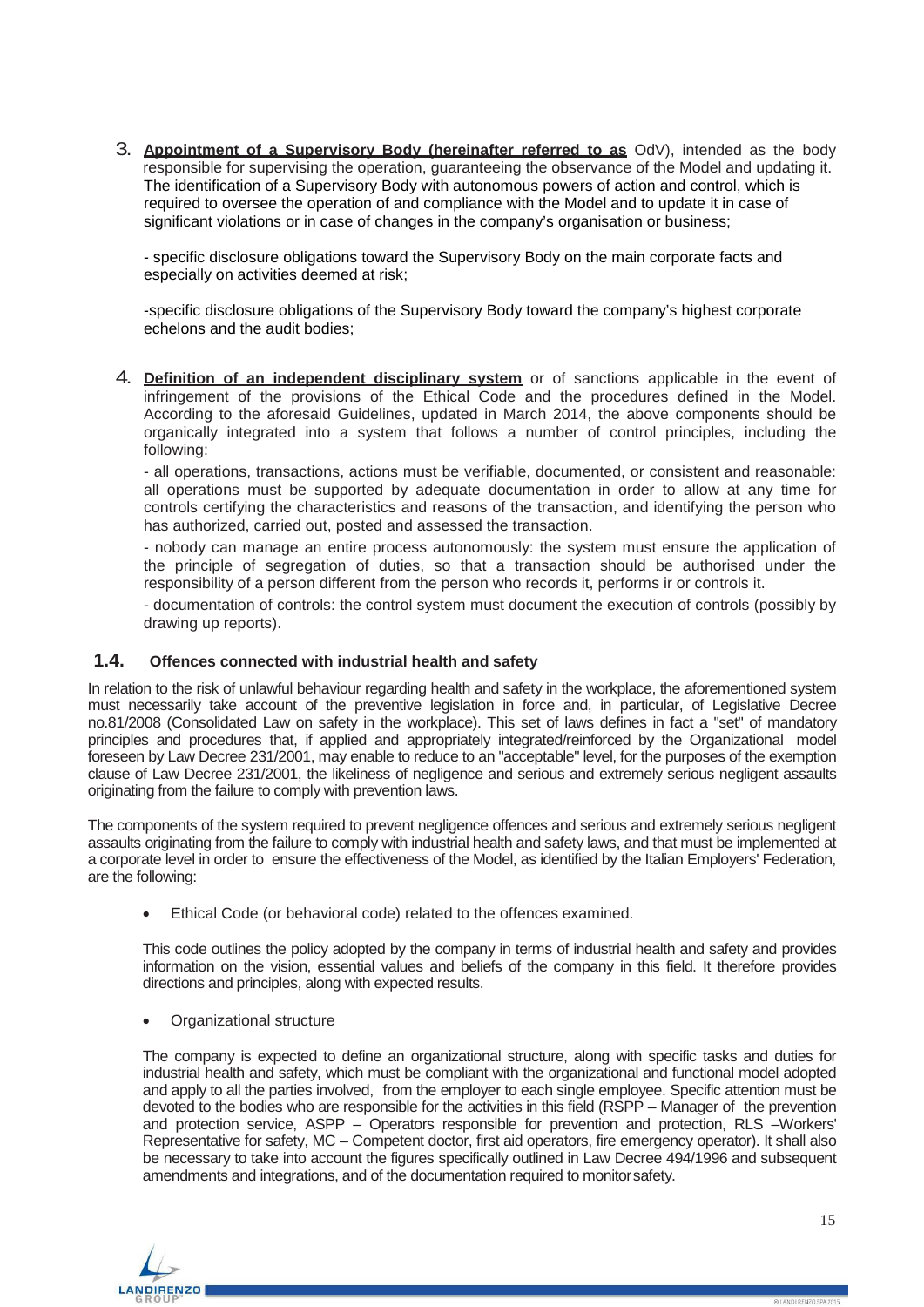This approach substantially implies that:

- In defining the organizational and operating duties of the top management, managers and employees, the company shall also have to clearly outline the safety activities for which each function is responsible and the duties linked to each activity.
- The company is expected to clearly document the duties of the Prevention and Protection Manager and operators, of the Workers' Representative for safety, of the operators responsible for managing emergencies and of the competent doctor.
- Training and qualification

The following components are regarded essential for the effectiveness of the Model.

All the tasks that may affect the health and safety of workers require specific skills, which have to be acquired and reinforced by means of training and qualification courses aimed at ensuring that all personnel, at all levels, is aware of the importance of complying with the Organizational Model and of the consequences that may arise from the failure to do so.

In practical terms, each employee must receive appropriate training depending on his function and role. Training must be supplied at the time of employment, transfer or change of role or as after the introduction of new working equipment, new technologies, news substances or hazardous preparations.

The company is expected to organize qualification and training courses in function of the needs identified from time to time.

• Communication and involvement

The circulation of information within the company is regarded an essential means to involve all the parties affected and to allow them to become aware and demonstrate the necessary level of commitment at all corporate levels.

Involvement should be achieved by means of: preventive consulting aimed at identifying and assessing risks, and defining preventive measures; regular meetings aimed a reviewing current law provisions, which may also held together with management's meetings.

• Operating management

The auditing system related to the prevention of industrial health and safety risks should be integrated and comply with the general provisions concerning the management of corporate processes.

The analysis of corporate processes and of their interactions and result will enable the company to define the procedures required to safely perform all tasks that have a direct impact on industrial health and safety.

After identifying the areas related to health and safety, the company shall have to implement appropriate measures to manage operations in a controlled manner.

In this sense, specific focus should be placed on:

- Recruitment and training of personnel
- Organization of work and working locations

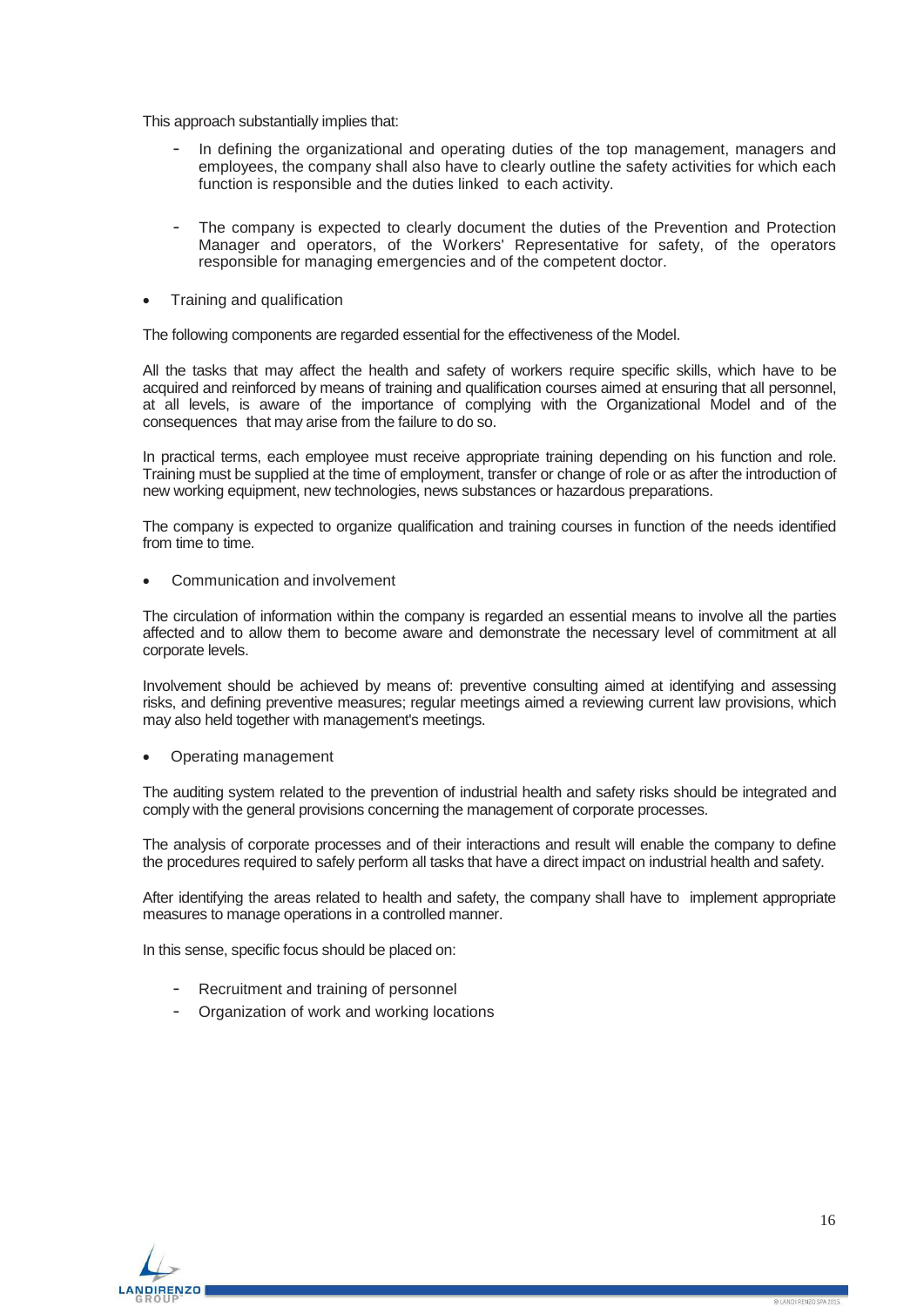- Procurement of goods and services used by the company and transmission of the required information to suppliers and contractors
- Ordinary and extraordinary maintenance
- Qualification and selection of suppliers and contractors
- Management of emergency situations
- Procedures for the management of non compliance as compared to defined targets and the auditing system provisions.
- Safety monitoring system

Industrial health and safety management should also include the assessment of the maintenance of the risk prevention and protection measures adopted and deemed valid and effective. The technical, organizational and procedural prevention and protection measures should be subject to a planned monitoring.

The monitoring plan should be developed taking into account the following:

- Temporal scheduling (frequency)
- Assignment of executive tasks and responsibilities
- Description of the methods that have to be followed
- Procedures for the reporting of non compliant situations

Companies are also expected to plan a systematic monitoring plan, defining the procedures and responsibilities at the time of definition of the operating management procedures and responsibilities.

This **first level of monitoring** is generally carried out by the internal resources of the company and either directly controlled by the operator or by the manager, although it may involve, in particular for specific issues (for example for instrumentation inspections) the collaboration with other internal resources or external companies. The monitoring of organizational and procedural measures should be ideally carried out by the parties defined during the allocation of responsibilities (generally managers and employees). The key body is however the Prevention and Protection Service that is responsible for defining appropriate systems to control the implemented measures for which it is responsible.

The company is also expected to carry out regular monitoring activities (**second level**) in order to assess the functionality of the adopted preventive system. Functional monitoring generally enables the company to adopt strategic decisions and is carried out by qualified personnel, with objective and impartial methods, and independently from the sector being audited.

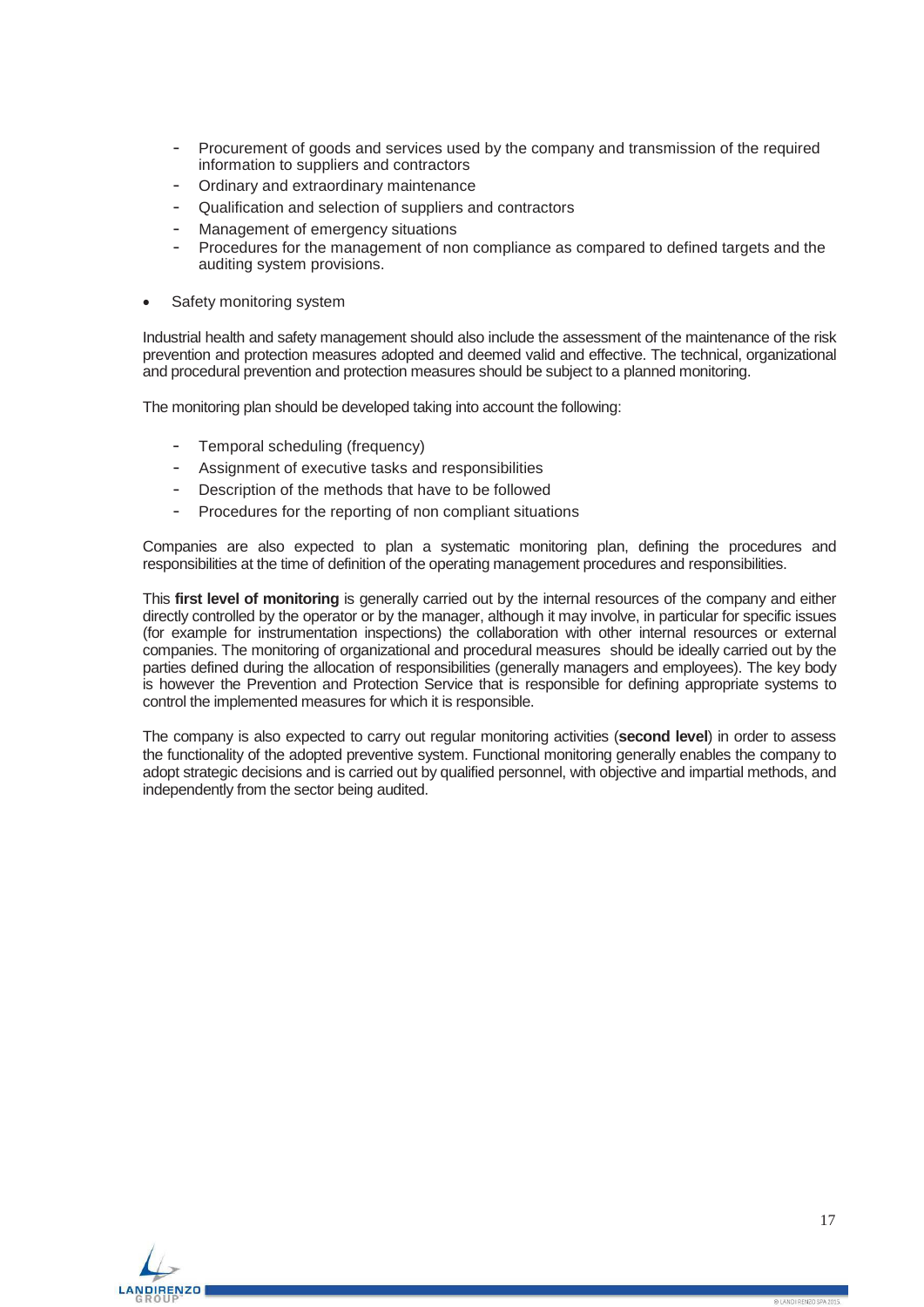# <span id="page-17-1"></span><span id="page-17-0"></span>**2. Adoption of the Organizational model by Landi Renzo Group**

# **2.1. Model and Ethical Code**

The Group intends following ethical principles in order to ensure that all its activities, corporate purposes and growth plans comply with current laws. For this reason it has defined an Ethical code that sets forth a series of "business operating" principles that the Group has acknowledged and expects to be followed by all corporate bodies, employees and any other party collaborating at any whatsoever level to the achievement of its goals.

The Ethical Code is therefore general and can be independently adopted by the Group. The Model complies instead with the provisions of Law Decree 231/2001 and aims at preventing the occurrence of specific types of offences (the Law Decree also establishes that companies are administratively responsible also for actions apparently carried out for their benefit).

However, considering that the Ethical Code establishes behaviors that are intended to prevent unlawful acts, and specifically those foreseen by the Law Decree, it is regarded particularly relevant and forms therefore essential part of the Model itself.

## <span id="page-17-2"></span>**2.2. Structure of the Organizational, management and control model**

This model is constituted by a "General Section" and a "Special Section" further divided in accordance to the different categories of offences specified in Law Decree 231/2001 and considered at risk for the Group.

The General Section defines general principles that the Group has decided to follow for the management of its business, which therefore apply to all activities and not only to sensitive ones.

The Special Section aims at:

- Defining the reference standards that Recipients are expected to observe
- Identifying the main behaviors that should be demonstrated
- Providing information on the methodological approach used to prepare the Model
- Identifying the single offences that could materially and potentially occur within the company, along with preventive measures
- Defining the duties of the Supervisory Body

# <span id="page-17-3"></span>**2.3. General principles followed for the implementation of the Model**

The Organizational Model has been implemented on the basis of the following general criteria:

• Preparation and updating of the Model

The Model shall be initially defined and approved by Landi Renzo S.p.A. (parent company) and subsequently accepted by the other companies of the Group, depending on the sensitive activities for which they are directly responsible and in

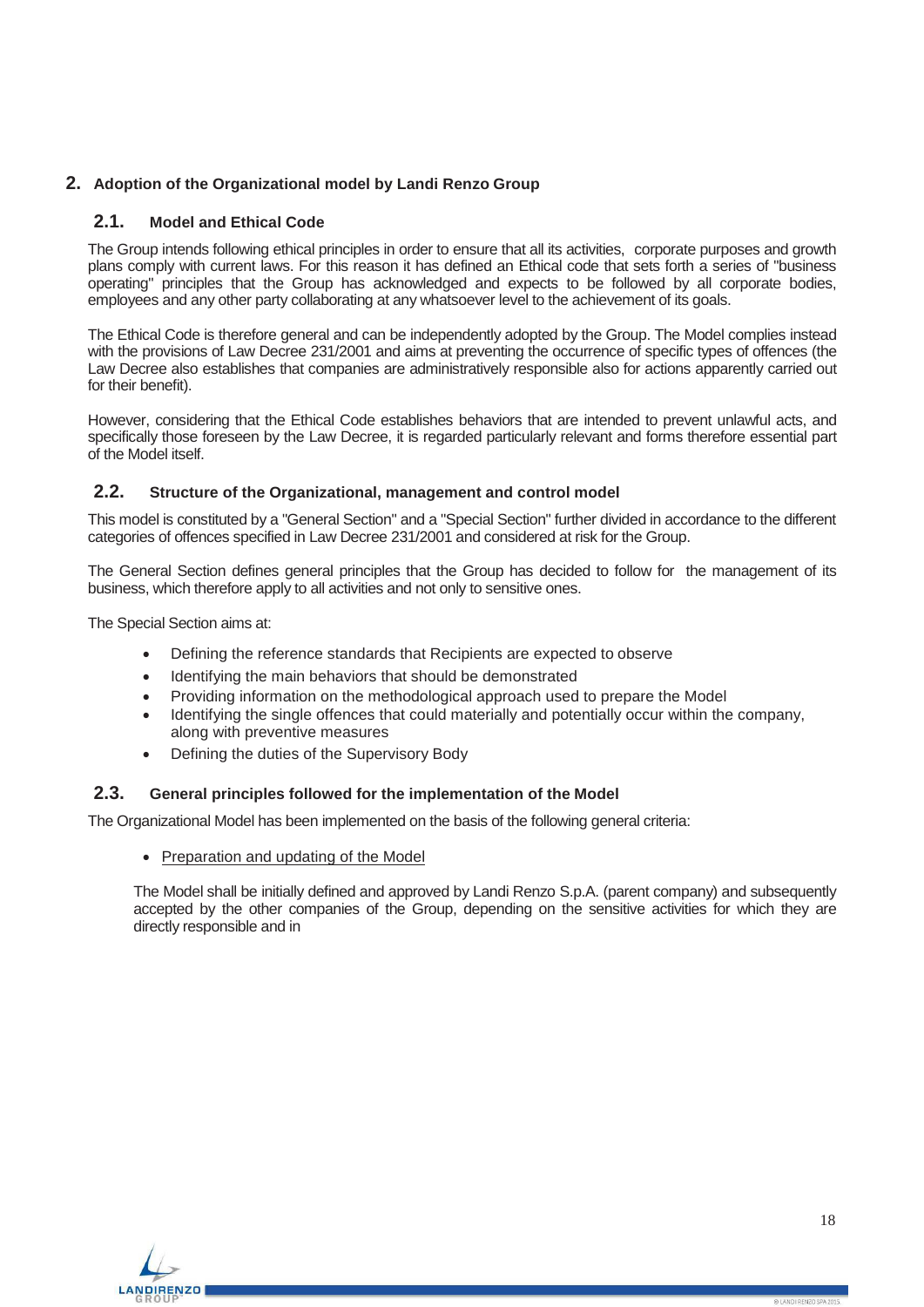accordance with the procedures outlined below. The individual companies of the Group shall however be responsible for aligning the Model to their specific requirements and in accordance with the criteria outlined by the Supervisory Body.

Article 30, subsection 4 of Legislative Decree no. 81 of 9 April 2008 (Consolidated Law on safety in the workplace) specifies that the Model must re-examined and modified in the event of the discovery of any significant violations of the regulations for accident prevention and hygiene in the workplace, or whenever changes occur in the organization and the activity brought about by scientific and technological progress.

Implementation of the model and controlling its effectiveness

The individual companies of the Group shall be directly responsible for applying the Model in relation to the activities they deal with. The top management of the company (Chairman or Managing Director) may also decide whether to appoint a Supervisory Body with independent powers or to entrust the task of supervising the effectiveness and compliance with the Model to the Supervisory Body of the controlling company.

• Coordination of control and auditing functions and assessment of the effectiveness of the Model

If the individual company fails to appoint a specific Supervisory Body, supervision activities are entrusted to the Supervisory Body of Landi Renzo S.p.A., which, in its position of parent company, is responsible for providing guidelines and for generally coordinating all IT activities and model supervision activities for all the companies of the Group, for verifying that the Model is correctly and consistently applied and, in specific cases, for carrying out specific monitoring activities on individual Group's companies.

<span id="page-18-0"></span>The Model shall therefore be applied in compliance with the above and as outlined in the following paragraphs.

# **2.4. Approval of the Model and acceptance at a Group level**

This model, which comprises a General and a Special Section, was approved by the Board of Directors of Landi Renzo S.p.A. with a resolution dated 20th March 2008 and updated, on the proposal of the Surveillance Body, with the resolution of 12th November 2008.

The Model will be adopted by all the companies that are part of the consolidation perimeter, depending on the sensitive activities carried and within the limits specified in the paragraphs below.

In particular, the Boards of Directors of the individual companies are expected to accept this Organizational model, including the Special Section, depending on the risk profiles applicable to their specific activities and in compliance with the criteria, directives or guidelines that may be issued by the corporate bodies of Landi Renzo S.p.A.

When accepting the Model, the Boards of Directors of individual companies may, within the limits specified above, decide to:

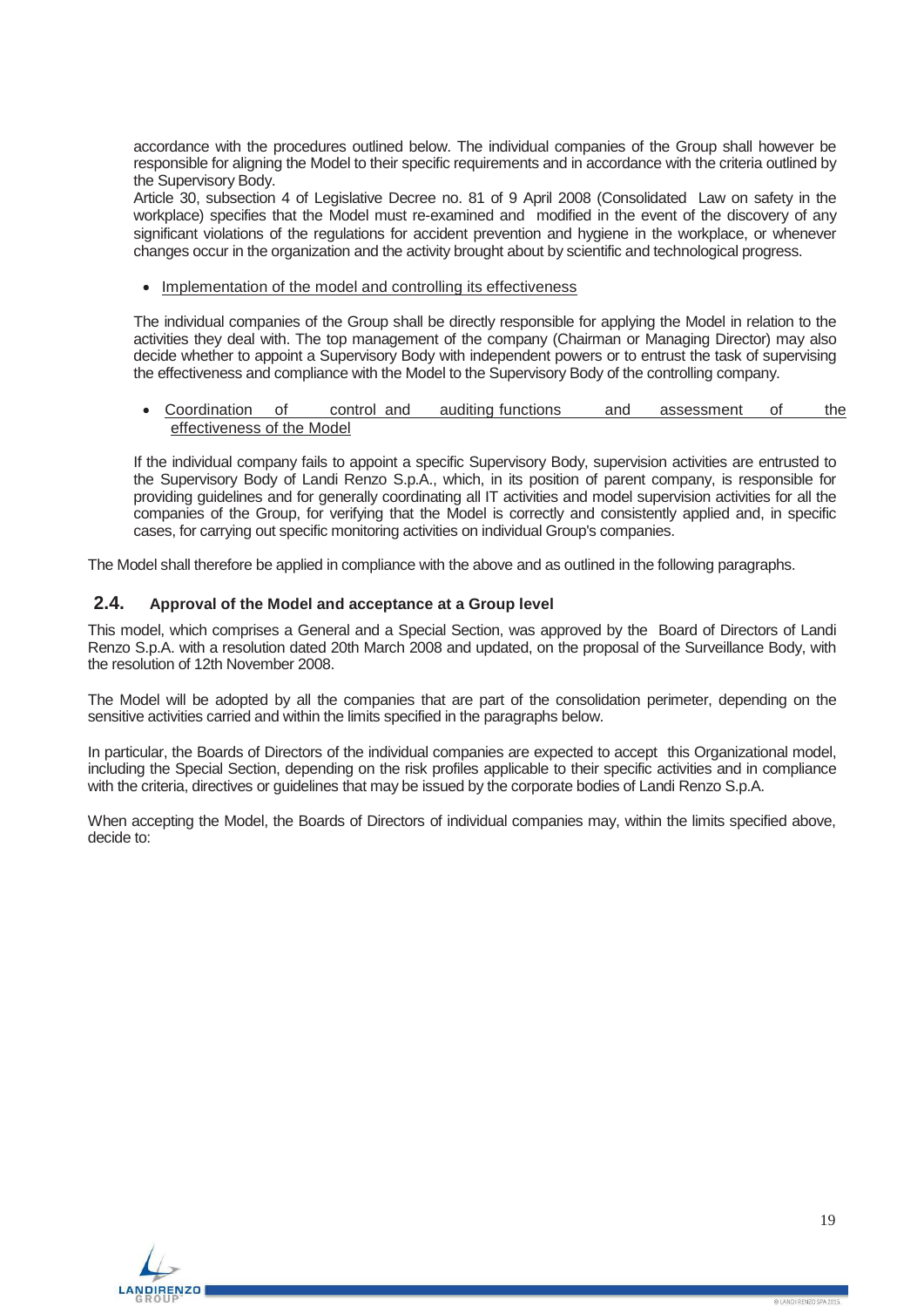- a) Appoint their own Supervisory Body in compliance with *former* Article 6, paragraph 1, lett. *b)* and define its duties and responsibilities. Smaller companies (which are defined as such not on the basis of quantitative parameters, but in consideration of the simplicity of their hierarchical and functional structure) may decide to allocate this function directly to the Supervisory Body of the parent company (in accordance with Article 6, paragraph 4 of Law Decree 231/2001).
- b) The managing Supervisory Body of the parent company may use, for the purposes of supervising the effectiveness and compliance with the Model, the resources of the equivalent body of the parent company, depending on the specific contractual agreements.
- c) When carrying out supervisory activities on the individual Group's companies, the Supervisory Body of the parent company substantially acts as an external professional carrying out its activities on behalf of the subsidiary company, and will therefore report to the Supervisory Body of the latter and consequently comply with all the confidentiality clauses applicable to external consultants.

Given the essentialness of the functional and hierarchical structure of subsidiary companies and in consideration of the fact that administration, management, treasury, personnel management and corporate and fiscal duties are centralized and carried out by the parent company, the Supervisory Body function shall be allocated directly to the top management of the individual companies by their respective Board of Directors.

The top management of subsidiary companies may use the resources of the Supervisory Body of the parent company and/or qualified external professionals in order to supervise the effectiveness and compliance with the Model.

## <span id="page-19-0"></span>**2.5. Amendments and integrations of the Model**

Due to the fact that this Model has "been issued by the Management Body" (in compliance with the provisions of Article 6, first paragraph, letter a) of the Law Decree), all subsequent and substantial amendments and integrations shall have to be made by the Board of Directors of Landi Renzo S.p.A. and/or the Group's companies, in function of the relevance of the changes for the activities being carried out.

However, the Chairman and/or Directors of the Group's companies are authorized to apply formal changes and integrations to the text of their respective models.

Specific integrations of some parts of the Model may be exclusive responsibility of the Chairman and/or Directors of Landi Renzo S.p.A., while others may be exclusive responsibility of the Supervisory Body of Landi Renzo S.p.A. All the aforementioned amendments and integrations will have to be immediately accepted by the subsidiaries pursuant to the initial resolutions adopted by the respective Boards of Directors, which should foresee, at the time of acceptance, that the Model may be subsequently amended or integrated by Landi Renzo S.p.A.

Landi Renzo S.p.A. will promptly notify all changes applied to the Model to its subsidiaries.

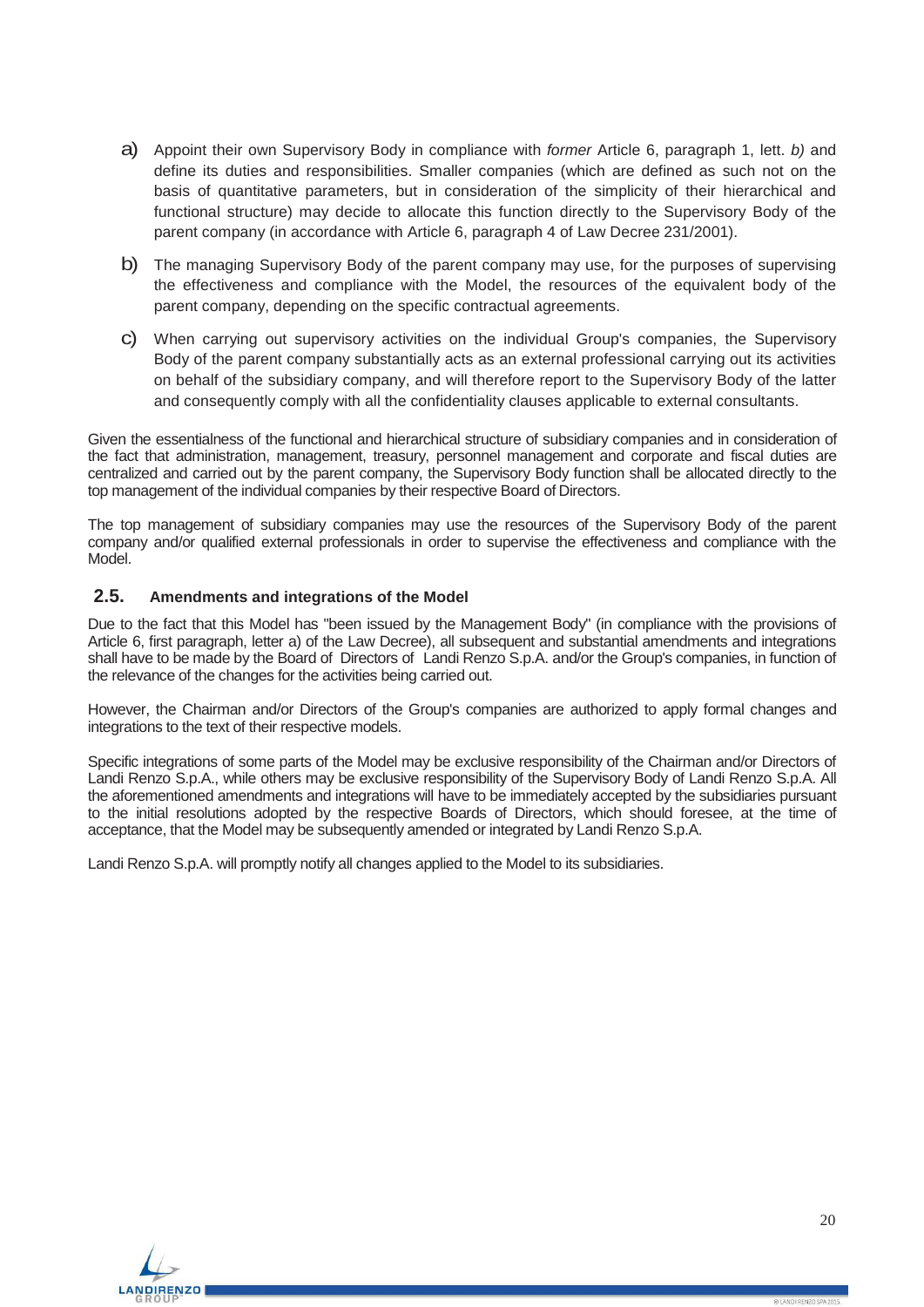## <span id="page-20-0"></span>**2.6. Application of the Model within single companies**

The individual Group's companies shall be directly responsible for implementing the Model, depending on the level of sensitive activities they manage. Their top management bodies who have appointed as Supervisory Body shall consequently be authorized to ask their respective Board of Directors to approve all integrations and/or amendments that may be deemed necessary. All changes applied by individual companies must however be promptly notified to Landi Renzo S.p.A.

#### <span id="page-20-1"></span>**2.7. Coordination of the supervision and auditing systems aimed at ensuring the global effectiveness of the Model**

Notwithstanding the responsibility of the individual Group's companies for implementing the Model in relation to the sensitive activities managed, if their respective top managers appointed in the role of Supervisory Bodies were to decide to use the resources of the equivalent Body of the parent group, then the Supervisory Body of Landi Renzo S.p.A. shall be responsible for providing guidance and coordinating the application of the Model, also using the IT network, within the Group's companies in order to ensure its correct and consistent implementation.

In particular, notwithstanding the independence of the single Group's companies and the limits foreseen by current laws (like those concerning the protection of confidential corporate and personal data, etc.), the Supervisory Body of Landi Renzo S.p.A. shall be authorized to exercise the following powers on its subsidiaries:

- $\Box$  Right to provide guidelines and carry out coordination activities in relation to the auditing and supervision of the Model
- $\Box$  Right to propose, following the above-described assessments, the updating of the Model if the results of the assessment emphasize the need of implementing

amendments

 $\Box$  Right to carry out, either directly or in collaboration with the top management, specific controls on the sensitive activities of its subsidiaries, with consequent right to access all the relevant information of all subsidiaries without prior authorization

The foreign companies of Landi Renzo Group that do not carry out permanent, occasional or temporary activities in Italy19 are not expected to comply with the provisions of Law Decree 231/2001.

## <span id="page-20-2"></span>**2.8. Initial implementation of the Organizational model at a Group level**

This Organizational model has been studied and defined taking into account the business activities carried out by both Landi Renzo S.p.A. and its subsidiaries. Therefore, the Model adopted by the parent company can be regarded as a useful reference, also in consideration of the fact that some of the Group's companies are not responsible for the management of some of the processes described and that they generally conduct their business and activities in compliance with the policies and strategies approved by the management body of the parent company.

This Organizational model has been adopted by the Group's companies that are part of the consolidation perimeter, as specified in the paragraphs above, though some parts

 $\_$ 



<sup>20</sup> See Order dated 28.04.2004 of the Ordinary Court of Milan (Siemens AG proceedings)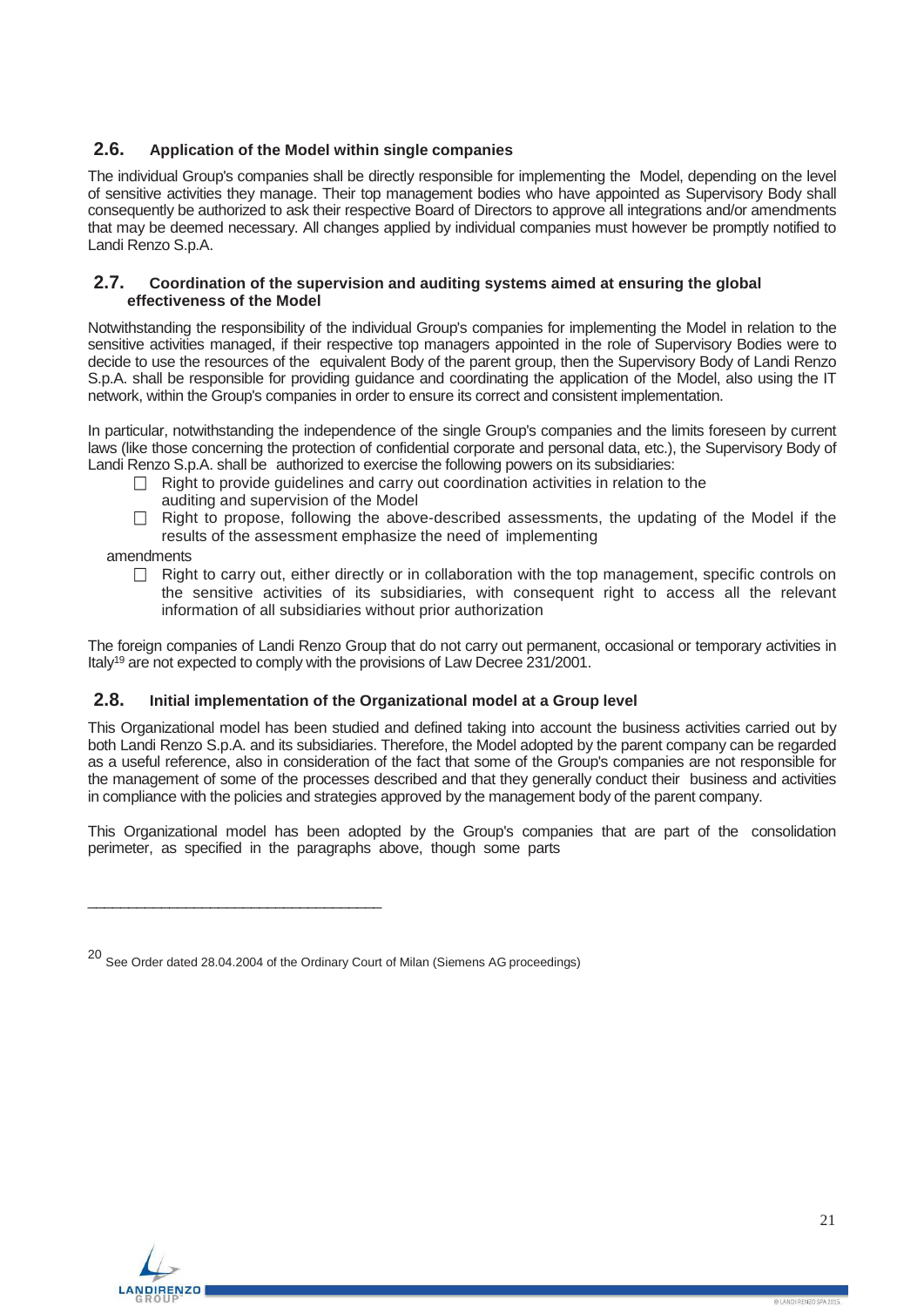have been reviewed and adapted in function of specific organizational requirements, different levels of risk and to the more streamlined structures.

In order to streamline the procedure as much as possible, avoid administrative complexities and reduce the costs connected to the audits required, subsidiary companies may define specific criteria for the implementation of the organizational model, provided that they are compliant with the shareholders' needs and with the laws of the country in which the operate. The specific criteria that can directly defined by subsidiaries include:

- Appointment of a specific Supervisory Body or, alternatively, clear identification of the management body taking into account of dimensional, qualitative and quantitative limitations
- Relevance of the ownership quota
- Mapping of activities at risk
- Geographical areas in which the operating or registered office of the subsidiary is located

Along with the procedures that have to be followed to ensure the required level of control.

These criteria shall also have to be detailed in the procedure for the communication of the Organizational model and in the regulations of the Supervisory Body.

The top management of each subsidiary company shall be responsible for directly approving its own Organizational model.

The supervision of the implementation of the Model's procedures can be entrusted to the Supervisory Body of Landi Renzo S.p.A., provided that a specific agreement is entered. In this case the Supervisory Body of the parent company shall act as external consultant.

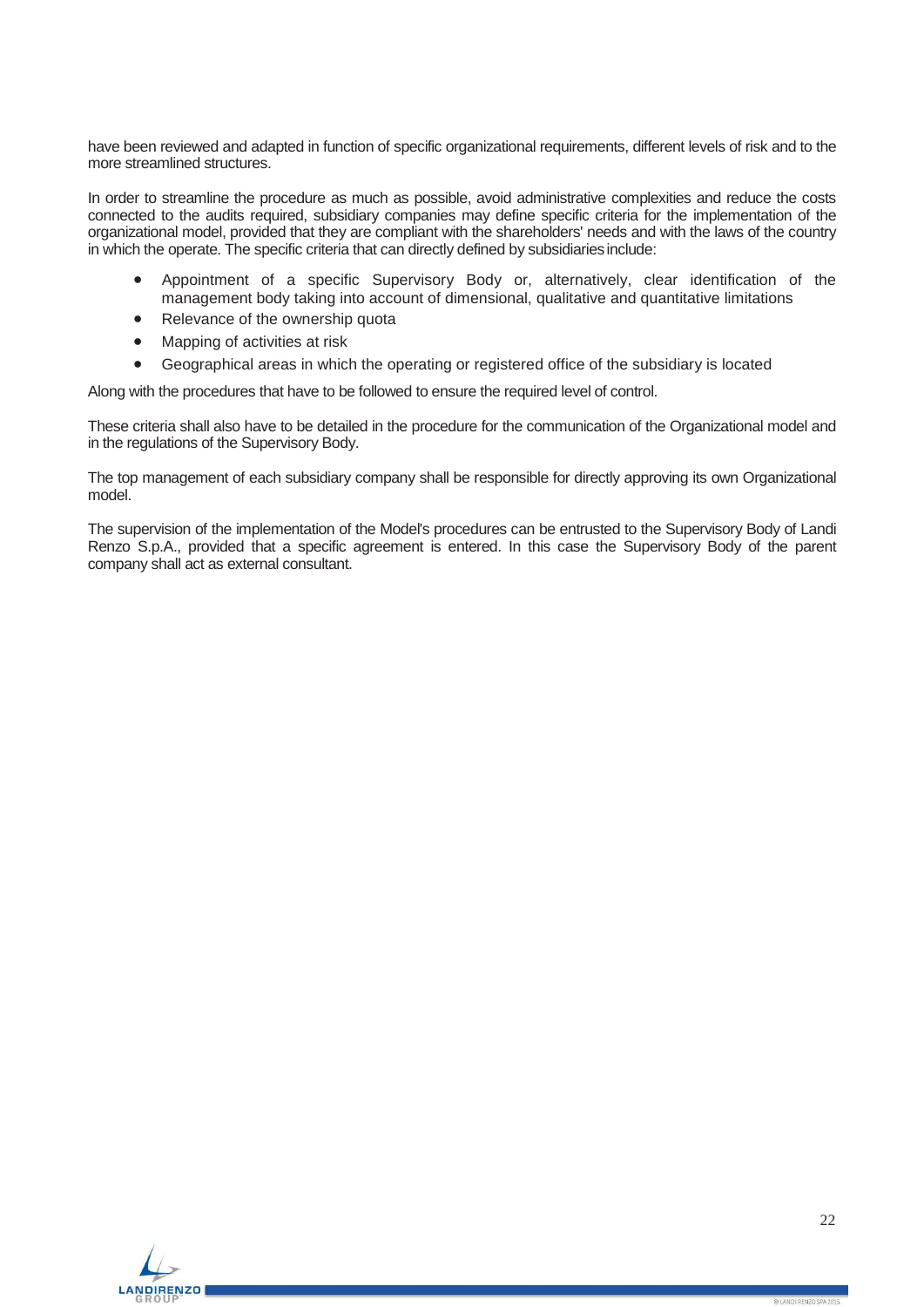## <span id="page-22-0"></span>**3. Methodology followed to identify sensitive activities and supporting processes**

Article 6, paragraph 2, lett. a) of Law Decree 231/01 establishes that companies must identify the so-called "sensitive areas" or "areas at risk", that is the processes and fields of activities where one or more of the offences specified by Law Decree 231/01 are likely to occur.

The company has therefore analyzed the corporate operating environment of all areas/sectors where the offences defined in Law Decree 231/01 are likely to occur, highlighting in particular the most relevant stages and processes. In parallel, it has also carried out a survey on the elements that form the basis of said offences in order to materially identify behaviors that could lead to the commitment of said offences at a corporate level.

The methodological approach followed by Landi Renzo S.p.A. to identify sensitive activities and processes that could lead to the commitment of the afore-mentioned offences can be divided into the following phases:

- Scoping phase: definition of the perimeter being examined and identification of the correct business processes and related contacts by means of specific questionnaires addressed to the managers.
- Analysis phase: evaluation of the current auditing system; collection, by means of interviews and surveys on documents, of the information required to define a map of the main activities at risk and a list of the potential actions and behaviors considered unlawful and for which the company is accountable pursuant to the Law Decree; analysis and evaluation of the identified weak points and definition of potential corrective measures.

The methodology described was followed both during the initial application of the Model and for subsequent modifications and amendments thereto.

## <span id="page-22-1"></span>**3.1. Identification of sensitive activities**

In order to specifically and materially identify the sensitive areas where offences are likely to occur (hereinafter referred to as "activities at risk" or "sensitive activities"), the company has analyzed the corporate and organizational structure of Landi Renzo S.p.A. and of the Group. The analysis has been carried out using corporate documentation, which provides a list and description of the corporate procedures related to key processes.

The company then conducted a series of preliminary interviews with the top management in order to specifically identify the parties directly involved, in addition to the main areas of activities "at risk" and the supporting processes.

The following areas of activities of Landi, which represent those where the offences specified in the Law Decree could potentially occur, have been specifically analyzed in detail:

- Relations with public administration
- Corporate duties
- Privileged information
- Industrial health and safety and protection of the health and safety of workers
- certified enviromental management system
- purchase and sale contracts, financial transactions, investments and sponsorships;
- management and use of IT and telematictools.

Given the nature of the business activities of the Group's companies and on the basis of a prognostic assessment of each single offence listed in the Law Decree, Landi Renzo

S.p.A. considered the risk connected to the remaining offences specified in the Law Decree negligible and substantially inexistent.

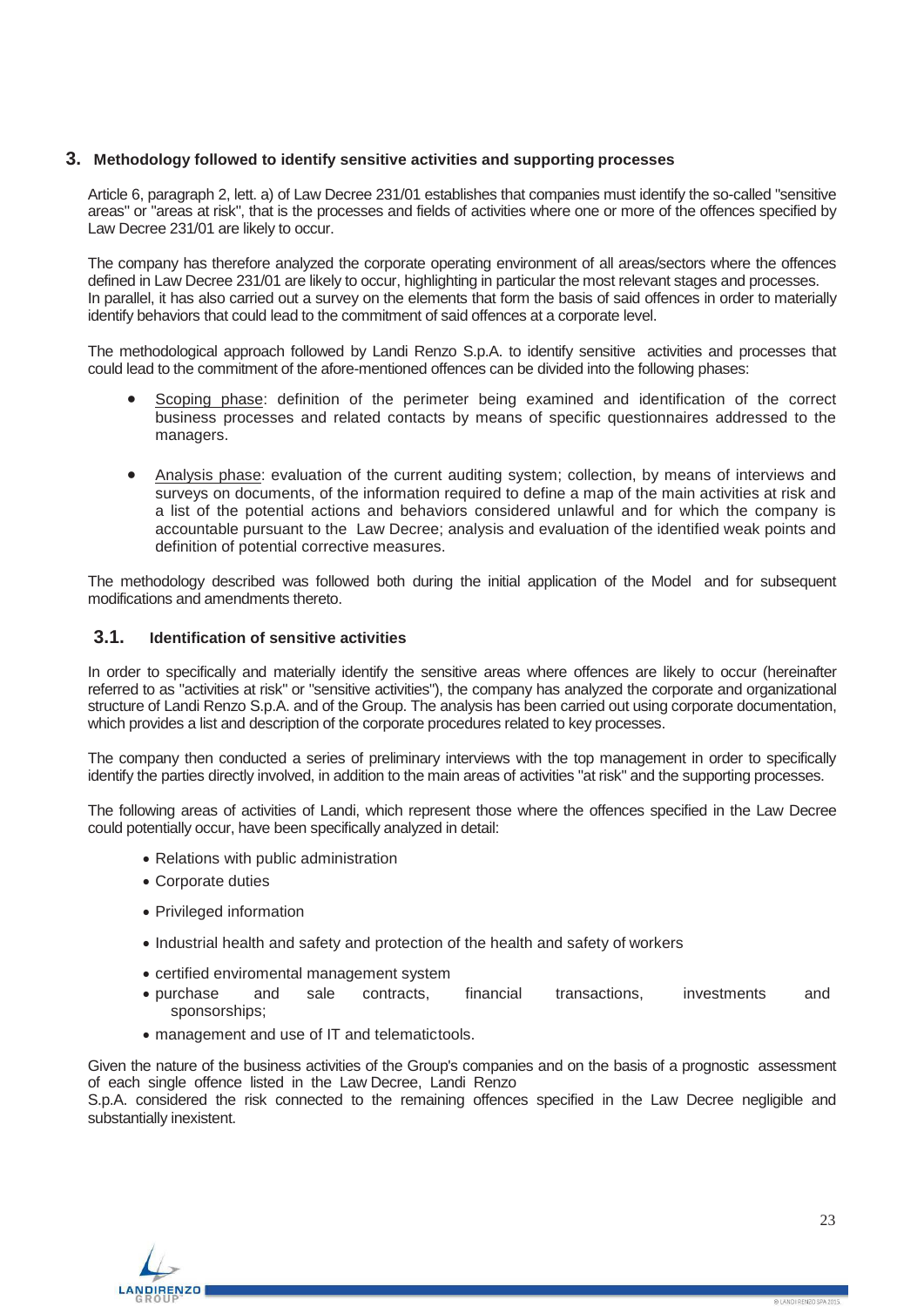## **3.1.1. Dealings with the Public administration and related supporting processes**

<span id="page-23-0"></span>The areas of activities potentially "at risk" or regarded as "sensitive" linked to the dealings with the public administration include:

- 1. Acquisition of contracts from public bodies by means of negotiated tenders or through the participation in public tenders
- 2. Management of project activities within the ambit of services supplied to public bodies or that involve public bodies as parties having interest therein
- 3. Management of dealings with public officials in connection with statutory duties and inspections/audits aimed at verifying the compliance with laws
- 4. Management of dealings with public supervisory bodies
- 5. Management of active and passive litigations
- 6. Request, receipt and management of contributions and/or of public subsidized loans

In addition to identifying the areas connected with potentially "sensitive" activities, the company also examined the elements that form the basis of said offences in order to identify material behaviors that could lead to the commitment of the above-described offences at a corporate level.

The supporting or instrumental processes referred to in the Law Decree are listed below:

- 1. Management of refunds for personal and business expenses
- 2. Management of free gifts, sponsoring and general gratuities
- 3. Management of cash and financial flows
- 4. Selection, recruitment and management of personnel and of related benefits
- 5. Management of consulting activities
- 6. Selection of suppliers and management of procurement
- 7. Management of commissions paid to sales representatives/agents

### **3.1.2. Corporate duties**

<span id="page-23-1"></span>The potentially "sensitive" areas connected with corporate duties include the management of general accounting, the preparation of civil and consolidated balance sheets, patrimonial statements released for extraordinary transactions, and all other corporate duties.

These areas have been examined in detailed in order to ensure full compliance with the Internal Auditing System (hereinafter referred to as "System") and with the administrative and accounting provisions of Law 262/2005. The assessment of the system was specifically aimed at limiting potential risks connected with the reliability and truthful and

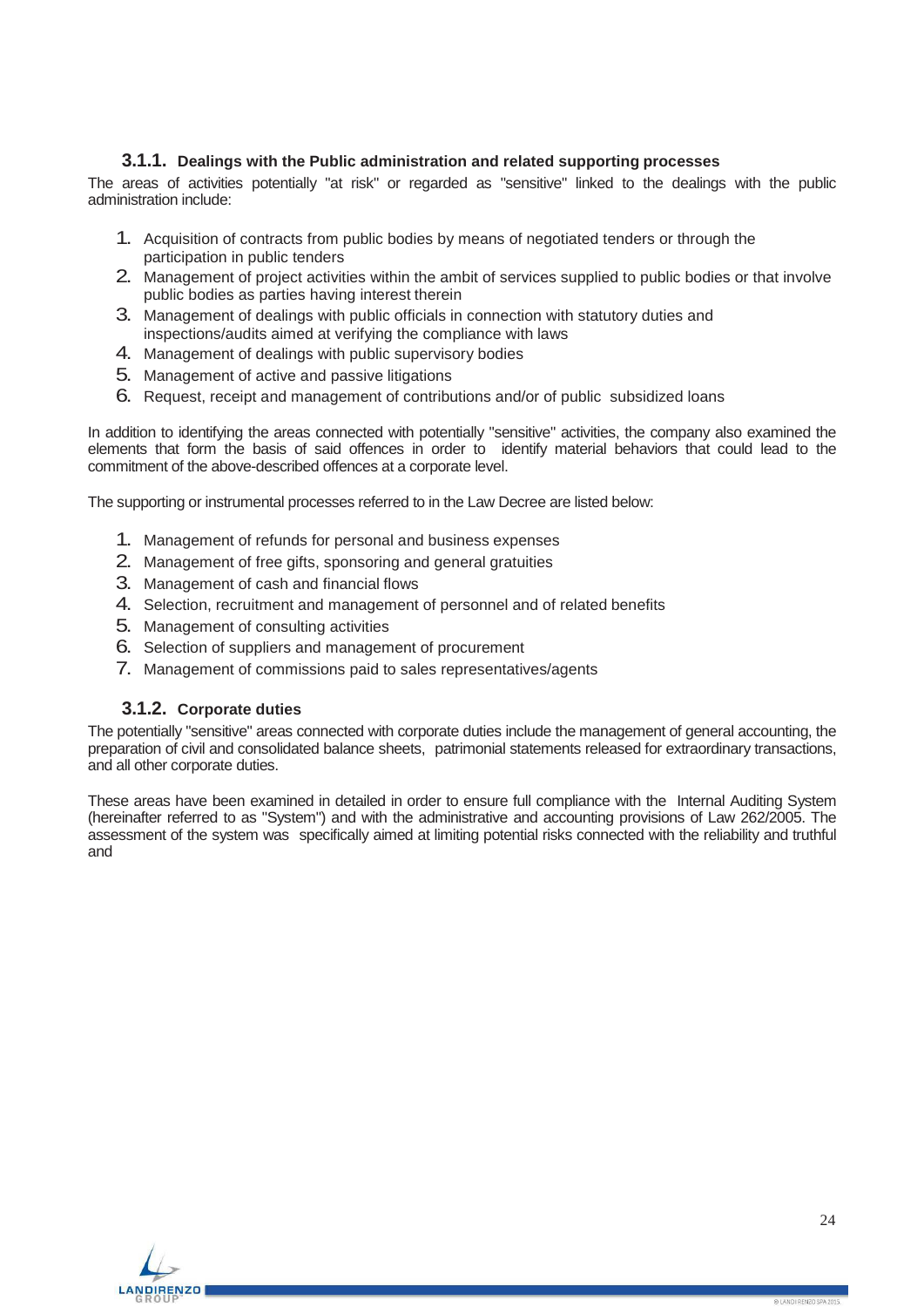correct representation of the company's economic and financial data. It should be noted that the auditing system defined and implemented by Landi Renzo S.p.A. also provides an adequate protection from the occurrence of the offences referred to in Law Decree 231/2001.

## **3.1.3. Privileged information**

<span id="page-24-1"></span><span id="page-24-0"></span>The areas "at risk" or regarded as "sensitive" in connection to market abuse offences are those related to the management of privileged or "price sensitive" information.

#### **3.1.4. Safety and accident prevention in the workplace and protection of hygiene and health in the workplace**

The introduction of Law no. 123 of 3 August 2007 (with the inclusion of Article 25-septies in the regulatory system of Legislative Decree no. 231/2001) has led to a careful analysis on the management of the obligations prescribed by Law no. 626/1994 regarding safety and accident prevention in the workplace and the protection of hygiene and health in the workplace, abrogated and replaced by Legislative Decree no. 81 of 9 April 2008.

## <span id="page-24-2"></span>**3.1.4.bis. Quality and environmental systems.**

Quality and environmental management systems establish controls to ensure conformity to ISO 9001 and ISO 14001 standards.

<span id="page-24-3"></span>With respect to art. 25 undecies (on so-called Environmental crimes) of the Law Decree, environmental management systems support the reliability of the internal control system within the scope of specific corporate processes<sup>21</sup>.

## **3.1.5. Purchase and sale contracts, financial transactions, investments and sponsorships**

The sensitive areas of activity regarding the potential crimes of receiving stolen goods, money laundering and use of money, goods or other assets from an illegal source as specified by Article 25-*octies* of Legislative Decree no. 231/2001 are those relating to the stipulation of purchase and sale contracts with third party subjects, to the performance of financial transactions, investments and sponsorships.

## **3.1.6. Use of IT and telematic tools**

\_\_\_\_\_\_\_\_\_\_\_\_\_\_\_\_\_\_\_\_\_\_\_\_\_\_\_\_\_\_\_\_\_\_\_\_

<span id="page-24-5"></span><span id="page-24-4"></span>The sensitive areas of activity regarding potential computer crimes as specified by Article 24-*bis* of Legislative Decree no. 231/2001 are those related to the management and use of company computer and telematic tools.

## **3.2. Analysis: interview sheets and risk assessment**

The company has prepared for each of the "sensitive" activities identified and for each instrumental process, for the part concerning the dealings with public bodies, an interview sheet containing the description of the operating activities carried out and the controls implemented to monitor these activities.

These controls have been preliminarily identified in function of their suitability to respond to specific control purposes, pursuant to Law Decree 231/01. Therefore, these controls represent only part of the "standards" that form the overall internal auditing system adopted by Landi Renzo S.p.A. and the Group.

Controls have been defined using as references the specific protocols outlined in the guidelines of the Italian Employer's Federation and are regarded suitable to effectively limit the risk of the offences specified in Law Decree 231/01 being committed.

The company then prepared a matrix sheet of the results emerged during the interviews with the individual reference contacts, which lists, for each activity, potential improvements that could be adopted in order to prevent the occurrence of offences.

<sup>21</sup> The use of certifications implies the need to ask Certification Bodies to check compliance with the "technical standards" (i.e. standards approved by recognised organisations, applied repeatedly, e.g. ISO 14001 or EMAS standards that define the Environmental Management System) of the industry by companies which (voluntarily) undergo these controls (Cfr. ASSONIME Circular no. 15/2012 on Environmental crimes and Entities' administrative accountability)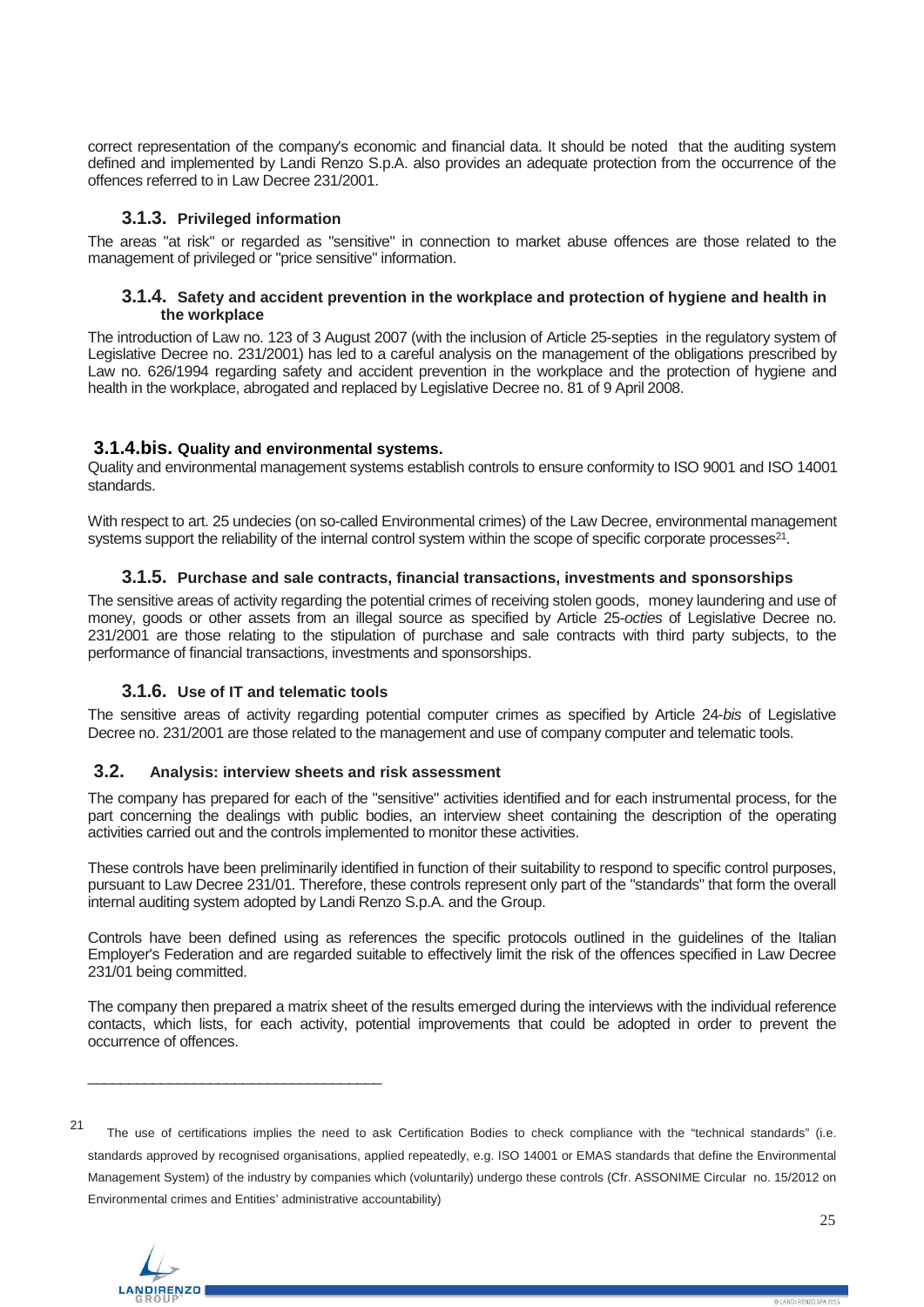These improvements, which can both refer to areas at risk or processes that are instrumental for committing offences against the public administration, are summarized in the two matrixes that provide an assessment of the actual risks. The assessment criteria used take into account the type of business carried out by the Group and are based on the results emerged during the interviews and analysis of documentation, with specific reference to the provisions of the Law Decree. The examination of potential improvements has enabled the company to define a series of priorities in connection with the improvement of compliance with Law Decree 231/01 and of the overall organizational structure of the company.

# <span id="page-25-0"></span>**3.3. Structure of interview sheets**

The preparation of interview sheets, which were divided between offence risks and instrumental processes, was based on a reference scheme that comprised the following categories of information:

#### *Introductory section*

- Coding: it enables to unequivocally identify and consistently link the various instruments used
- Area with sensitive activities: definition of the area where an offence is likely to be committed
- Company: name of the company being examined
- Contact: contact name
- Function: role of the contact within the company being examined
- Public bodies involved: list of the public bodies involved in the execution of activities

#### *Main offences and examples of execution methods (only for offence risk interview sheets)*

Description of the main offences linked to the type of activity carried out and list of a few examples of execution methods.

#### *Operating aspects*

- Description of the activity carried out: presentation of the operating activity submitted by the contact, detailing, when possible, the procedures, policies, corporate guidelines and auditing activities carried out.
- Specific protocols: current management and control activities have been identified for all processes, sub-processes or activities, along with the implementations, when applicable, required to ensure full compliance with the following principles:
	- Behavioral rules: general behavioral principles, summarized in the Ethical Code that forms integral part of the Model, apply to all the Recipients of this Model who, for any whatsoever reason, work with the public administration (for example employees, contracting third parties who work in the public administration on behalf or in the interest of the Group, etc.), to the Recipients who, for any whatsoever reason, are involved in "sensitive" activities" that are exposed to the risk of corporate offences or to offences related to the management of privileged information (particularly the members of corporate bodies).

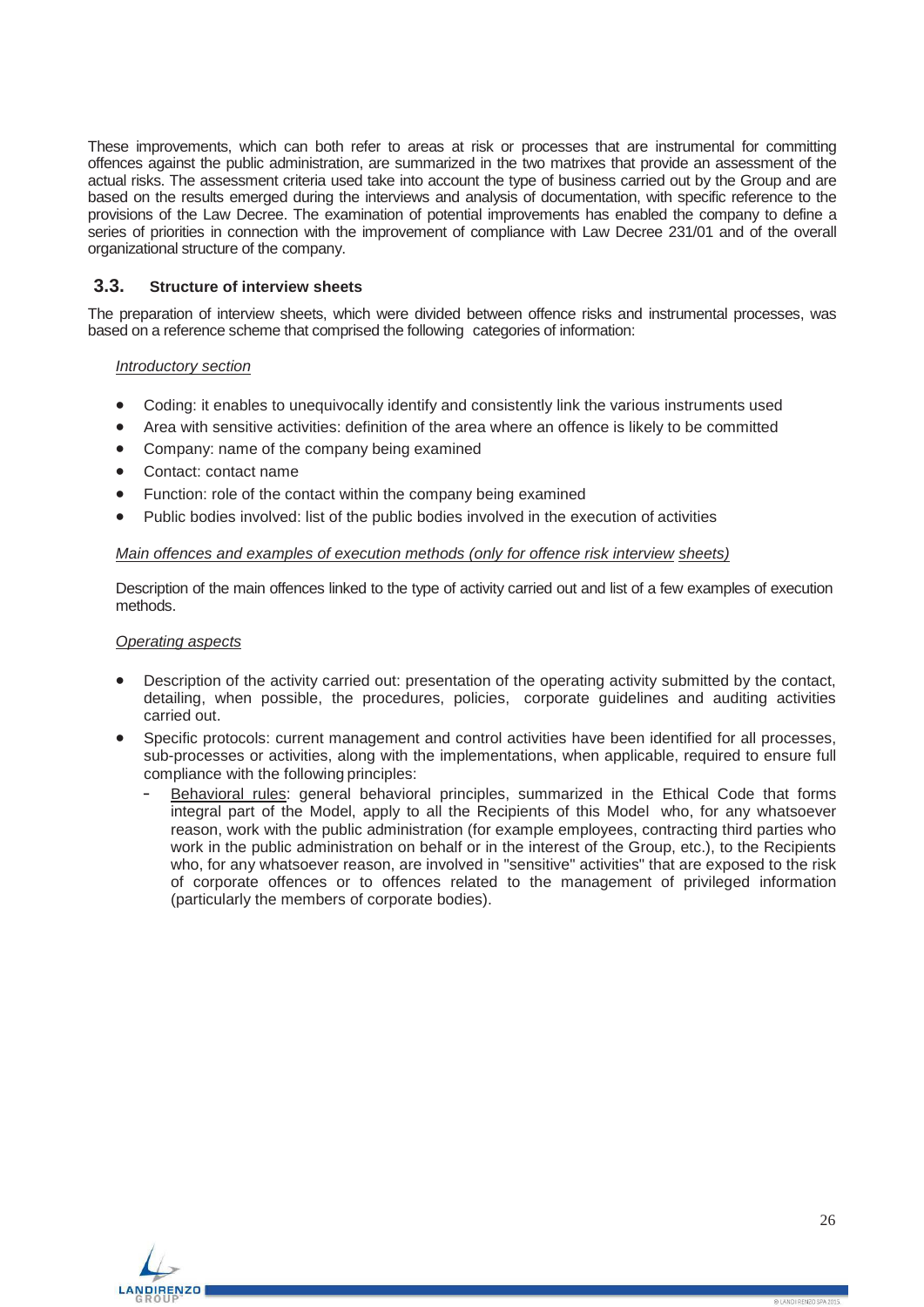- Internal procedures: existence of official internal procedures with the following characteristics: (i) appropriate circulation within the business units involved in the activities; (ii) definition of the procedures for the execution of activities; (iii) clear definition of the responsibilities connected with specific activities, in compliance with the principle of separation between the person who starts the process, the person who executes it and terminates it, and that person who controls it; (iv) traceability of acts, operations and information by means of appropriate documentary media providing information on the characteristics and reasons of each operation and on the subjects who, for different reasons, are involved in the operation (authorization, execution, registration, control) (v) objective description of the decisional processes by means of the provision, when applicable, of specific criteria and reference methodologies for the implementation of corporate decisions; (vi) definition of specific control mechanisms (for example reconciliations, quadratures, etc.) aimed at guaranteeing the integrity and completeness of data and information exchanged within the company.
- Separation of roles, allocation of responsibilities and management of informative flows/records: existence of an organization system that complies with the following requirements: (i) clarity, officialness and communication, with specific reference to the allocation of responsibilities, the definition of hierarchical lines and the allocation of operating activities; (ii) the correct distribution of responsibilities and the definition of adequate levels of authorization (separation of roles) in order to prevent the overlapping of functions and the allocation of the activities with a high level of criticalness or risk to a single person.
- Compensatory/monitoring controls: existence and documentation of control and monitoring activities that involve, with different roles, the Board of Auditors, the auditing company, the top management and more generally all the personnel, which are considered an essential element of the daily activities carried out by Landi Renzo S.p.A. The tasks of the control activities carried out by this board have been defined in relation to the following types of controls: (i) line controls aimed at ensuring the correct execution of operations, carried out by the production business units or integrated in the procedures; (ii) monitoring activities aimed at identifying anomalies and violations of corporate procedures and at allowing the overall functionality of the internal auditing system to be assessed by bodies that are independent from operating ones; (iii) supervisory activities aimed at controlling the administration of the company, the adequacy of the organizational structures and compliance with laws and its articles of association.

The detailed analysis of the potential risk profiles linked to "sensitive" areas of activities and the identified "instrumental" processes is illustrated in the documentation prepared during the preliminary analysis activities and has been included in the projectdocuments.

# <span id="page-26-0"></span>**4. Supervisory Body**

Article 6 of Law Decree 231/01 establishes that the company and Group may benefit from the exemption clause if:

- has adopted an Organisational, management and control model designed to prevent the occurrence of "relevant" offences (this Model was approved by the Board of Directors of Landi Renzo S.p.A. with the resolution dated March 20th 2008 and was updated, at the proposal of the Supervisory Body, with the following resolutions of 12 November 2008, 26 August 2010, 28 August 2012 and 27 August 2013).
- It has entrusted the task of supervising the functionality and compliance with the Model, and its updating, to a body with independent decisional and control powers (hereinafter referred to as "Supervisory Body"). The Board of Directors of Landi Renzo S.p.A. entrusted said task to the Supervisory Body on March 20th 2008.

The allocation of these tasks to the Supervisory Body and a continuous and effective execution of the required activities are an essential requirement to allow the company to benefit from the exemption clause, regardless of whether the offence is committed by managers (as specifically stated in Article 6) or employees (as stated in Article 7).

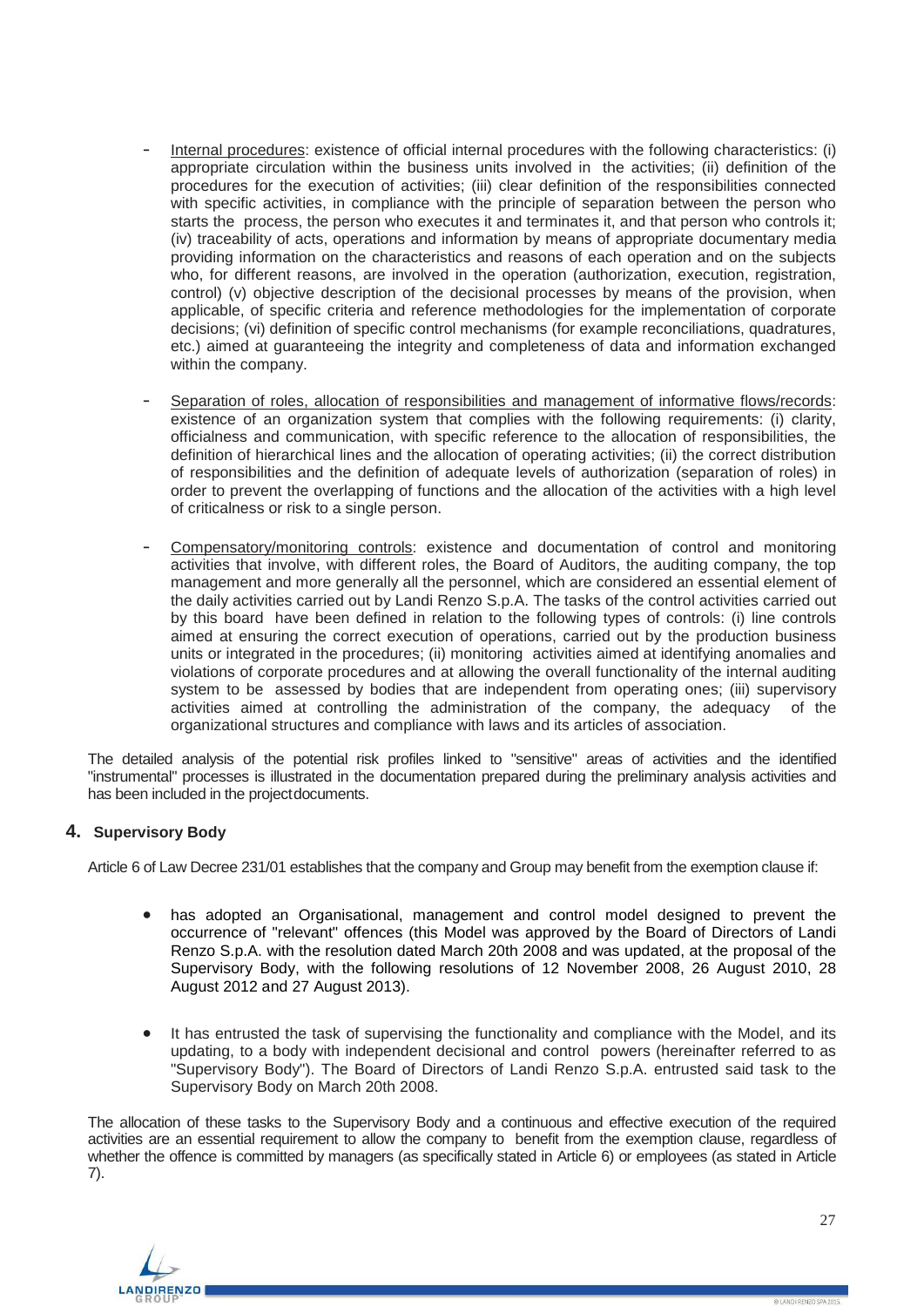Article 7, paragraph 4 underlines that for the purposes of a correct application of the Model, it is also necessary to define a disciplinary system and ensure that it is regularly reviewed by the competent body.

## <span id="page-27-0"></span>**4.1. Procedure for the appointment and revocation of the Supervisory Body**

The Supervisory Body must be appointed with a resolution of the Board of Directors. The mandatory information that must be specified in the official assignment statement includes:

- The subject(s) responsible for acting as Supervisory Body along with the applicable responsibilities
- The length of the office, if a termination date has been foreseen, or at any rate the revocation procedure

The revocation of the Supervisory Body, like its appointment, must be approved with a resolution of the Board of Directors.

- The main tasks that the Supervisory Body is expected to carry out in order to control the efficiency and effectiveness of the Organizational model (the description of the tasks is general, as the Supervisory Body is expected to draft internal regulations for the management of its activities, such as the scheduling of controls, the definition of criteria and analysis procedures, the procedures for information flows, etc)
- The powers that the Supervisory Body must necessarily possess in order to ensure a correct and efficient supervision of the use and compliance with the Organizational Model
- The time frames and bodies to which the Supervisory Body is expected o report

Landi Renzo S.p.A. has decided to entrust these tasks to a body constituted by three standing members, that is to two external members (one acting as Chairman of the Supervisory Body) and to one internal member.

The members of the Supervisory Body are expected to maintain the required qualifications in terms of professionalism, competence and specific experience and should not have conflicts of interests or shared interests in relation to the activities they are expected to carry out.

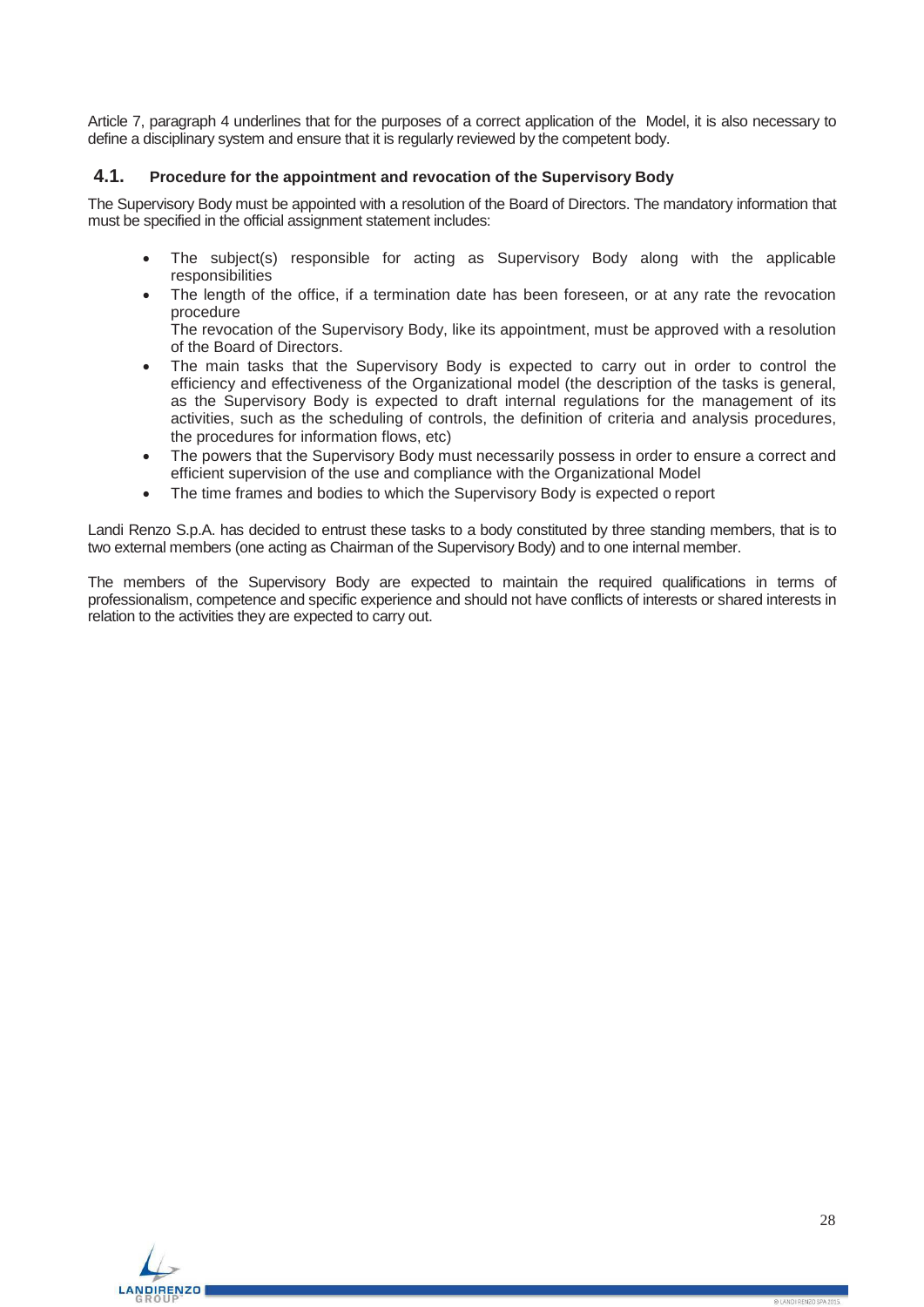Due to the simplicity of the functional and hierarchic structure of the subsidiaries and in consideration of the fact that administration, management, treasury, human resources and administrative and financial tasks are centralized and managed by the parent company, supervising tasks have been entrusted to the Board of Administrators of the Group's companies and to its management bodies. The top management of the subsidiary company may use the resources of the Supervisory Body of the parent company in order to supervise the use and compliance with the Model, depending on the contractual agreements entered. The Board of Directors of the individual Group's companies may however also appoint their own Supervisory Body, pursuant to Article 6, paragraph 1, lett. b) and assign to it all the necessary authorizations and duties.

Pursuant to the principles of Law Decree 231/2001, the Supervisory Body may also decide to entrust specific technical tasks to external collaborators (provided that they possess the skills to perform the requested activities), but shall be responsible in all cases for the general supervision of the Model and for the duties for which it is directly responsible.

## <span id="page-28-0"></span>**4.2. Duties of the Supervisory body**

The Organizational, management and control model issued pursuant to former Law Decree 231/2001 represents an exterioration with a well defined subject (identified as the prevention of criminal behaviors in relation to specific types of offences) of the more extensive Internal auditing system.

The activities that the body is expected to carry, also pursuant to the provisions of Articles 6 and 7 of Law Decree 231/2001, can be summarized as follows:

- Supervising the **effectiveness** of the Model, that is verifying that the actual behaviors comply with the abstract regulations specified in the Model.
- Reviewing the **adequacy** of the Model, that is determining its actual (and formal) ability to prevent all unlawful behaviors
- Analyzing the solidity and functionality of the Model **over time**
- Dynamically **updating** the Model if the analyses carried out highlight the need of introducing changes, also by regularly monitoring of law provisions and applicable jurisdictional provisions

In particular, the Supervisory Body shall be responsible for:

- Supervising the application and compliance with the Model
- Verifying that the Model is able to effectively prevent the offences referred to in Law Decree 231/01
- Verifying the solidity and functionality requirements of the Model over time
- Defining, developing and promoting, in collaboration with the involved business units, the continuous updating of the Model and of the monitoring system, suggesting when appropriate, the required corrections and amendments to the administrative body
- Maintaining regular contacts with the auditing company
- Maintaining regular contacts and providing the required information to the Board of Directors and Board of Auditors
- Requesting and acquiring all the required information and documentation from all the levels and units of Landi Renzo S.p.A

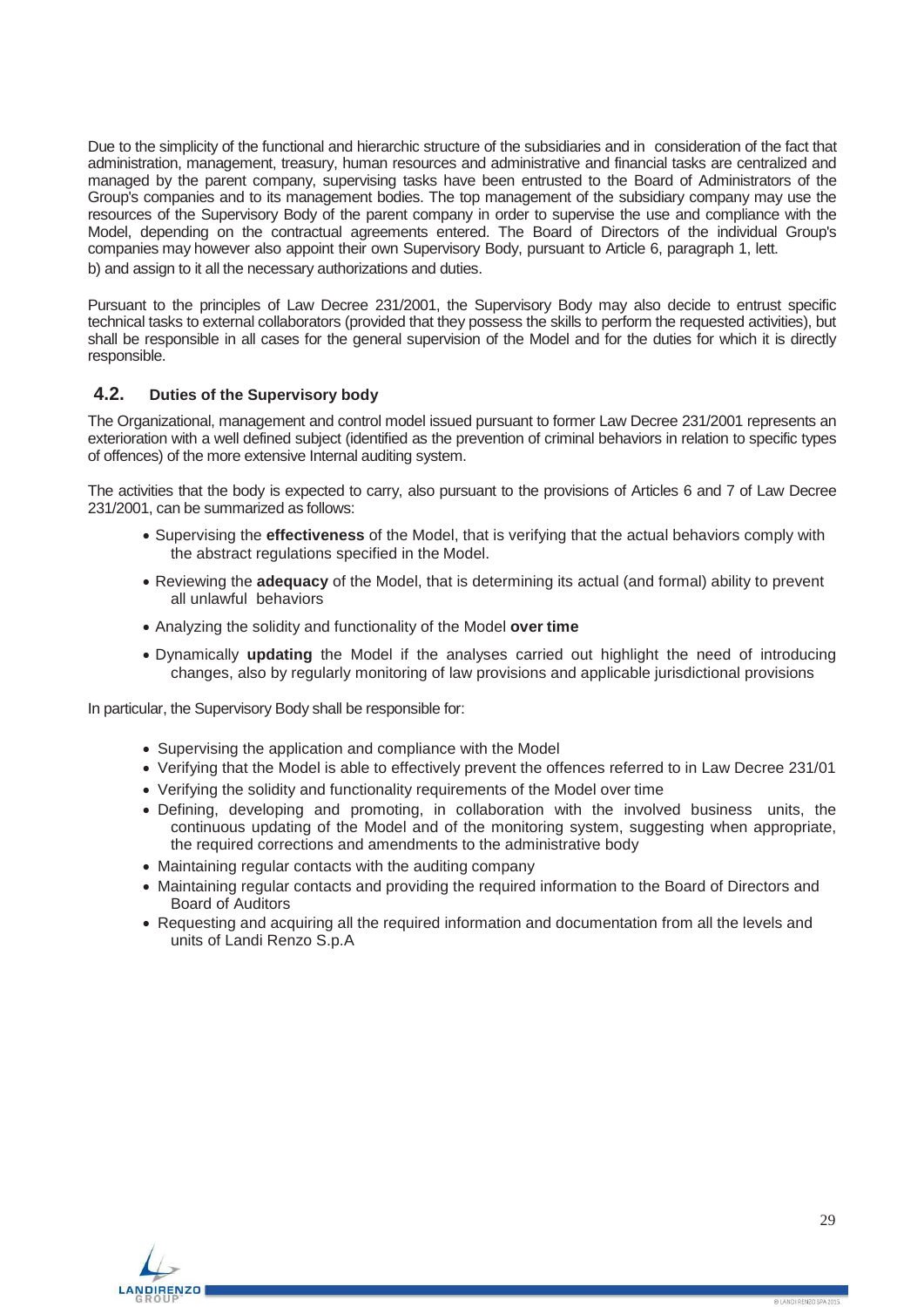- Defining a supervisory program that complies with the principles defined in the Model for the different fields of activity
- Guaranteeing the implementation of the supervisory program also by scheduling the required activities
- Performing the inspections and audits foreseen by the Model or carrying out customized inspections and audits in order to identify potential infringements
- Ensuring that all activities carried out are adequately reported
- Continuously updating the system used to identify, map and classify the areas at risk in order to be able to duly carry out its activities
- Defining and promoting initiatives aimed at enhancing the knowledge and familiarity with the Model, the training of personnel and the need to comply with its principles
- Providing clarifications concerning the managing and application of the principles contained in the Model
- Defining an appropriate internal communication system to allow the transmission and collection of all the relevant information concerning the Law Decree, while guaranteeing the protection of the identify of the anyone reporting infringements
- Defining a budget of the expenses required to carry out its duties and submitting it for approval to the Board of Directors, along with any other extraordinaryexpense
- Identifying, when possible, unlawful acts and consequently implementing all the necessary inspections, internal investigations or disciplinary measures
- Reporting ascertained infringements to the competent body to allow it to initiate the required disciplinary actions
- Verifying that appropriate sanctions are applied to all cases of infringement

It is important to underline that, despite the appointment of a Supervisory Body in compliance with former Law Decree 231/2001, the top management (Board of Directors or Managing Director) continues to be responsible for the functions and duties foreseen by the Civil Code<sup>20</sup>, in addition to being now responsible for the implementation and effectiveness of the Model, and for the appointment of the Supervisory Body (Article 6, paragraph 1, lett. *a)* and *b)*).

In addition, due to the similarity of its roles and duties assigned to it by law, the Board of Auditors represents the "institutional" counterpart of the body. The auditors, who are in fact responsible for assessing the adequacy of the internal auditing system, will always have to be informed of all infringements and of any gap in the Model.

## <span id="page-29-0"></span>**4.3. Requirements and powers of the Supervisory Body**

The main requirements of the Supervisory Body are the following:

\_\_\_\_\_\_\_\_\_\_\_\_\_\_\_\_\_\_\_\_\_\_\_\_\_\_\_\_\_\_\_\_\_\_\_\_

*<sup>22</sup>* See new Article 2392 of the Civil Code "*(Accountability towards companies). Directors must carry out the duties assigned to them by*  law and by the articles of association, with the diligence required for the nature of the task and in function of their specific skills. *Therefore, they are integrally accountable before the company for damages originating from the failure to comply with these duties, unless these duties are typically assigned to the executive committee or to one or more directors.*

*The accountability for the acts or omissions of directors do not apply to any directors who is not directly guilty of the offence and who promptly reported his dissent by registering it in the book of meetings and resolutions of the Board of Directors, promptly informing in writing also the Chairman of the Board of Auditors."*



*Notwithstanding the provisions of Article 2381, paragraph 3, directors are integrally responsible if, despite being aware of prejudicial situations, they have failed to prevent their occurrence or eliminate or minimize damaging consequences.*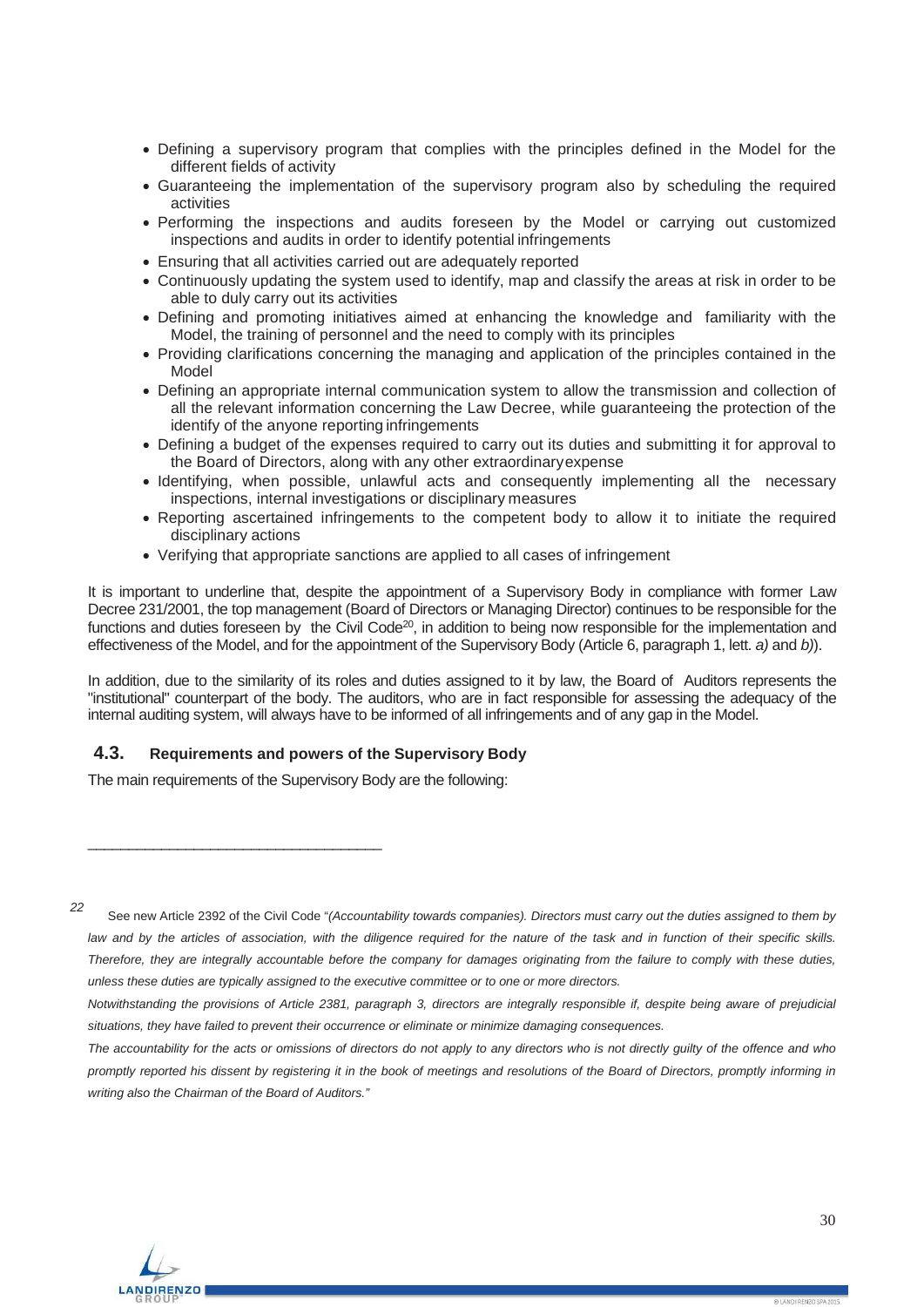## Autonomy and independence<sup>21</sup>

The role of the Supervisory Body within the company and Group must be independent, in that the body must be able to perform all the required controls without interference and/or by conditioned by other bodies of the company (and specifically by the top management). These requirements are guaranteed by assigning the body the highest hierarchy and by determining that it has to directly report to the Board of Directors only.

In order to ensure full independence, autonomy and objectiveness, it is intended that the Supervisory Body shall not be authorized to carry out operating tasks.

### **Professionalism**

The Supervisory Body must possess the knowledge and technical skills required to effectively carry out its duties. Said skills comprise both the specialized skills usually required to carry out "audits", but also the ability to analyze auditing, legal and specifically criminal systems. It is therefore essential that its members are familiar with the structure and behaviors that lead to offences or are alternatively able to request this information from other corporate functions or external consultants.

As for industrial health and safety, the Supervisory Body shall be authorized to use all the resources available for the management of the related activities, including those foreseen by reference standards

### Continuity of action

The effective and consistent implementation of the Model can be guaranteed only if the body responsible for the supervision of the Model does not possesses internal operating duties that could allow it to take economic or financial decisions.

#### Other requirements

In addition to the professional skills described above, the members of the Supervisory Body of Landi Renzo S.p.A. and of the Group must also possess all the necessary subjective requirements in terms of honesty, lack of conflicts of interests and family relations with members of the top management and of the Board of Directors. These requirements are intended to further ensure that they are able to perform their duties autonomously and independently.

The activities carried out by the Supervisory Body cannot be objected by other bodies or corporate structure. The top management will however be expected to verify at all times the adequacy and timeliness of the Supervisory Body's work, in consideration of the fact that it is ultimately the corporate body who owns full



*<sup>23</sup>* We believe it is important to quote the actual content of Law Decree 231/2001 regarding the need for guaranteeing the autonomy or independence of the Supervisory Body (the latter term in particular refers to the independent decisional power of the Supervisory Body as compared to the controlled subjects): *"Article 6, paragraph 1, lett. b) the duty of supervising the implementation and compliance with*  the models has been entrusted to a body of the company with independent decisional controlling power".

Upon closer examination it becomes evident that the concept of "autonomous and independent body" does not affect its right to exercise "autonomous and independent decisional and control powers".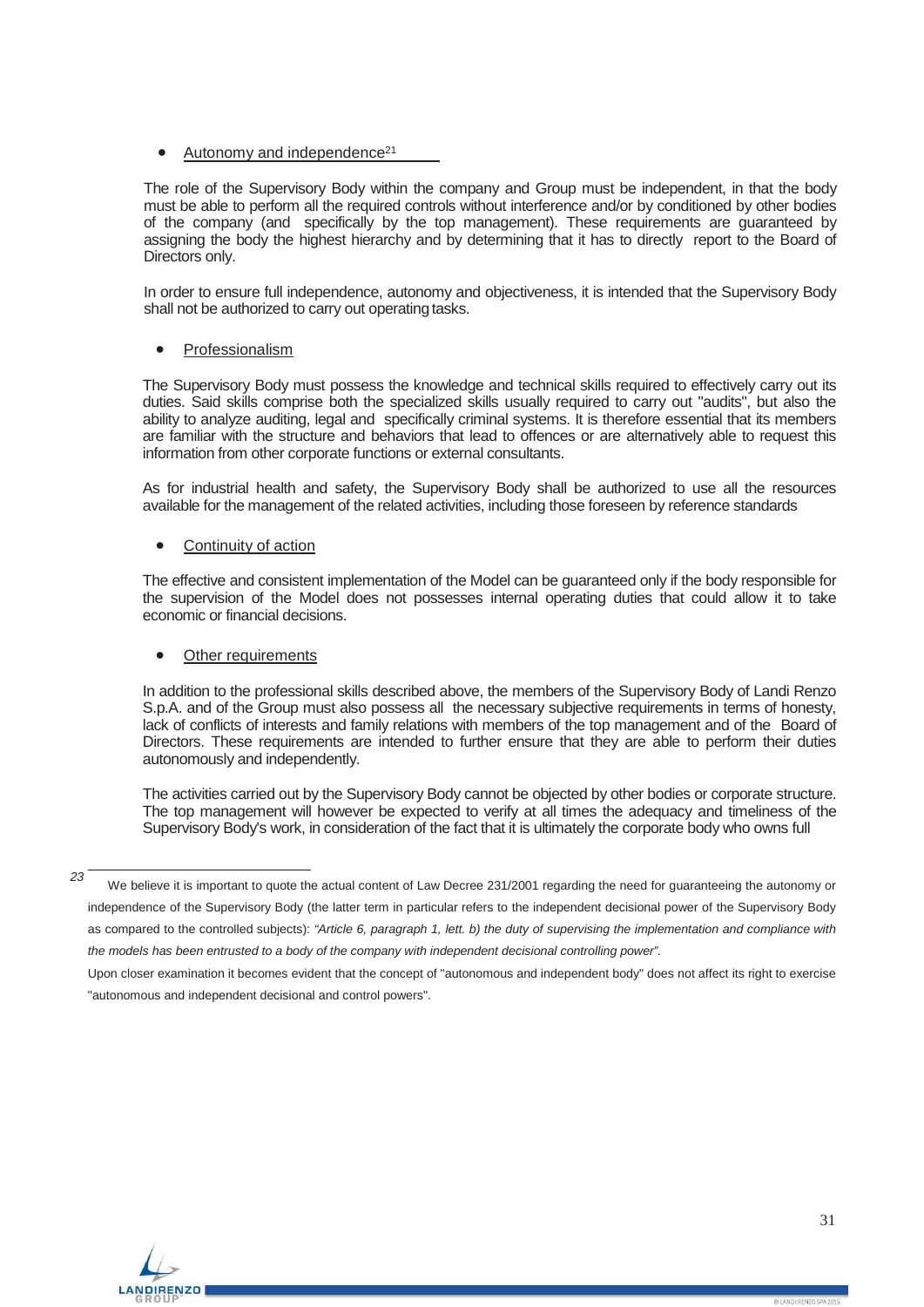accountability for the correct operation and effectiveness of the Organizational model.

In addition, the Supervisory Body shall be authorized to freely access all the company's business units, without preventive authorization, in order to acquire information or data required to carry out its duties in compliance with Law Decree 231/2001.

The Supervisory Body may, at its discretion, request the assistance of all the company's structures or of external collaborators, who shall be expected to operate under the supervision and responsibility of the body.

The top management may allocate appropriate financial resources to the Supervisory body, if so requested by the body itself, in order to allow it to meet all the necessary requirements and carry out its duties (for example for consulting services, special surveys, transfers, technical support, etc.).

#### <span id="page-31-0"></span>**4.4. Information that has to be supplied to the Supervisory Body**

In addition to the information and documentation specified in the Special Section defined above, and to any other information required for the execution of its duties, the Supervisory Body must also receive all information concerning the implementation of the Model, the occurrence of the offences referred to in the Law Decree and connected to the activities of the Group, and at any rate information on any behavior that does not comply with the guidelines of the Group.

The Supervisory Body of the company will examine all the reported infringements and determine the most appropriate course of action, at its discretion and under its own responsibility, after listening to the person who has reported the infringement and/or the alleged offender, and provide a detailed written account in cases in which it decides not to proceed with an internal investigation.

The Supervisory Body shall protect anyone reporting infringements from retaliation, discrimination or penalization, and safeguard the identities of the persons involved, except otherwise provided by the laws in force and in cases in which it is necessary to protect the rights of the company or of the people wrongfully and/or unlawfully accused.

At a corporate level, all the Group's operating and management bodies are expected to provide the following information to the Supervisory Body:

- Periodically: all information specified and requested by the Supervisory Body to individual organizational and management units of the Group by means of internal directives. This information shall have to be supplied within the deadlines and with the procedures specified by the Supervisory Body.
- Occasionally:, any other information of whatsoever nature, also originating from third parties, concerning the implementation of the Model in the "sensitive" areas and the compliance with the provisions of the Law Decree, which may be useful to allow the body to carry out its supervisory duties.

In particular, mandatory information that has to be transmitted to the Supervisory Body includes:

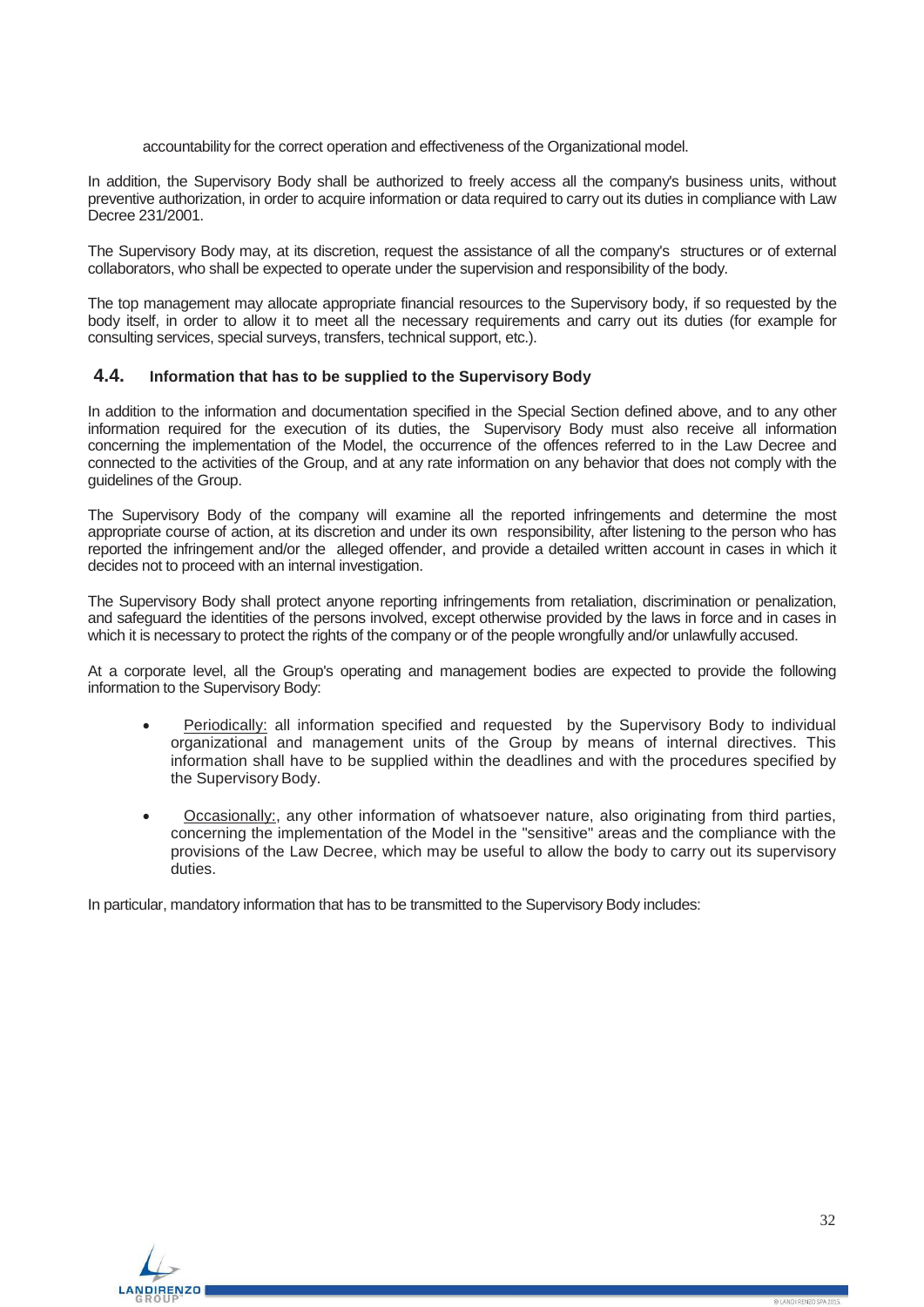- Measures and/or information provided by judicial police or any other body, confirming the existence of investigations on people, companies and third parties that interact with Landi Renzo Group, and connected with the key "offences" referred to in Law Decree 231/01
- Legal support requests presented by directors, managers and/or employees and connected with legal actions concerning the "key offences" stated in Law Decree 231/01
- Reports drawn by business unit managers that may refer to facts, behaviors, events or omissions with critical profiles or responsibilities in relation to the "key offences" referred to in Law Decree 231/01
- Information concerning the implementation of the Model, at all organizational levels, detailing disciplinary actions and sanctions applied (including those against employees), along with any information concerning the cancellation of said measures along and the related reasons

This information, which must be *provided in writing and signed,* may be submitted by both corporate managers and third parties, and may be related to infringements of the Model and its procedures, behaviors that do not comply with the ethical principles of the Group, and any other abnormal or atypical situation identified while carrying out work on behalf of the company. The Supervisory Body has full discretion to decide whether to examine a specific notification.

All the Group's companies must promptly transmit to the Supervisory Body all information concerning the power of attorneys granted or amended.

The Supervisory Body shall periodically report to the Board of Directors all infringements of the organizational Model identified on the basis of the notifications received, along with the disciplinary actions taken, sanctions applied and recommended corrective actions.

### <span id="page-32-0"></span>**4.5. Coordination with the managers of the other Group's companies, pursuant to Law Decree 231/2001**

The Supervisory Body of Landi Renzo S.p.A. is responsible for coordinating, also using the IT network, the activities of the top management that, pursuant to Law Decree 231/2001, is regarded responsible for the other Group's companies, in order to ensure that audits are carried out consistently within the Group.

In this case, the Supervisory Body of Landi Renzo S.p.A. shall be authorized to acquire documentation and information, and to carry out periodical and regular inspections and audits on the single companies of the Group.

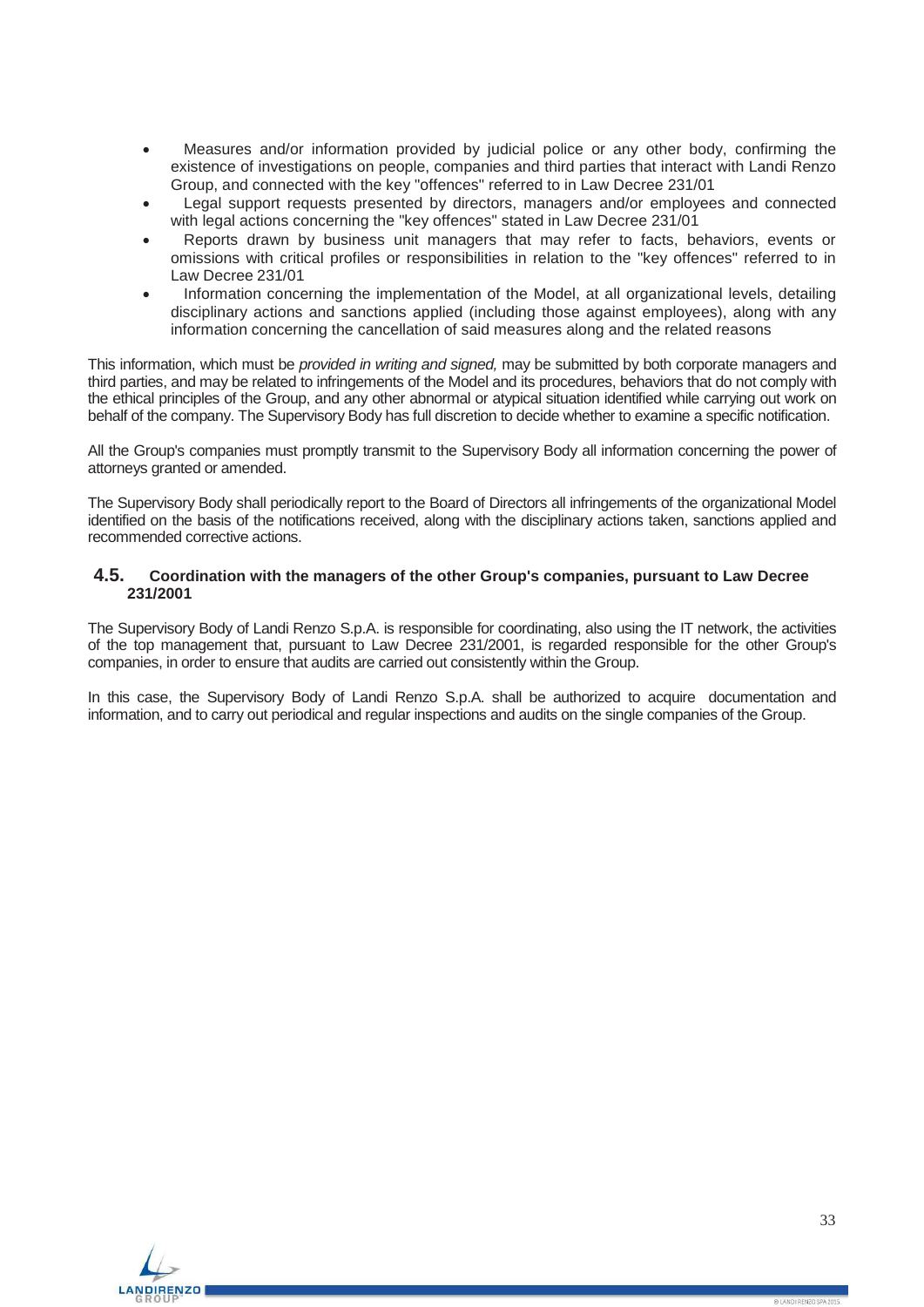## <span id="page-33-1"></span><span id="page-33-0"></span>**5. Training of resources and circulation of the Model**

## **5.1. Training and provision of information to employees**

In order to ensure the implementation of this Model, Landi Renzo undertakes to provide both current and prospective employees with information on the expected behaviors, with a level of detail that varies in accordance to their level of involvement in sensitive processes.

The information and training system is supervised and integrated in the activities of the Supervisory Body and provided in collaboration with the business units involved from time to time in the implementation of the Model.

#### Initial communication

The implementation of the Model has been notified to all current employees at the time of its implementation and published on the corporate portal. All subsequent amendments shall be communicated using the same information channels.

New employees are instead given an information package (for example Ethical Code, Organizational Model, procedure for the management of sensitive information, insider dealing letter) to ensure that they are informed on all issues that are considered critical.

#### **Training**

Training aimed at promoting the awareness of the provisions of Law Decree 231/2001 is differentiated, in terms of contents and communication procedures, in function of the qualification of recipients, the level of risk of the areas in which they work and in function of their representative powers. In particular, the Group foresees three different levels of information and training, based on communication tools that include targeted periodical seminars, occasional update e-mails and internal information notes.

## <span id="page-33-2"></span>**5.2. Consultants, collaborators and suppliers**

Following a request from the Supervisory Body of Landi Renzo S.p.A., the Group may also decide to define additional assessment systems for the selection for consultants, collaborators and suppliers.

All external parties (consultants, collaborators and suppliers) shall be provided with information on the policies and procedures adopted by the Group in relation to this Model, and with the texts of contractual clauses habitually used.

External parties must be familiar with the content of the Model and with the fact that the companies of Landi Renzo Group expect their behavior to comply with the provisions of Law Decree 231/2001.

Contracts entered with third parties (for example collaborators, consultants, agents, suppliers, etc) who work with public bodies or are involved in the conduction of activities at risk of corporate and market abuse offences on behalf or in the interest of the Group, must:

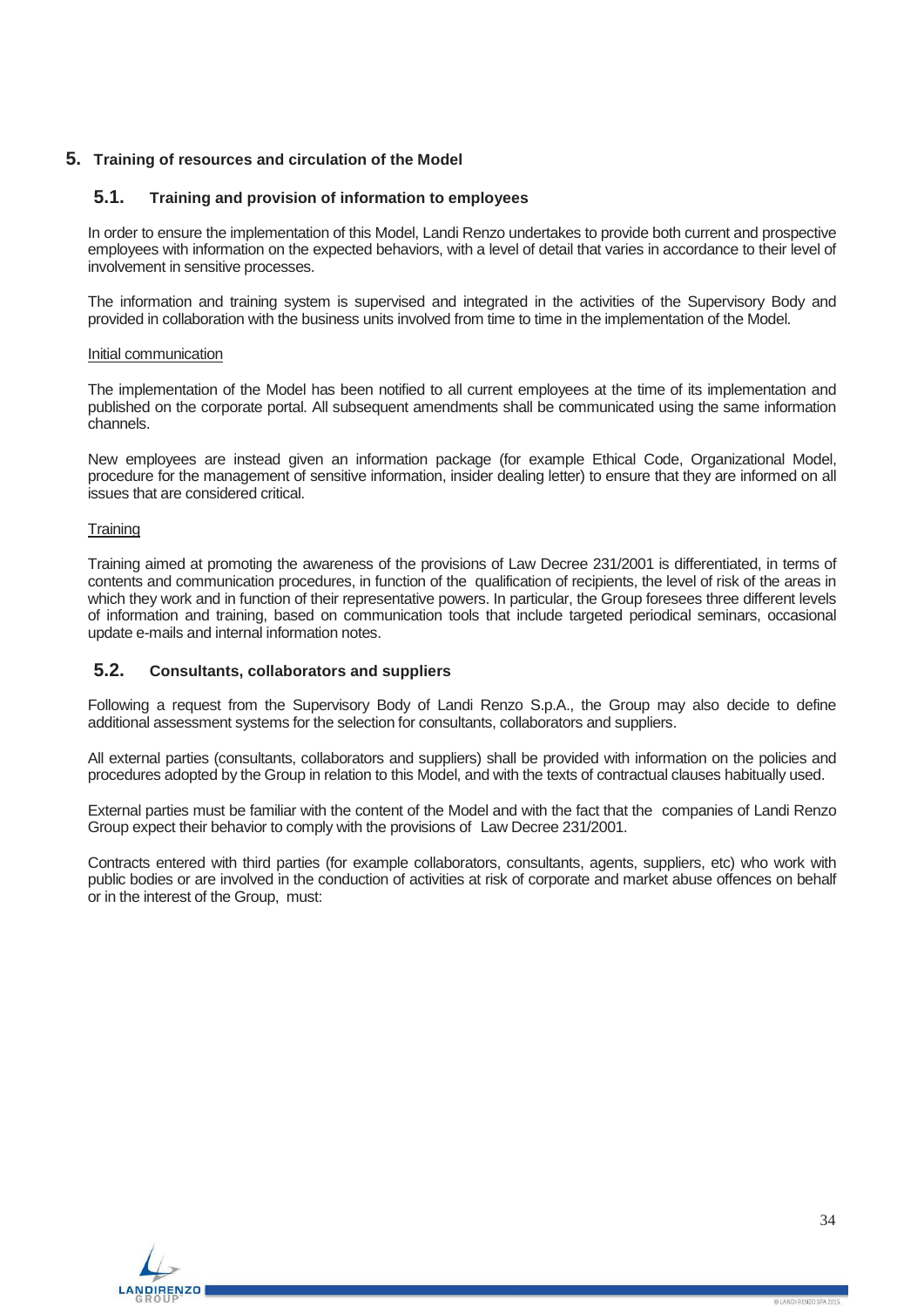- Be defined in writing and include all the necessary terms and conditions
- Contain standard clauses, agreed with the legal consultant of the company, related to the compliance with Law Decree 231/2001
- Contain a specific statement confirming their knowledge of the provisions of Law Decree 231/2001 and their willingness to comply with them
- Contain a specific clause disciplining the consequences for violations of the provisions of Law Decree 231/2001 (for example express resolutory clause, penalties clauses)

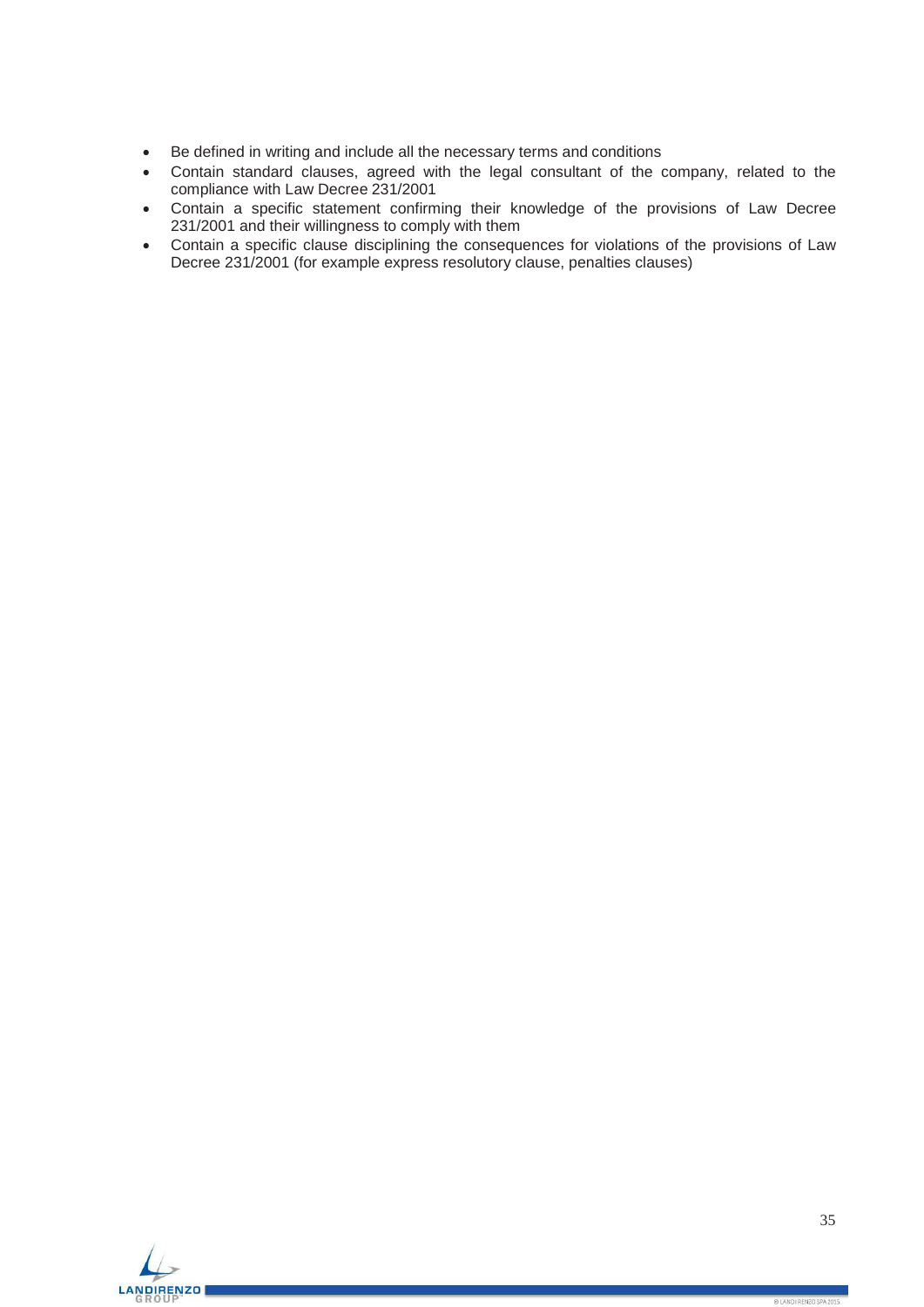## <span id="page-35-0"></span>**6. Disciplinary system**

Article 6, first paragraph, letter e) of Law Decree 231/2001 establishes that the definition of an effective system of sanctions is an essential requirement of the Model and critical to allow companies to benefit from the exemption clause.

The behaviors of employees and external subjects (which include independent workers or workers operating under the direction of company employees, professionals, consultants, agents, suppliers, commercial partners, etc.) that do not comply with the behavioral principles and regulations referred to in the Model, which integrates the Ethical Code and internal procedures and standards, regarded as integral part of the Model, are considered equivalent to a contractual default.

The adoption of sanctions, based on the information received from the internal auditing body or the Supervisory Body, and the execution and definition of the sanctioning measures are carried out by the HR function, which shall however submit all measures taken against directors to the approval of the Managing Director (or Board of Directors).

The assessment of the effectiveness of the sanctioning system and, the regular monitoring of the measures applied against employees and external collaborators are entrusted to the Supervisory Body, who shall be authorized to report infringements of which it becomes aware even during the execution of its duties.

The application of the sanctioning system referred to in this Model and of the related sanctions shall be independent from the results of legal actions taken in cases in which the infringement leads to an offence.

The application of the sanctioning system referred to in the Model and of the related sanctions in independent from the disciplinary procedures foreseen by national labor contracts and from their results in cases in which the behavior falls within the field of application of disciplinary procedures.

### <span id="page-35-1"></span>**6.1. Measures applicable to managers and clerks**

All infringements imputable to the employees subject to the national labor contract connected with the specific behavioral rules specified in this Model are to be regarded disciplinary torts. Sanctions that can be applied to employees are those foreseen by the corporate sanctioning code, in accordance with the procedures set forth in Article 7 of Law no. 300 dated 30.05.1970 (Charter of Workers) and all other applicable special regulations.

In relation to the above, the Model refers to the categories of acts that can be sanctioned in accordance with the existing sanctioning code, that is the regulations agreed in the National Labor Contract (see Articles 23 and following "Disciplinarymeasures").

These categories describe sanctioned behaviors in function of the relevance of the single acts examined, along with the actual sanctions that are foreseen for the execution of said deeds in function of seriousness.

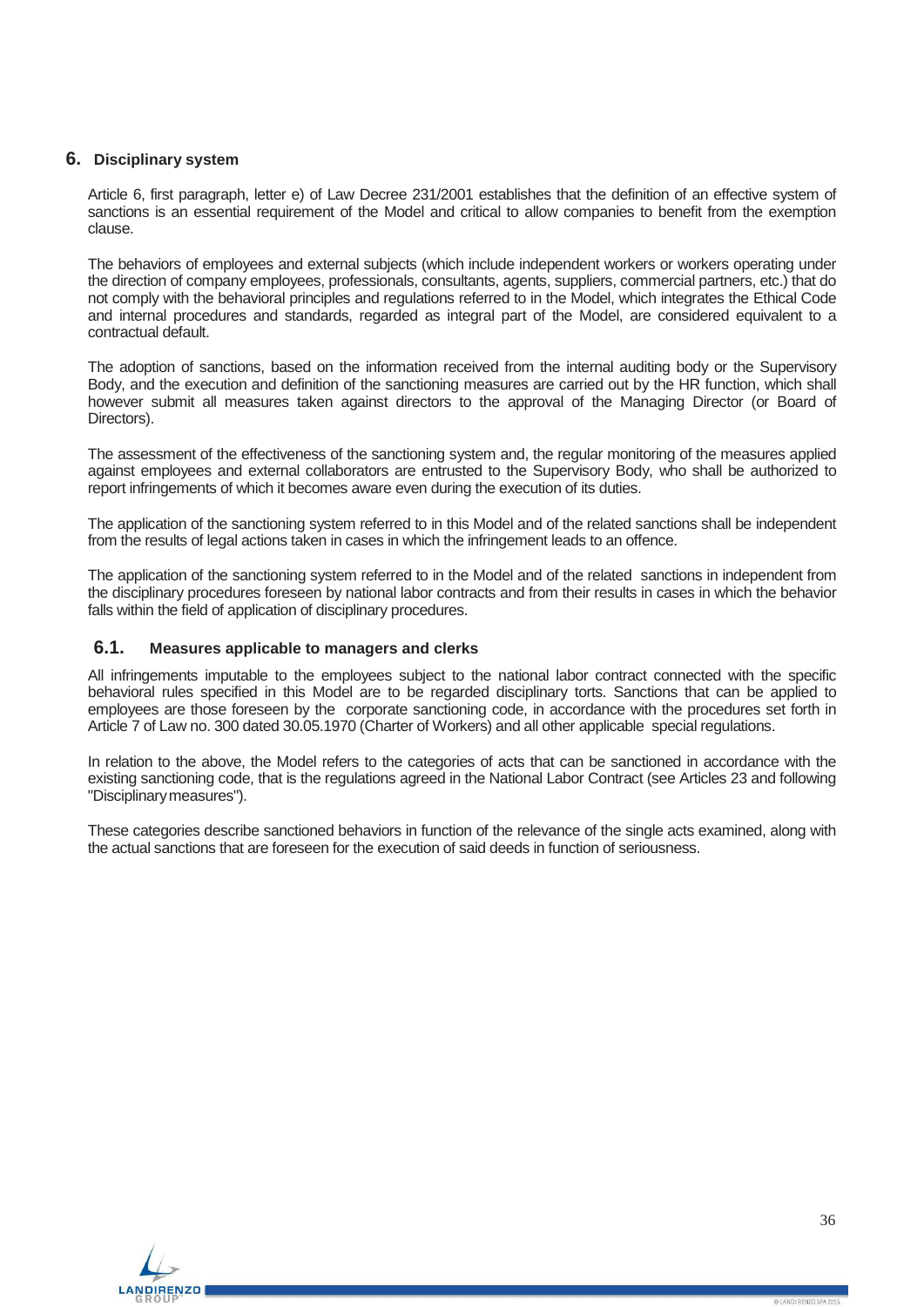The employers' failure to comply with the provisions of the contract may lead, depending on the seriousness of the infraction, to the application of the following measures:

- "Verbal admonition" for minor infringements of the behavioral principles and regulations set forth in the Model or for the infringement of internal procedures and standards agreed and/or specified or yet to be adopted in sensitive areas related to behaviors regarded non compliant and not aligned with the principles of the Model.
- "Written admonition" for failure to observe the behavioral principles and regulations of this Model, that is for infringing internal procedures and standards agreed and/or specified or yet to be adopted in sensitive areas with behaviors regarded non compliant and not aligned with the principles of the Model, to a degree considered minor or at any rate not serious (see Article 24 of the national labor contract).
- "Fine" up to a maximum of three hours of the basic pay, contingency or minimum pay, for failure to observe the internal procedures referred to in the Model, that is for having adopted on repeated occasions a behavior that is not compliant with the principles of the Model during the execution of activities in sensitive areas before the actual identification and reporting of single actions.
- "Suspension from work and of wages up to a maximum of ten days" for failure to observe the behavioral principles and regulations referred to in the Model, that is for infringing the internal procedures and regulations agreed and/or specified or yet to be adopted in sensitive areas with behaviors considered non compliant or not aligned with the principles of the Model, to a degree considered moderately serious even when dependant from habitual actions.
- "Dismissal for default (pursuant to Article 25 of the national labor contract) with pre-warning". This applies to employees who, during the execution of their activities in sensitive areas, have exhibited a behavior that does not comply with the requirements of the Model and is unequivocally targeted to directly committing one of offence referred to in Law Decree, which is comparable to a relevant damage or significantly harmful situation.
- "Dismissal for deficiency (pursuant to Article 25 of the national labor contract) without warning". This applies to employees who, during the execution of their activities in sensitive areas, deliberately infringe the requirements of this Model leading to the actual application of the measures foreseen by the Law Decree, that is who exhibit behaviors that "radically reduce the trust of the company in the employee" or that lead to the defaults described above resulting in serious damage to the company.

The type and entity of each of the above-mentioned sanction shall be applied in accordance with the current disciplinary code adopted by Landi Renzo S.p.A., as regards to:

- The intentionality of the behavior or degree of negligence, carelessness or inexperience, also taking into account the predictability of the event
- The general behavior of the employee, taking specifically into account the existence of previous disciplinary measures, within the limits foreseen by the laws in force
- The role of the employee

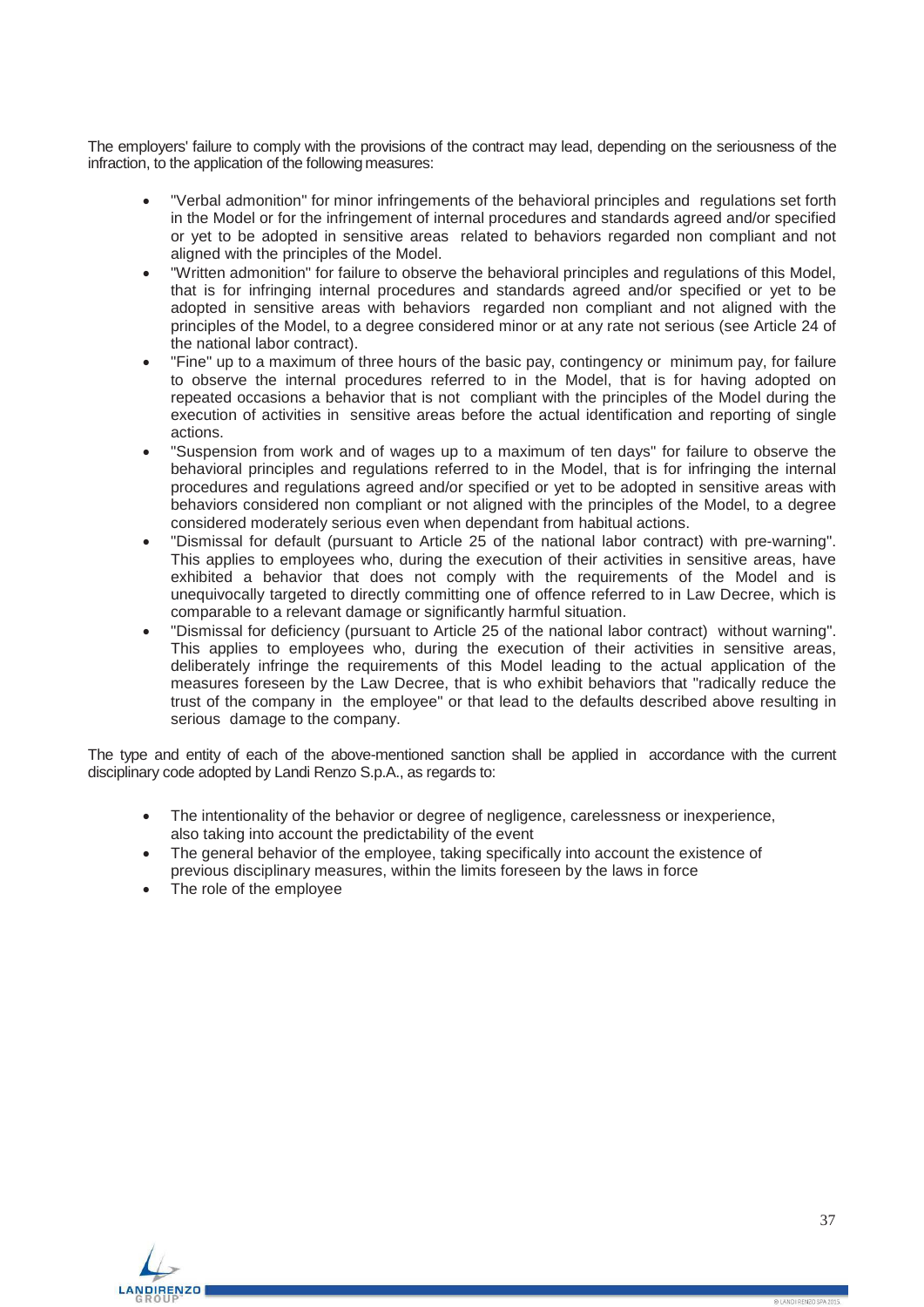- The functional position of the people involved in the events leading to the infringement
- Any other circumstance related to the disciplinary infringement
- Relapses and repetitions

In all cases, when determining the seriousness and incisiveness of the sanction, the company may also decide to apply the criteria concerning the personality of the offender and evaluation of circumstances set forth in the criminal Code and national labor contracts.

## <span id="page-37-0"></span>**6.2. Measures applicable to managers**

In cases in which the managers infringe the principles, regulations and internal procedures foreseen in the Model or demonstrate behaviors that are not compliant with the Model during the execution of activities that fall within sensitive areas, the company shall apply the measures described below taking into account also the seriousness of the infringement and its frequency.

In presence of extremely serious infringements, the company may also either dismiss the manager by giving him previous warning or dismiss him for reasonable causes, even in consideration of the specific trust relationship and of the fact that managers are expected to guarantee and supervise the application of the Model's regulations, in compliance with both law requirements and the national labor contract applicable to managers of industrial enterprises.

Considering that these measures lead to the resolution of the labor contract, the company reserves the right, in compliance with the legal principle of gradualness, to apply the following measures for less serious infringements:

- Written admonition
- Suspension from service and of wages for a maximum of 10 days

In all cases, when determining the seriousness and incisiveness of the sanction, the company may also decide to apply the criteria concerning the personality of the offender and evaluation of circumstances set forth in the criminal Code and national labor contracts.

## <span id="page-37-1"></span>**6.3. Measures applicable to directors**

The measures that may be adopted against directors are those described in paragraph 6.2 and shall be applied in accordance with the procedures described.

<span id="page-37-2"></span>In the event of infringement of the Model by one or several members of the Board of Directors, the Supervisory Body shall inform both the Board of Auditors and the whole Board of Directors, who shall decide the applicable measures.

#### **6.4. Measures applicable to auditors**

The measures that may be adopted against the members of the Board of Auditors are those described in paragraph 6.2 and shall be applied in accordance with the procedures described.

In the event of infringement of the Model by one or more auditors, the Supervisory Body shall inform the whole Board of Auditors and the Board of Directors who shall propose the appropriate measures to the Assembly.

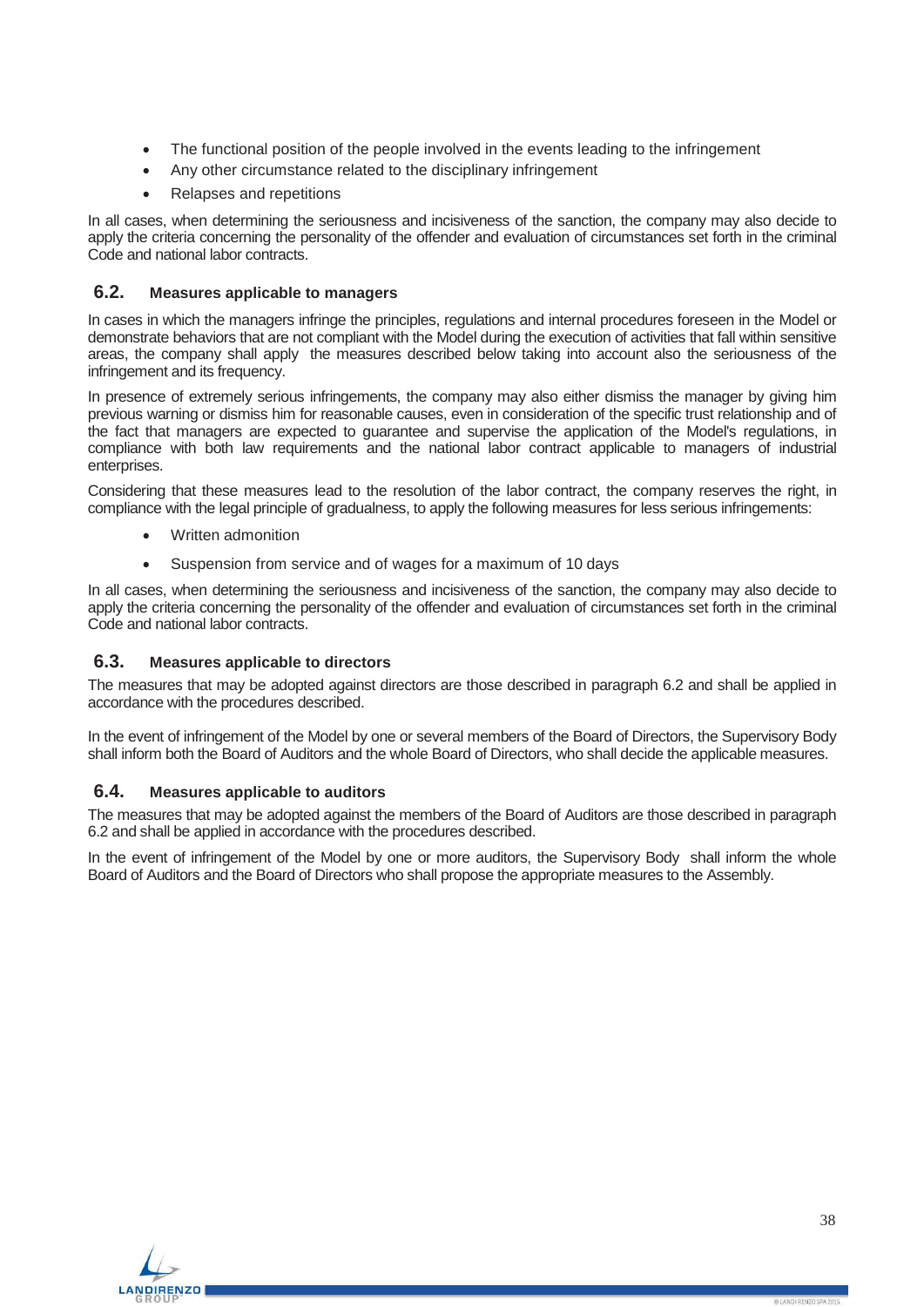# <span id="page-38-0"></span>**6.5. Measures applicable to consultants and collaborators**

The infringement of the regulations of the Model adopted by Landi Renzo S.p.A. by consultants or collaborators or the commitment of one of the offences referred to in Law Decree 231/2001 shall be sanctioned in accordance with the clauses contained in the applicable agreements, which shall have to be explicitly accepted.

It is however intended that the company shall be entitled to claim for further compensations if said infringement or offence produce material damage to the company, as may occur in the event a judicial court decides to apply the measures foreseen by Law Decree 231/2001.